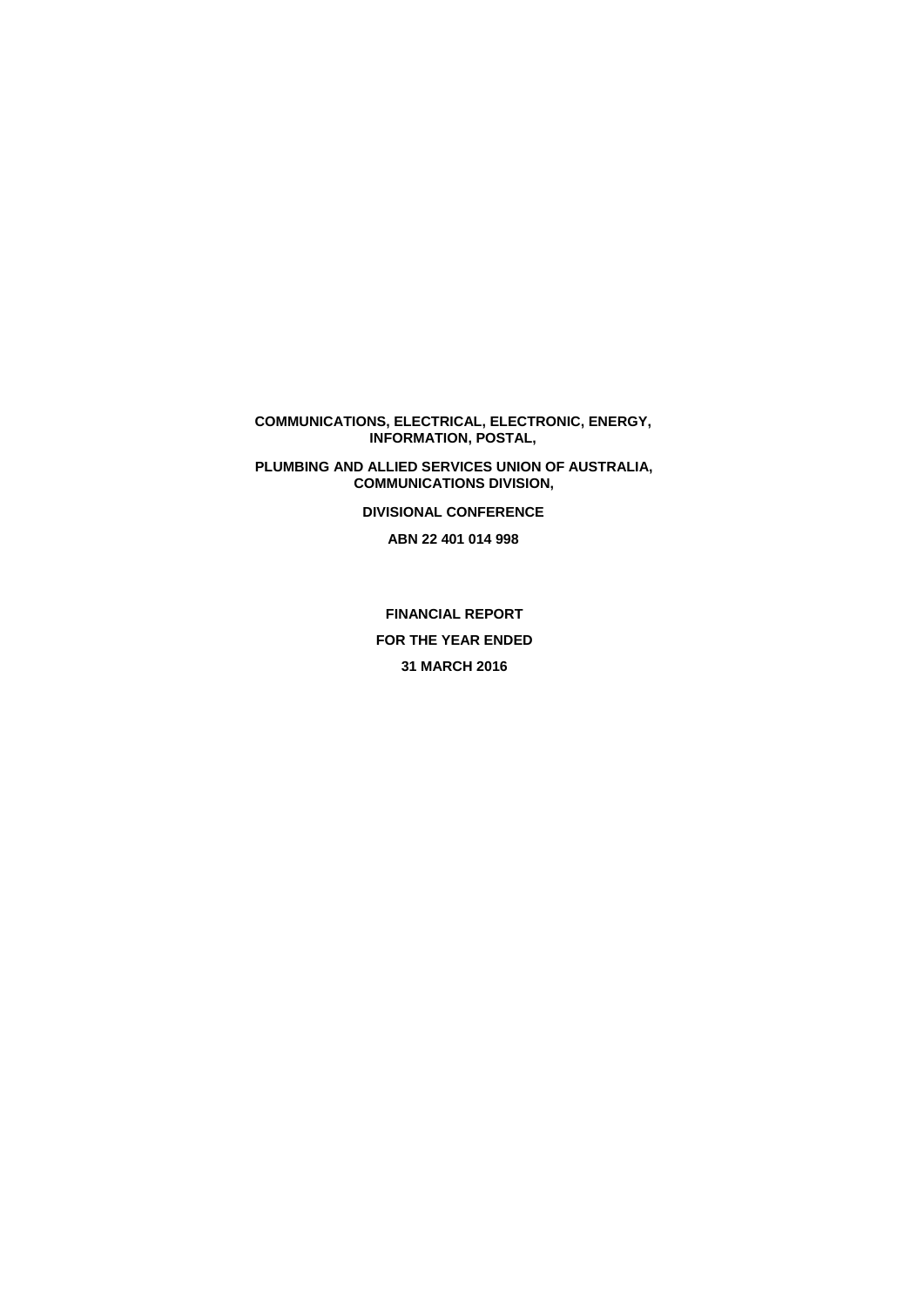# **OPERATING REPORT FOR THE PERIOD ENDED 31 MARCH 2016**

In accordance with Section 254 of the Fair Work (Registered Organisations) Act 2009 ("Act") the Committee of Management present their Operating Report on Communications, Electrical, Electronic, Energy, Information, Postal, Plumbing and Allied Services Union of Australia, Communications division, Divisional Conference ("the Union"), the relevant Reporting Unit, for the financial year ended 31 March 2016.

#### **Principal Activities**

The principal activities of the Union during the financial year were to provide industrial and organising services to each of the Branches of the Communications, Electrical, Electronic, Energy, Information, Postal, Plumbing and Allied Services Union of Australia, Communications division, Divisional Conference and their members, consistent with the objectives of the National Council and particularly the objective of protecting and improving the interests of the various Branches and their members.

### **Operating Result**

The operating loss of the Union for the financial year was \$308,970 (2015: Surplus \$84,793). No provision for tax was necessary as the Union is exempt from income tax. The Divisional Office accounts remain in good order and barring unexpected expenditure, the budget for the year proposes a surplus in the 2017 financial year.

### **Significant change**

There were no significant changes in the principal activities or financial affairs of the Union during the financial year.

### **Rights of Members**

Pursuant to the Reporting Unit Rule 21 and Section 174 of the Fair Work (Registered Organisations) Act 2009, members have the right to resign from membership by providing written notice addressed to and delivered to the Secretary of the Reporting Unit.

A notice of resignation from membership of the Union takes effect:

- (a) where the member ceases to be eligible to become a member of the Union
	- (i) on the day on which the notice is received by the Union
	- (ii) on the day specified in the notice which is a day not earlier than the day when the member ceases to be eligible to become a member;

whichever is the later, or

- (b) in any other case:
	- (i) at the end of two weeks after the notice is received by the Union, or
	- (ii) on the day specified in the notice
	- whichever is the later

### **Superannuation Officeholders**

The following officers and members of the Union held a Directorship of an Australian Superannuation Fund during the financial year:

| <b>Name</b>                            | <b>Fund Name</b>                      | <b>Fees received</b><br>by the officer | Fees included in<br>the union's revenue |
|----------------------------------------|---------------------------------------|----------------------------------------|-----------------------------------------|
| Dan Dwyer (term ended 31 July<br>2015) | Australian Post Superannuation Scheme | \$18.521                               | \$18.521                                |
| Carol Gee                              | <b>Telstra Superannuation Scheme</b>  | \$49.104                               | \$49.104                                |

No other officer or member of the Union is:

- (a) is a trustee of a superannuation entity or an exempt public sector superannuation scheme; or
- (b) a director of a company that is a trustee of a superannuation entity or an exempt public sector superannuation scheme.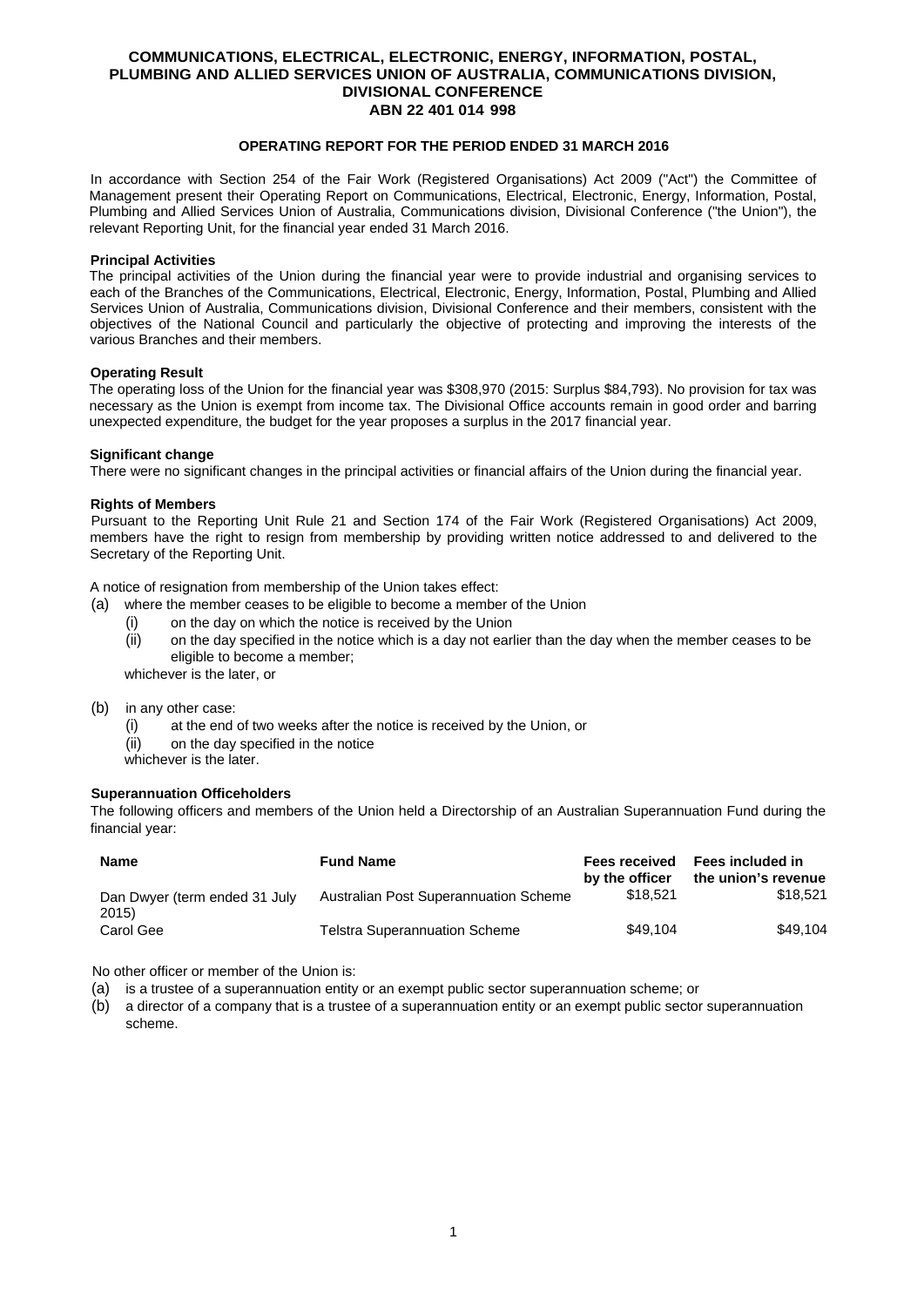## OPERATING REPORT FOR THE PERIOD ENDED 31 MARCH 2016 continued

### Other Prescribed Information

in accordance with Regulation 159 of the Fair Work (Registered Organisations) Regulations 2009 ("Regulations"):

- (a) the number of persons that were, at the end of the financial year to which the report relates, recorded in the register of members for Section 230 of the Act and who are taken to be members of the Union under section 244 of the Act was 23,125 (2015: 23,007).
- (b) the number of persons who were, at the end of the financial year to which the report relates. employees of the Union, where the number of employees indudes both full-time and part-time employees, measured on a fulltime equivalent basis was 10 (2015: 12).
- (0) the names of each person who have been a member of the Committee of Management(Divisional Executive) of the Union at any time during the reporting period, and the period for which he or she held such a position were;

Position

Divisional President (Honorary)

Divisional President(Honorary)

Divisional Executive Member Divisional Executive Member Divisional Executive Member Divisional Executive Member Divisional Executive Member Divisional Executive Member Divisional Executive Member Divisional Executive Member

Divisional Vice-president Affirmative Action

Divisional Vice-President Affirmative Action (Honorary)

Divisional Secretary Divisional Vice-president Divisional Assistant Secretary Divisional Assistant Secretary

Divisional Secretary Divisional Vice-president Divisional Assistant Secretary Divisional Assistant Secretary

#### Name

- S. Murphy (term began I August 2015)
- G. Rayner(term began I August 2015)
- B. Clarke (term began I August 2015)
- J. 0'Donnell(term began I August 2015)
- N. Robinson (term began I August 2015)
- L. Bahls (term began 1 August 2015)
- L. Cooper(term ended 31 July 2015)
- D. Dwyer (term ended 31 July 2015)
- M. Royeca (term ended 31 July 2015)
- K. Hardisty (term ended 31 July 2015)
- M. 0'Nea (term ended 31 July 2015)
- S. Riley (term ended 31 July 2015)
- A. Jansen
- J. Perkins (term began 1 August 2015)
- J. Ellery
- M. Parker
- J. Metcher
- S. Murphy
- J. Doyle
- V. Butler

Communications Divisional Branch Representatives:

- P. Hughes
- P. Miller
- B. MCVee
- G. Colbeck
- N. Tredrea (term began I August 2015)
- N. Townsend (term began 1 August 2015)
- J. O'Donnell (term ended 31 July 2015)
- G. Taylor(term ended 31 July 2015)
- G. Lorrain (term ended 31 July 2015)
- S. Butterworth (term ended Oct 2015)
- B. Kershaw (term began I August 2015)

Committee members have been in office since the start of the financial yearto the date of this report unless otherwise stated,

Signed in accordance with a resolution of the Committee of Management.

For Committee of Management: Greg Rayner<br>Title of Office held: Divisional Secretary

h Kayn Signature:

Dated: 2<sup>nd</sup> August 2016 Melbourne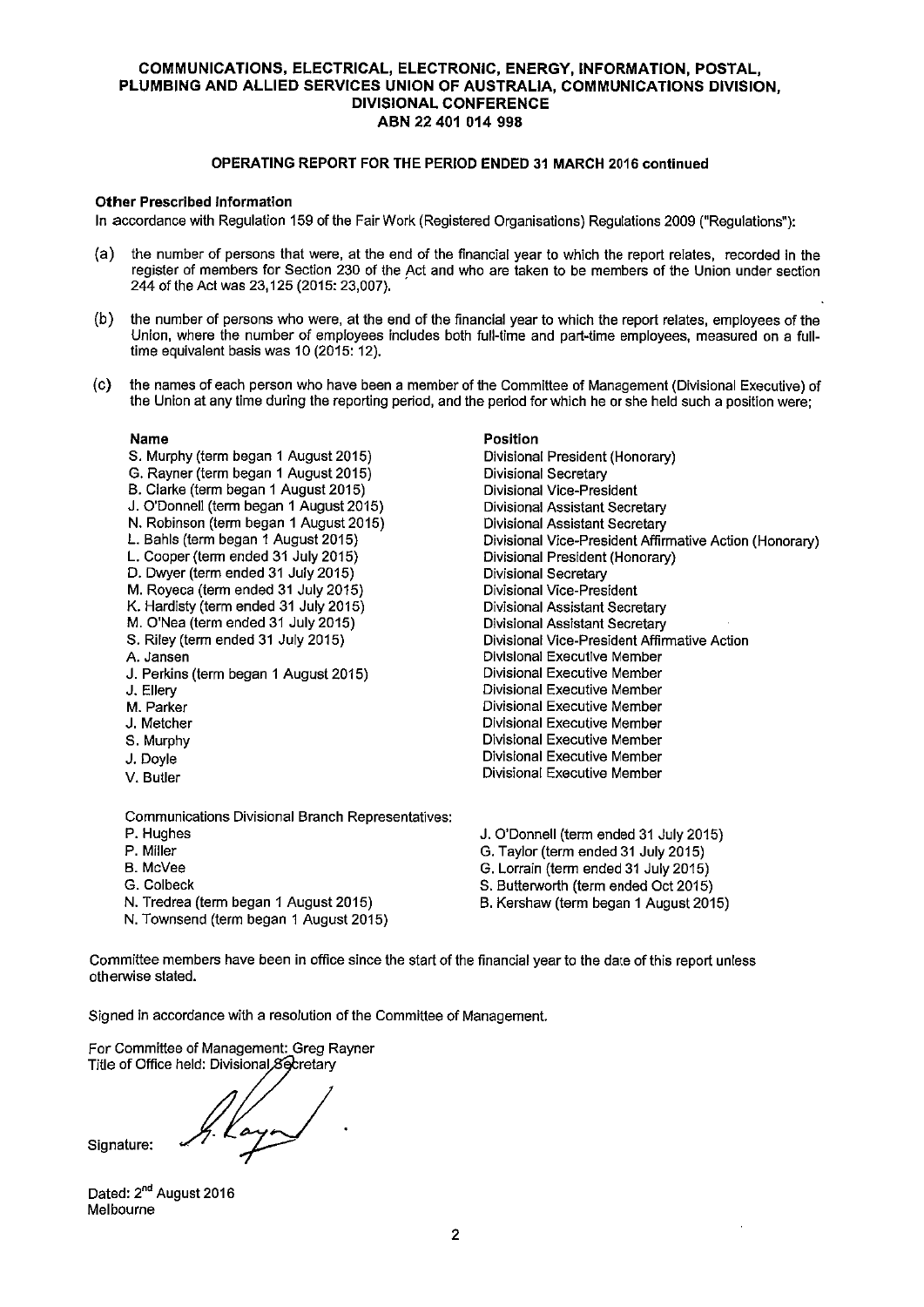# COMMITTEE OF MANAGEMENT STATEMENT FOR THE PERIOD ENDED 31 MARCH 2016

On the 2 August 2016 the Committee of Management of the Communications, Electrical, Electronic, Energy, Information, Postal, Plumbing and Allied Services Union of Australia, Communication Division, Divisional Conference passed the following resolution in relation to the general purpose financial report (GPFR) for the vear ended 31 March 2016:

The Committee of Management declares that in its opinion:

- (a) the financial statements and notes comply with the Australian Accounting Standards;
- (b) the financial statements and notes comply with the reporting guidelines of the General Manager;
- (c) the financial statements and notes give a true and fair view of the financial performance, financial position and cash flows of the reporting unit forthe financial year to which they relate;
- (d) there are reasonable grounds to believe that the reporting unit will be able to pay its debts as and when they become due and payable; and
- (e) during the financial year to which the GPFR relates and since the end of that year:
	- (i) meetings of the committee of management were held in accordance with the rules of the organisation including the rules of a reporting unit concerned; and
	- (ii) the financial affairs of the reporting unit have been managed in accordance with the rules of the organisation including the rules of a reporting unit concerned; and
	- (iii) the financial records of the reporting unit have been kept and maintained in accordance with the RO Act; and
	- (Iv) where the organisation consists of two or more reporting units, the financial records of the reporting unit have been kept, as far as practicable, in a consistent manner with each of the other reporting units of the organisation; and
	- (v) where information has been sought in any request by a member of the reporting unit or General Manager duly made under section 272 of the RO Act has been provided to the member or General Manager; and
	- (vi) where any order for inspection of financial records has been made by the Fair Work Commission under section 273 of the RO Act, there has been compliance.
- (f) no revenue has been derived from undertaking recovery of wages activity during the reporting period.

This declaration is made in accordance with a resolution of the Committee of Management.

Signature of designated officer:

Name and title of designated officer: Greg Rayner - Divisional Secretary

Dated: 2 August 2016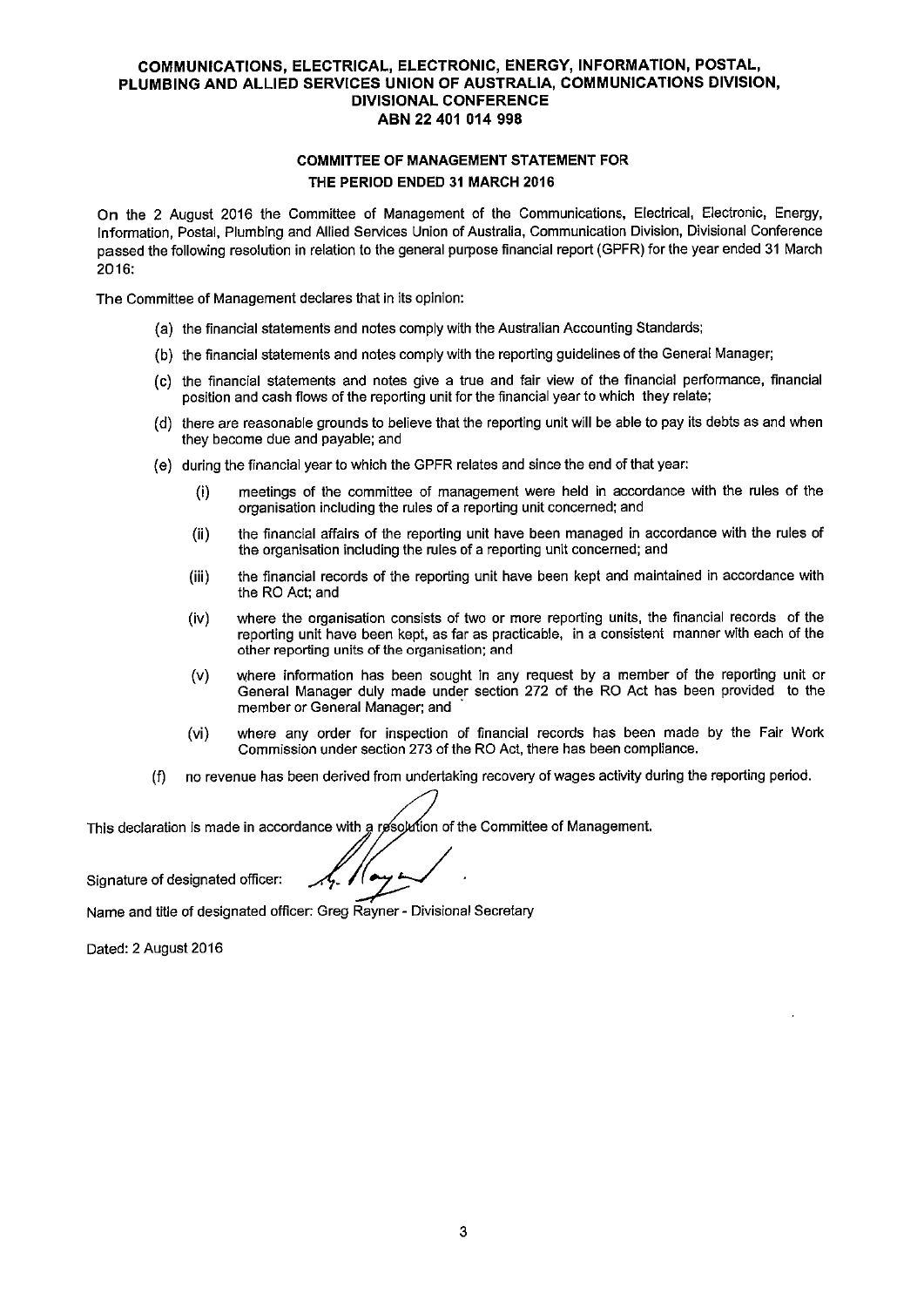# **STATEMENT OF PROFIT AND LOSS AND OTHER COMPREHENSIVE INCOME FOR THE YEAR ENDED 31 MARCH 2016**

|                                                                                                     |                | 2016       | 2015      |
|-----------------------------------------------------------------------------------------------------|----------------|------------|-----------|
|                                                                                                     | <b>Notes</b>   | \$         | \$        |
| <b>Revenue</b>                                                                                      |                |            |           |
| Membership subscription                                                                             |                |            |           |
| <b>Capitation fees</b>                                                                              | 3A             | 2,033,930  | 1,986,961 |
| Levies                                                                                              | 3B             |            |           |
| Interest                                                                                            | 3C             | 204,090    | 279,278   |
| Rental revenue                                                                                      | 3D             |            |           |
| Other revenue                                                                                       |                | 84,060     | 279,376   |
| <b>Total revenue</b>                                                                                |                | 2,322,080  | 2,545,615 |
| <b>Other Income</b>                                                                                 |                |            |           |
| Grants and/or donations                                                                             | 3E             |            |           |
| Share of net profit from associate                                                                  | 6E             |            |           |
| Net gains from sale of assets                                                                       | 3F             |            |           |
| <b>Total other income</b>                                                                           |                |            |           |
| <b>Total income</b>                                                                                 |                | 2,322,080  | 2,545,615 |
| <b>Expenses</b>                                                                                     |                |            |           |
| Employee expenses                                                                                   | 4A             | 1,473,172  | 1,530,192 |
| <b>Capitation fees</b>                                                                              | 4B             |            |           |
| <b>Affiliation fees</b>                                                                             | 4C             | 143,318    | 157,921   |
| Administration expenses                                                                             | 4D             | 601,105    | 451,842   |
| Grants or donations                                                                                 | 4E             |            |           |
| Depreciation and amortisation                                                                       | 4F             | 91,409     | 74,452    |
| Finance costs                                                                                       | 4G             |            |           |
| Legal costs                                                                                         | 4H             | 81,217     | 171,985   |
| Audit fees                                                                                          | 14             | 65,320     | 33,505    |
| Share of net loss from associate                                                                    | 6E             |            |           |
| Write-down and impairment of assets                                                                 | 4 <sub>l</sub> | 175,509    | 40,925    |
| Net losses from sale of assets                                                                      | 4J             |            |           |
| Other expenses                                                                                      | 4K             |            |           |
| <b>Total expenses</b>                                                                               |                | 2,631,050  | 2,460,822 |
| (Loss)/profit for the year                                                                          |                | (308, 970) | 84,793    |
| Other comprehensive income<br>Items that will not be subsequently reclassified to<br>profit or loss |                |            |           |
| Gain on revaluation of land & buildings                                                             |                |            |           |
| Total comprehensive (loss)/income for the year                                                      |                | (308, 970) | 84,793    |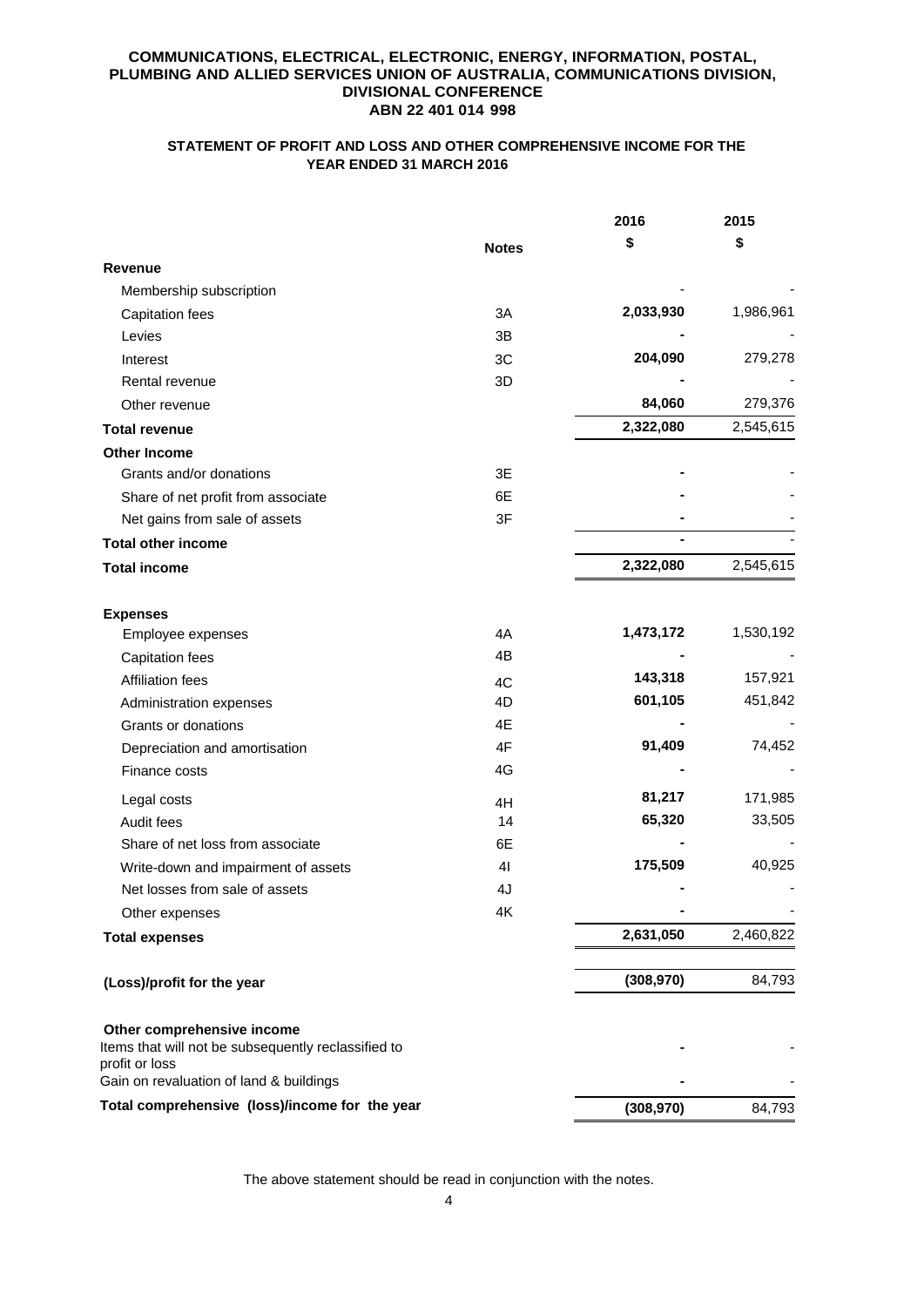# **STATEMENT OF FINANCIAL POSITION AS AT 31 MARCH 2016**

|                                         |              | 2016       | 2015       |
|-----------------------------------------|--------------|------------|------------|
|                                         | <b>Notes</b> | \$         | \$         |
| <b>ASSETS</b>                           |              |            |            |
| <b>Current Assets</b>                   |              |            |            |
| Cash and cash equivalents               | 5A           | 8,087,893  | 8,160,069  |
| Trade and other receivables             | 5B           | 479,737    | 763,063    |
| Other current assets                    | 5C           | 11,116     | 8,319      |
| <b>Total current assets</b>             |              | 8,578,746  | 8,931,451  |
| <b>Non-Current Assets</b>               |              |            |            |
| Land and buildings                      | 6A           | 2,252,682  | 2,315,325  |
| Plant and equipment                     | 6B           | 19,902     | 37,911     |
| <b>Investment Property</b>              | 6C           |            |            |
| Intangibles                             | 6D           |            |            |
| Investments in associates               | 6E           |            |            |
| Other investments                       | 6F           |            |            |
| Other non-current assets                | 6G           |            |            |
| <b>Total non-financial assets</b>       |              | 2,272,584  | 2,353,236  |
| <b>Total assets</b>                     |              | 10,851,330 | 11,284,687 |
| <b>LIABILITIES</b>                      |              |            |            |
| <b>Current Liabilities</b>              |              |            |            |
| Trade payables                          | 7A           | 252,054    | 161,157    |
| Other payables                          | 7B           | 186,847    | 78,416     |
| Employee provisions                     | 8A           | 563,268    | 886,983    |
| <b>Total current liabilities</b>        |              | 1,002,169  | 1,126,556  |
| <b>Non-Current Liabilities</b>          |              |            |            |
| Employee provisions                     | 8Α           |            |            |
| Other non-current liabilities           | <b>9A</b>    |            |            |
| <b>Total non-current liabilities</b>    |              |            |            |
| <b>Total liabilities</b>                |              | 1,002,169  | 1,126,556  |
|                                         |              |            |            |
| <b>Net assets</b>                       |              | 9,849,161  | 10,158,131 |
| <b>EQUITY</b>                           |              |            |            |
| General funds                           | 10A          |            | 5,514,648  |
| Retained earnings (accumulated deficit) |              | 9,849,161  | 4,643,483  |
| <b>Total equity</b>                     |              | 9,849,161  | 10,158,131 |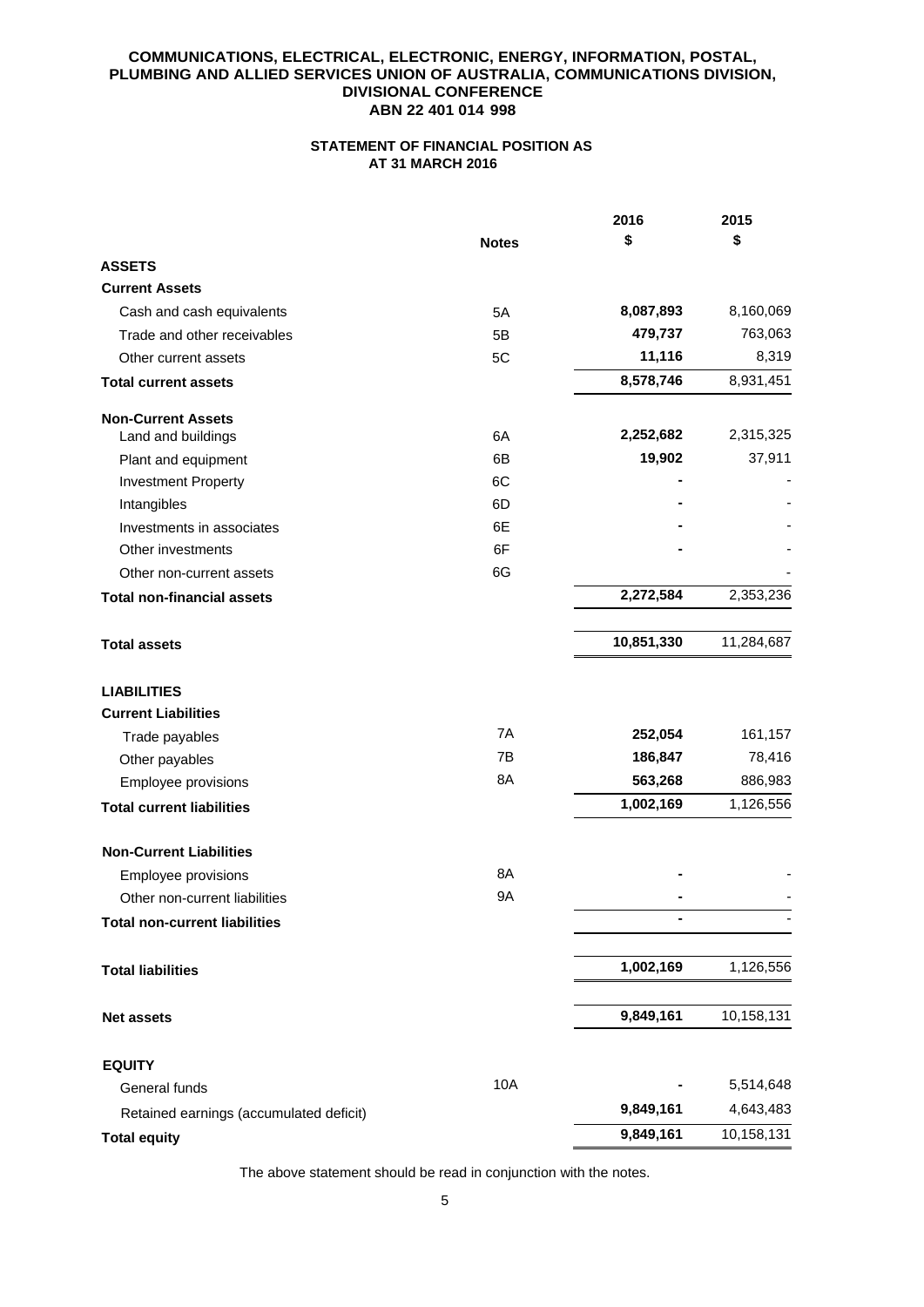## **STATEMENT OF CHANGES IN EQUITY FOR THE YEAR ENDED 31 MARCH 2016**

|                                                     |              | <b>Retained</b><br>earnings<br>general<br>fund | <b>Retained</b><br>earnings<br>special<br>fund | <b>Retained</b><br>earnings<br>international<br>fund | <b>Retained</b><br>earnings<br>members<br>benefit<br>campaign<br>fund | <b>Total</b><br>equity |
|-----------------------------------------------------|--------------|------------------------------------------------|------------------------------------------------|------------------------------------------------------|-----------------------------------------------------------------------|------------------------|
|                                                     | <b>Notes</b> | \$                                             | \$                                             | \$                                                   | \$                                                                    |                        |
| Balance as at 1 April 2014<br>Adjustment for errors |              | 4,558,690                                      | 5,283,243                                      | (4,669)                                              | 236,074                                                               | 10,073,338             |
| Adjustment for changes in accounting<br>policies    |              |                                                |                                                |                                                      |                                                                       |                        |
| Profit for the year                                 |              | 84,793                                         |                                                |                                                      |                                                                       | 84,793                 |
| Other comprehensive income for the<br>year          |              |                                                |                                                |                                                      |                                                                       |                        |
| Transfer to/from                                    | 10A          |                                                |                                                |                                                      |                                                                       |                        |
| Transfer from retained earnings                     |              |                                                |                                                |                                                      |                                                                       |                        |
| Closing balance as at 31 March<br>2015              |              | 4,643,483                                      | 5,283,243                                      | (4,669)                                              | 236,074                                                               | 10,158,131             |
| Adjustment for errors                               |              |                                                |                                                |                                                      |                                                                       |                        |
| Adjustment for changes in accounting<br>policies    |              |                                                |                                                |                                                      |                                                                       |                        |
| Loss for the year                                   |              | (308, 970)                                     |                                                |                                                      |                                                                       | (308, 970)             |
| Other comprehensive income for the<br>year          |              |                                                |                                                |                                                      |                                                                       |                        |
| Transfer to/from                                    | 10A          | 5,514,648                                      | (5, 283, 243)                                  | 4,669                                                | (236, 074)                                                            |                        |
| Transfer from retained earnings                     |              |                                                |                                                |                                                      |                                                                       |                        |
| Closing balance as at 31 March<br>2016              |              | 9,849,161                                      |                                                |                                                      |                                                                       | 9,849,161              |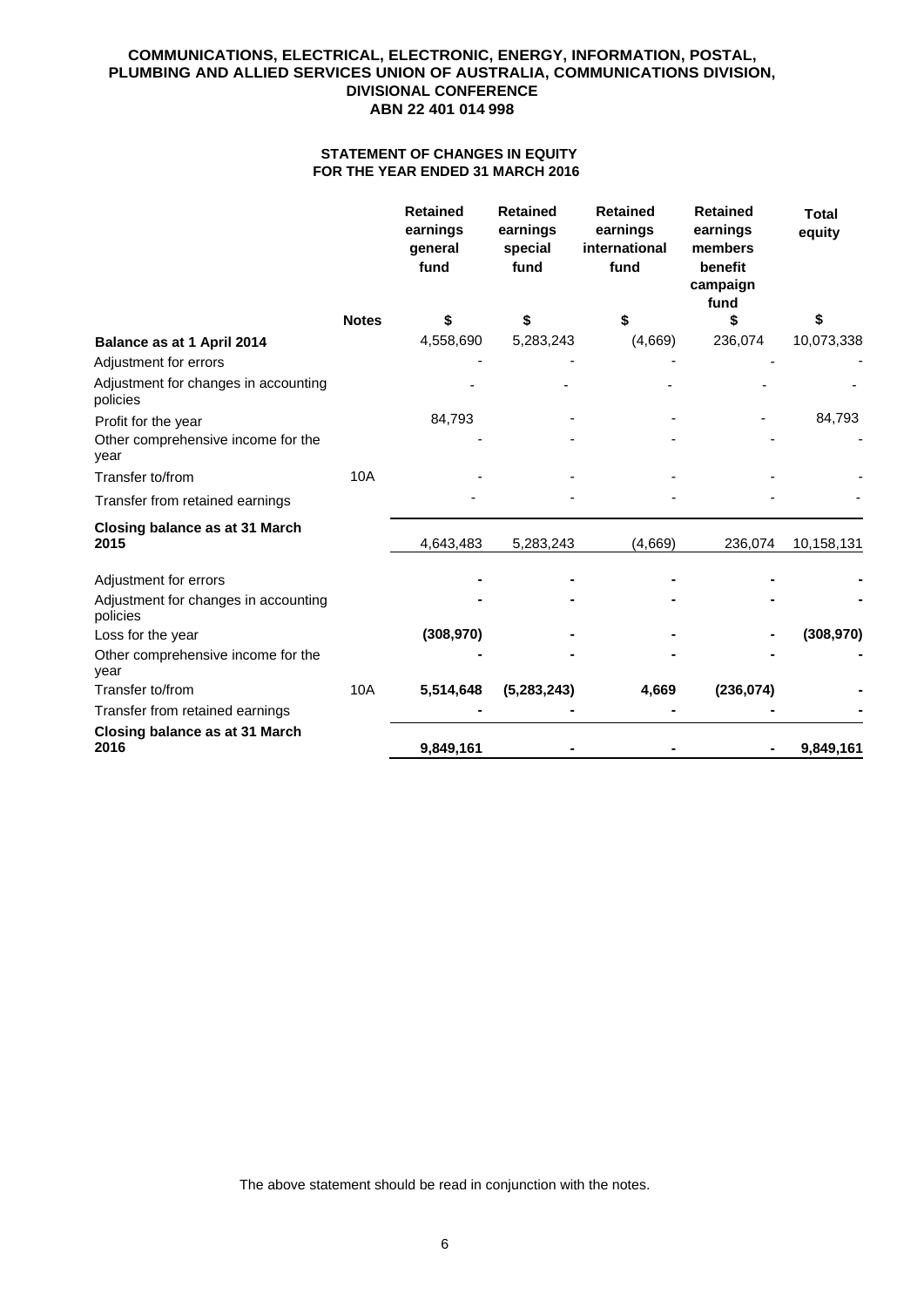# **STATEMENT OF CASH FLOW FOR THE YEAR ENDED 31 MARCH 2016**

|                                                                     |              | 2016        | 2015          |
|---------------------------------------------------------------------|--------------|-------------|---------------|
|                                                                     | <b>Notes</b> | \$          | \$            |
| <b>OPERATING ACTIVITIES</b>                                         |              |             |               |
| <b>Cash received</b>                                                |              |             |               |
| Receipts from other reporting units/controlled                      |              |             |               |
| entity(s)                                                           | 11B          | 2,107,944   | 2,096,473     |
| Interest                                                            |              | 204,090     | 296,403       |
| Other                                                               |              | 115,905     | 141,693       |
| Cash used                                                           |              |             |               |
| Employees                                                           |              | (1,715,827) | (1,423,551)   |
| Suppliers                                                           |              | (739, 150)  | (1, 126, 787) |
| Payment to other reporting units/controlled entity(s)               | 11B          | (34, 381)   | (32, 446)     |
| Net cash (used by) operating activities                             | 11A          | (61, 419)   | (48, 215)     |
| <b>INVESTING ACTVITIES</b>                                          |              |             |               |
| <b>Cash received</b>                                                |              |             |               |
| Proceeds from sale of plant and equipment                           |              |             |               |
| Proceeds from sale of land and buildings                            |              |             |               |
| Other                                                               |              |             |               |
| <b>Cash used</b>                                                    |              |             |               |
| Purchase of plant and equipment                                     |              | (10, 757)   | (6, 195)      |
| Purchase of land and buildings                                      |              |             |               |
| Other                                                               |              |             |               |
| Net cash from (used by) investing activities                        |              | (10, 757)   | (6, 195)      |
| <b>FINANCING ACTIVITIES</b>                                         |              |             |               |
| <b>Cash received</b>                                                |              |             |               |
| Contributed equity                                                  |              |             |               |
| Other                                                               |              |             |               |
| <b>Cash used</b>                                                    |              |             |               |
| Repayment of borrowings                                             |              |             |               |
| Other                                                               |              | -           |               |
| Net cash from (used by) financing activities                        |              |             |               |
| Net increase (decrease) in cash held                                |              | (72, 176)   | (54,410)      |
| Cash & cash equivalents at the beginning of the<br>reporting period |              | 8,160,069   | 8,214,479     |
| Cash & cash equivalents at the end of the reporting<br>period       | 5A           | 8,087,893   | 8,160,069     |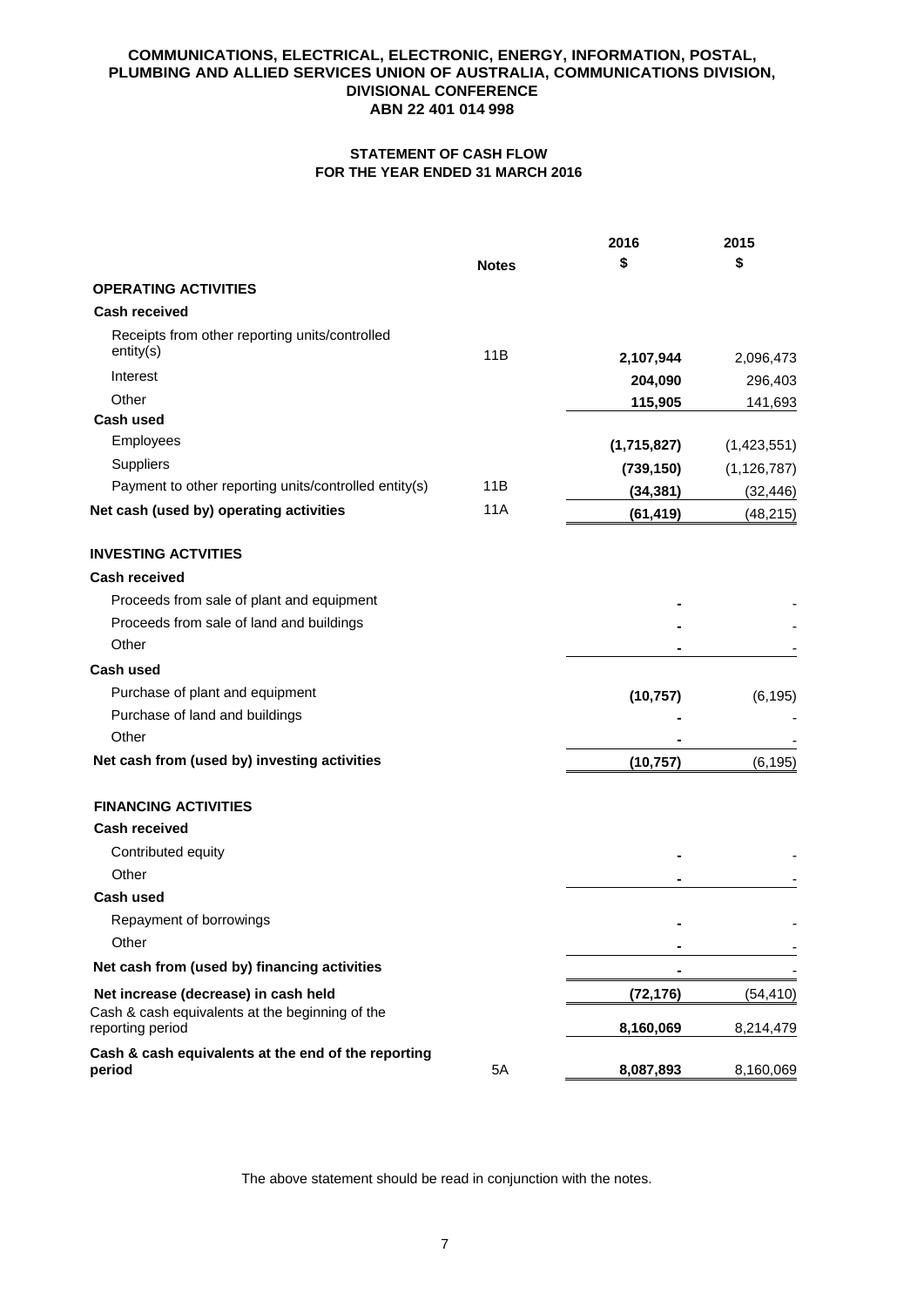# **RECOVERY OF WAGES ACTIVITY FOR THE YEAR ENDED 31 MARCH 2016**

|                                                                                           | 2016 | 2015                     |
|-------------------------------------------------------------------------------------------|------|--------------------------|
|                                                                                           |      | \$                       |
| Cash assets in respect of recovered money<br>at beginning of year                         |      |                          |
| <b>Receipts</b>                                                                           |      |                          |
| Amounts recovered from employers in respect of wages etc.                                 |      |                          |
| Interest received on recovered money                                                      |      |                          |
| <b>Total receipts</b>                                                                     |      |                          |
| <b>Payments</b>                                                                           |      |                          |
| Deductions of amount due in respect of membership for:                                    |      |                          |
| 12 months or less                                                                         |      |                          |
| Greater than 12 months                                                                    |      |                          |
| Deductions of donations or other contributions to accounts or funds<br>of:                |      |                          |
| The reporting unit:                                                                       |      |                          |
| name of account                                                                           |      |                          |
| name of fund                                                                              |      |                          |
| Name of other reporting unit of the organisation:                                         |      |                          |
| name of account                                                                           |      |                          |
| name of fund                                                                              |      |                          |
| Name of other entity                                                                      |      |                          |
| name of account                                                                           |      |                          |
| name of fund                                                                              |      |                          |
| Deductions of fees or reimbursement of expenses                                           |      |                          |
| Payment to workers in respect of recovered money                                          |      |                          |
| <b>Total payments</b>                                                                     |      |                          |
|                                                                                           |      |                          |
| Cash asset's in respect of recovered money at end of year                                 |      | $\overline{\phantom{a}}$ |
| Number of workers to which the monies recovered relates                                   |      |                          |
| Aggregate payables to workers attributable to recovered monies<br>but not yet distributed |      |                          |
| Payable balance                                                                           |      |                          |
| Number of workers the payables relates to                                                 |      |                          |
|                                                                                           |      |                          |
| Fund or account operated for recovery of wages                                            |      |                          |

 $N/A$ 

No revenue has been derived from undertaking recovery of wages activity during the current reporting period.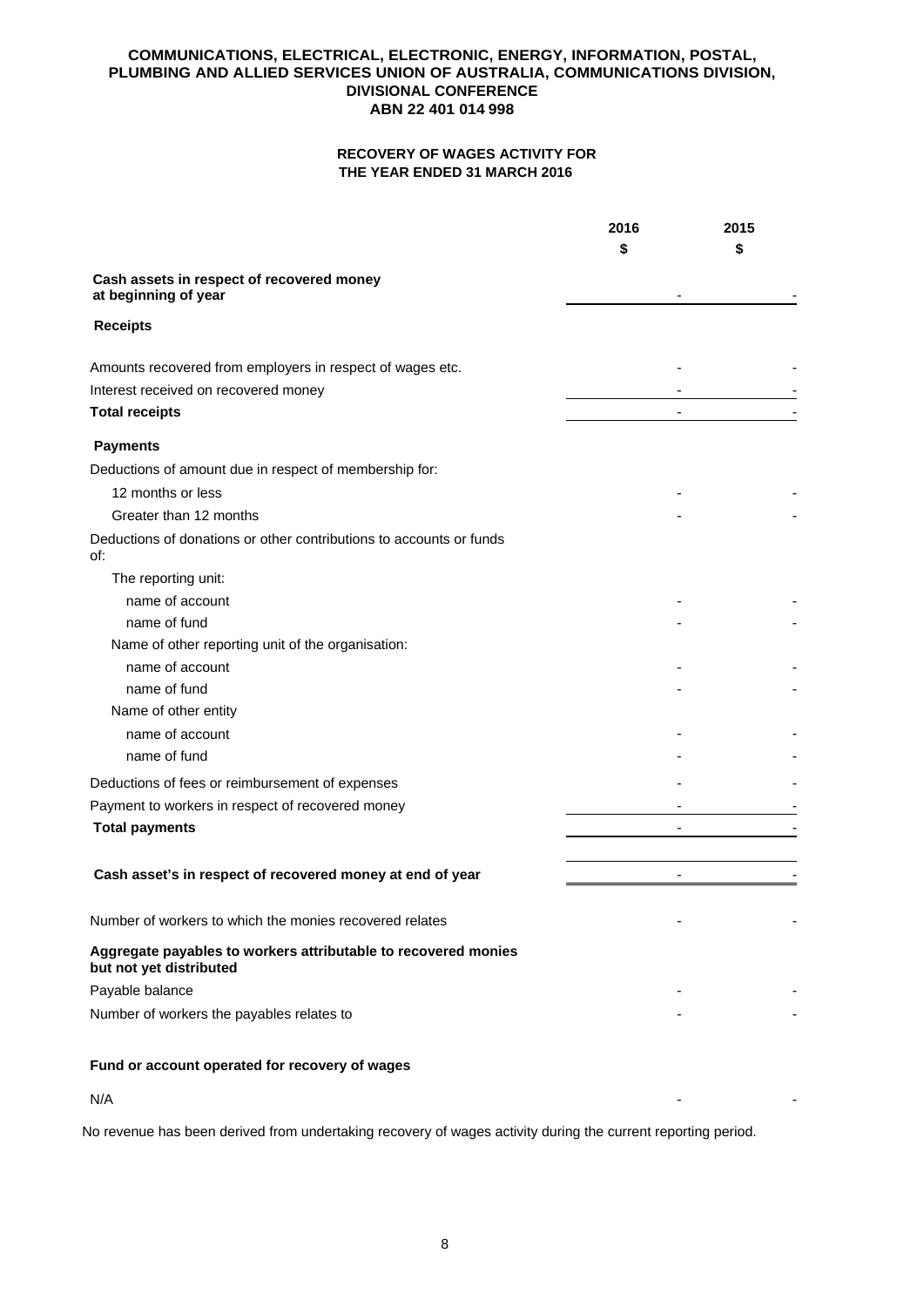## **Index to the Notes of the Financial Statements**

| Note 1  | Summary of significant accounting policies                |
|---------|-----------------------------------------------------------|
| Note 2  | Events after the reporting period                         |
| Note 3  | Income                                                    |
| Note 4  | <b>Expenses</b>                                           |
| Note 5  | <b>Current assets</b>                                     |
| Note 6  | Non-current assets                                        |
| Note 7  | <b>Current liabilities</b>                                |
| Note 8  | Provisions                                                |
| Note 9  | Non-current liabilities                                   |
| Note 10 | Equity                                                    |
| Note 11 | Cash flow                                                 |
| Note 12 | Contingent liabilities, assets and commitments            |
| Note 13 | Related party disclosures                                 |
| Note 14 | Remuneration of auditors                                  |
| Note 15 | Financial instruments                                     |
| Note 16 | Fair value measurements                                   |
| Note 17 | <b>Business combinations</b>                              |
| Note 18 | Administration of financial affairs by a third party      |
| Note 19 | Section 272 Fair Work (Registered Organisations) Act 2009 |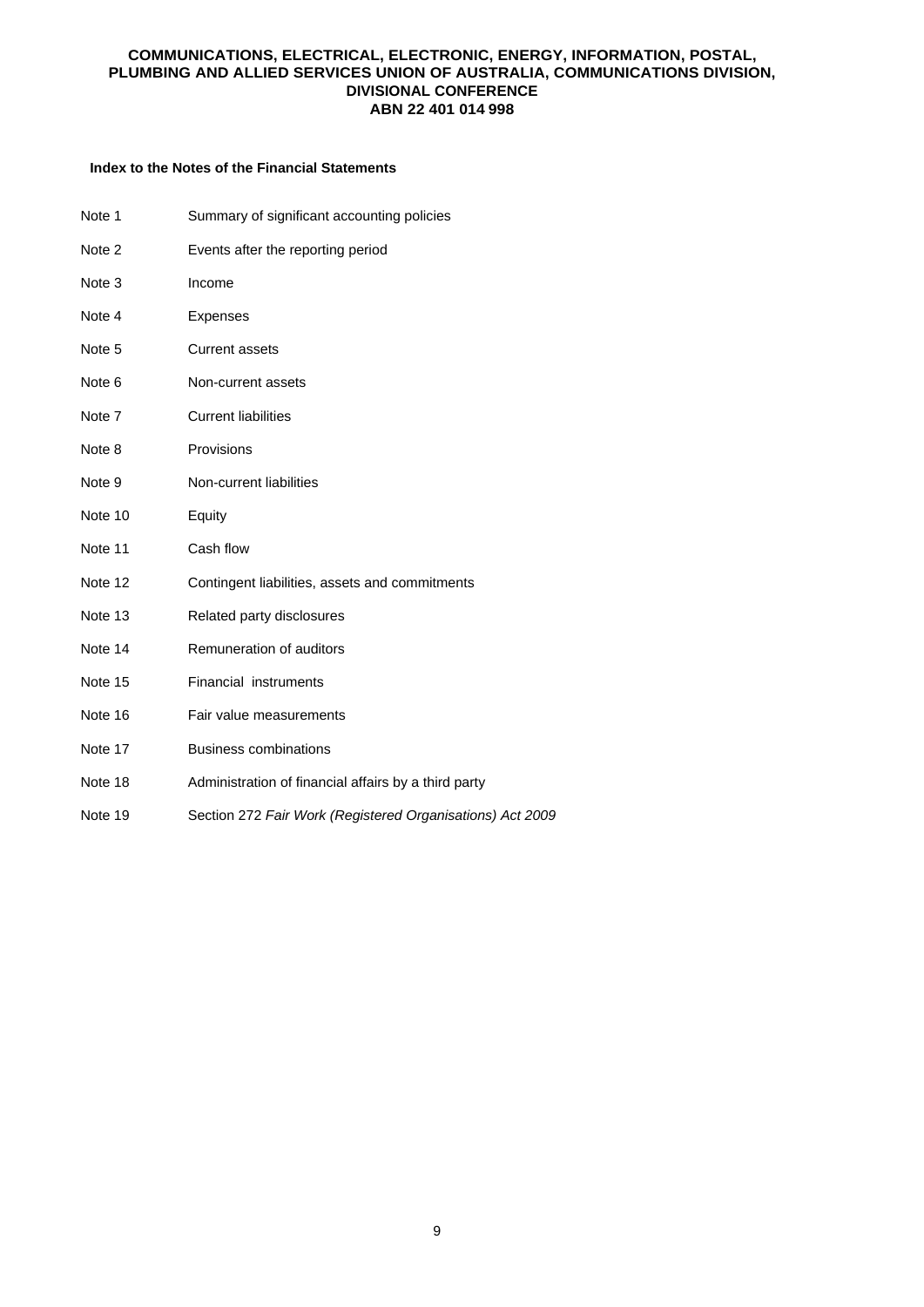# **NOTES TO THE FINANCIAL STATEMENTS FOR THE YEAR ENDED**

### **Note 1 Summary of significant accounting policies**

#### **1.1 Basis of preparation of the financial statements**

The financial statements are general purpose financial statements and have been prepared in accordance with Australian Accounting Standards and Interpretations issued by the Australian Accounting Standards Board (AASB) that apply for the reporting period and the *Fair Work (Registered Organisation) Act 2009*. For the purpose of preparing the general purpose financial statements, the reporting unit is a not-for-profit entity.

The financial statements have been prepared on an accrual basis and in accordance with the historical cost, except for certain assets and liabilities measured at fair value, as explained in the accounting policies below. Historical cost is generally based on the fair values of the consideration given in exchange for assets. Except where stated, no allowance is made for the effect of changing prices on the results or the financial position. The financial statements are presented in Australian dollars.

### **1.2 Comparative amounts**

When required by Accounting Standard, comparative figures have been adjusted to conform to changes in presentation for the current financial year.

## **1.3 Significant accounting judgements and estimates**

No accounting assumptions or estimates have been identified that have a significant risk of causing a material adjustment to the carrying amounts of assets and liabilities within the next reporting period.

### **1.4 New Australian Accounting Standards**

#### *Adoption of New Australian Accounting Standard requirements*

No accounting standard has been adopted earlier than the application date stated in the standard.

| <b>Standard Name</b>                                                         | Effective date -<br>year ended | <b>Requirements</b>                                                                                                                                                                                                                                                                                                                                                                                                                                                                                                                                                                                                                                         | Impact                                                                                |
|------------------------------------------------------------------------------|--------------------------------|-------------------------------------------------------------------------------------------------------------------------------------------------------------------------------------------------------------------------------------------------------------------------------------------------------------------------------------------------------------------------------------------------------------------------------------------------------------------------------------------------------------------------------------------------------------------------------------------------------------------------------------------------------------|---------------------------------------------------------------------------------------|
| AASB 2014-1<br>Amendments to<br>Australian<br>Accounting<br>Standards.       | 31 March 2016                  | The amendments clarify that if the amount<br>of the contributions is independent of the<br>number of years of service, an entity is<br>permitted to recognise such contributions<br>as a reduction in the service cost in the<br>period in which the related service is<br>rendered, instead of attributing the<br>contributions to the periods of service. In<br>contrast, if the amount of the contributions<br>is dependent on the number of years of<br>service, an entity is required to attribute<br>those contributions to periods of service<br>using the same attribution method required<br>by paragraph 70 of AASB 119 for the gross<br>benefit. | The adoption of this<br>amendment did not<br>have an impact on<br>the reporting unit. |
| AASB 2014-1<br>Amendments to<br>Australian<br>Accounting<br><b>Standards</b> | 31 March 2016                  | AASB 2014 -1 makes amendments to<br>particular Australian Accounting Standards<br>to delete their references to AASB 1031<br>Materiality as each standard is amended<br>for another purpose.                                                                                                                                                                                                                                                                                                                                                                                                                                                                | The adoption of this<br>amendment did not<br>have an impact on<br>the reporting unit. |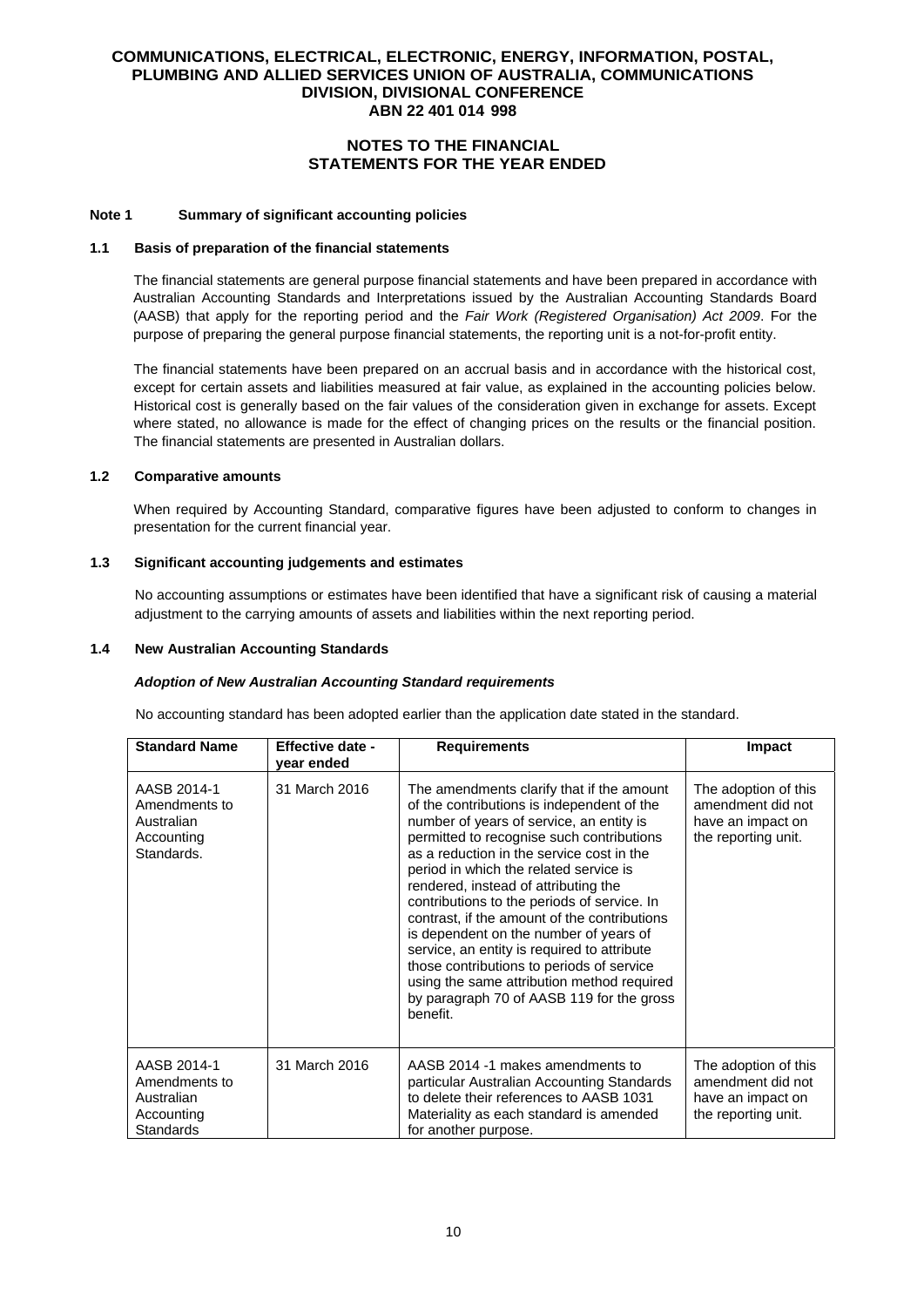# **NOTES TO THE FINANCIAL STATEMENTS FOR THE YEAR ENDED**

### **Note 1 Summary of significant accounting policies continued**

### **1.4 New Australian Accounting Standards continued**

# **Future Australian Accounting Standards Requirements**

| <b>Standard Name</b>                                                                                           | Effective date -<br>year ended                                                                                                                                                                 | <b>Requirements</b>                                                                                                                                                                                                                                                                                                                                                                                                                                                   | Impact                                                                                      |
|----------------------------------------------------------------------------------------------------------------|------------------------------------------------------------------------------------------------------------------------------------------------------------------------------------------------|-----------------------------------------------------------------------------------------------------------------------------------------------------------------------------------------------------------------------------------------------------------------------------------------------------------------------------------------------------------------------------------------------------------------------------------------------------------------------|---------------------------------------------------------------------------------------------|
| 31 March 2016<br>AASB 2014-1<br>Amendments to<br>Australian<br>Accountina<br>Standards (2010 -<br>2012 cycle). |                                                                                                                                                                                                | The following standards and changes are<br>made under AASB 2014-1:                                                                                                                                                                                                                                                                                                                                                                                                    | The adoption of this<br>amendment did not                                                   |
|                                                                                                                | - AASB 3 Business Combinations -<br>clarification that contingent consideration<br>that is classified as an asset or a liability<br>shall be measured at fair value at each<br>reporting date. | have an impact on<br>the reporting unit.                                                                                                                                                                                                                                                                                                                                                                                                                              |                                                                                             |
|                                                                                                                |                                                                                                                                                                                                | - AASB 8 Operating Segments                                                                                                                                                                                                                                                                                                                                                                                                                                           |                                                                                             |
|                                                                                                                |                                                                                                                                                                                                | - amendments to disclosures                                                                                                                                                                                                                                                                                                                                                                                                                                           |                                                                                             |
|                                                                                                                |                                                                                                                                                                                                | - AASB 3 Business Combinations -<br>references to contingent consideration                                                                                                                                                                                                                                                                                                                                                                                            |                                                                                             |
|                                                                                                                |                                                                                                                                                                                                | - AASB 13 Fair value measurement -<br>minor clarification re: measurement of<br>short-term receivables and payables                                                                                                                                                                                                                                                                                                                                                   |                                                                                             |
|                                                                                                                |                                                                                                                                                                                                | - AASB 116 Property, plant and<br>equipment - clarifies that when an item of<br>property, plant and equipment is revalued<br>the gross carrying amount is adjusted in a<br>manner that is consistent with the<br>revaluation of the carrying amount.                                                                                                                                                                                                                  |                                                                                             |
|                                                                                                                |                                                                                                                                                                                                | - AASB 124 Related Party Disclosures -<br>clarifies that an entity providing key<br>management personnel services to the<br>reporting entity or to the parent of the<br>reporting entity is a related party of the<br>reporting entity.                                                                                                                                                                                                                               |                                                                                             |
| AASB 2014-1<br>Amendments to                                                                                   | 31 March 2016                                                                                                                                                                                  | The following standards and changes are<br>made under AASB 2014-1:                                                                                                                                                                                                                                                                                                                                                                                                    | There are not<br>expected to be any                                                         |
| Australian<br>Accounting<br>Standards (2011 -<br>2013 cycle).                                                  |                                                                                                                                                                                                | - AASB 1 First-time Adoption of Australian<br>Accounting Standards - clarification in the<br>basis of conclusion                                                                                                                                                                                                                                                                                                                                                      | changes to reported<br>financial position or<br>performance arising<br>from the adoption of |
|                                                                                                                |                                                                                                                                                                                                | - AASB 3 Business Combinations -<br>Clarifies that AASB 3 excludes from its<br>scope the accounting for the formation of a<br>joint arrangement in the financial<br>statements of the joint arrangement itself.                                                                                                                                                                                                                                                       | part A of AASB<br>$2014 - 1.$                                                               |
|                                                                                                                |                                                                                                                                                                                                | - AASB 13 Fair Value Measurement -<br>Clarifies that the scope of the portfolio<br>exception defined in paragraph 52 of<br>AASB 13 includes all contracts accounted<br>for within the scope of AASB 139 Financial<br>Instruments: Recognition and<br>Measurement or AASB 9 Financial<br>Instruments, regardless of whether they<br>meet the definition of financial assets or<br>financial liabilities as defined in AASB 132<br>Financial Instruments: Presentation. |                                                                                             |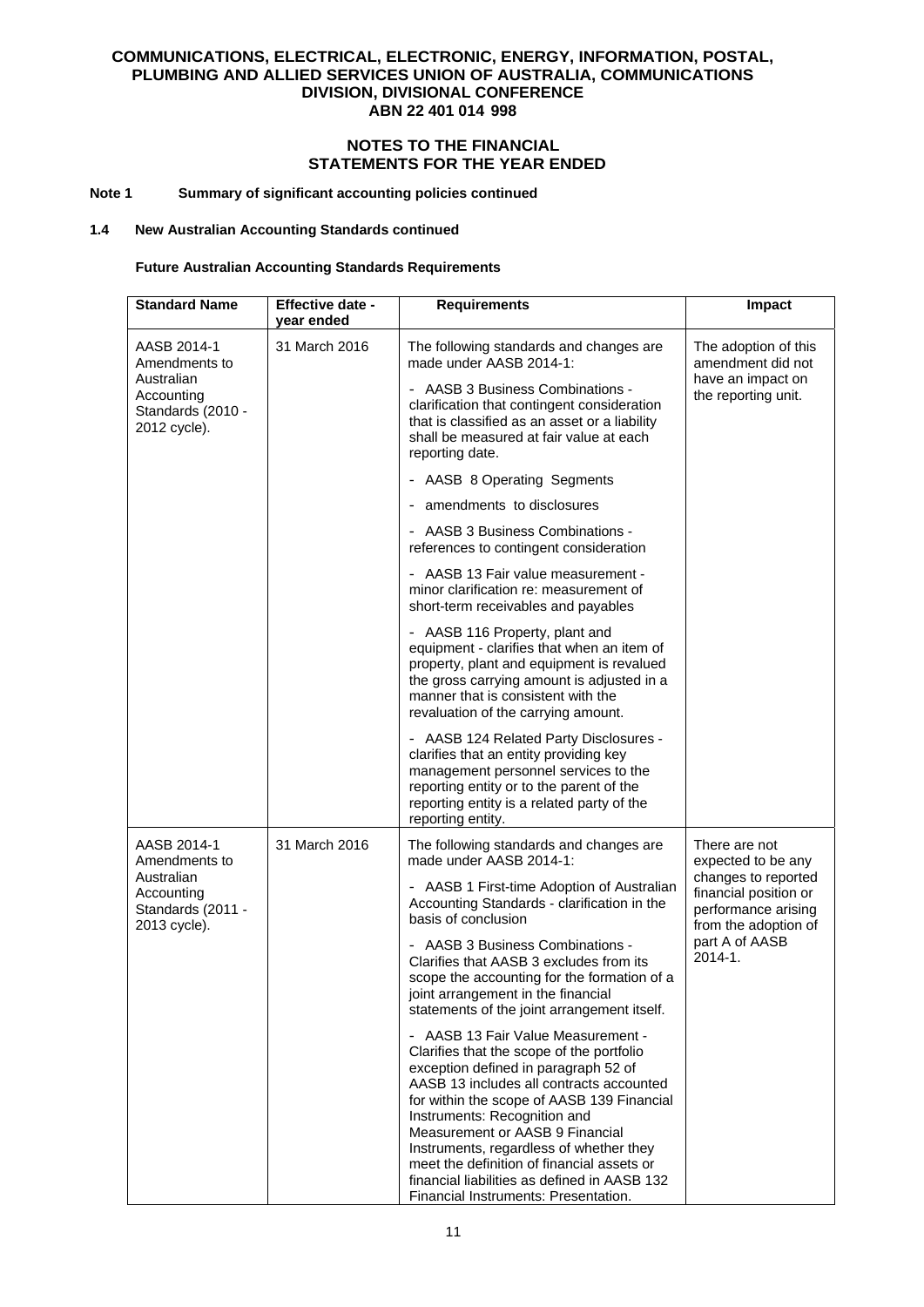# **NOTES TO THE FINANCIAL STATEMENTS FOR THE YEAR ENDED**

### **Note 1 Summary of significant accounting policies continued**

#### **1.4 New Australian Accounting Standards continued**

## **Future Australian Accounting Standards Requirements**

New standards, amendments to standards or interpretations that were issued prior to the sign-off date and are applicable to the future reporting period that are expected to have a future financial impact on the reporting unit include:

| <b>Standard Name</b>                                                                                                                                        | Effective date -<br>year ended | <b>Requirements</b>                                                                                                                                                                                                                                                                                                                                                                                                                                                                                                                                                                                                                                                                                                                                                                                                                                                         | Impact                                                                                                                    |
|-------------------------------------------------------------------------------------------------------------------------------------------------------------|--------------------------------|-----------------------------------------------------------------------------------------------------------------------------------------------------------------------------------------------------------------------------------------------------------------------------------------------------------------------------------------------------------------------------------------------------------------------------------------------------------------------------------------------------------------------------------------------------------------------------------------------------------------------------------------------------------------------------------------------------------------------------------------------------------------------------------------------------------------------------------------------------------------------------|---------------------------------------------------------------------------------------------------------------------------|
| AASB 2014-4<br>Amendments to<br>Australian<br>Accounting<br>Standards -<br>Clarification of<br>Acceptable<br>Methods of<br>Depreciation and<br>Amortisation | 31 March 2017                  | This standard amends AASB 116<br>Property, Plant and Equipment and<br>AASB 138 Intangible Assets to:<br>establish the principle for the basis of<br>depreciation and amortisation as being the<br>expected pattern of consumption of the<br>future economic benefits of an asset;<br>clarify that the use of revenue-based<br>methods to calculate the depreciation of an<br>asset is not appropriate because revenue<br>generated by an activity that includes the<br>use of an asset generally reflects factors<br>other than the consumption of the<br>economic benefits embodied in the asset;<br>and<br>clarify that revenue is generally<br>presumed to be an inappropriate basis for<br>measuring the consumption of the<br>economic benefits embodied in an<br>intangible asset. This presumption,<br>however, can be rebutted in certain limited<br>circumstances. | There will be no<br>impact as the entity is<br>not using a revenue<br>based method of<br>depreciation or<br>amortisation. |
| <b>IFRS 15 Revenue</b><br>from contracts with<br>customers.                                                                                                 | 31 March 2019                  | IFRS 15 introduces a five step process for<br>revenue recognition with the core principle<br>of the new Standard being for entities to<br>recognise revenue to depict the transfer of<br>goods or services to customers in amounts<br>that reflect the consideration (that is,<br>payment) to which the entity expects to be<br>entitled in exchange for those goods or<br>services.<br>IFRS 15 will also result in enhanced<br>disclosures about revenue, provide<br>guidance for transactions that were not<br>previously addressed comprehensively (for<br>example, service revenue and contract<br>modifications) and improve guidance for<br>multiple-element arrangements.                                                                                                                                                                                            | Impacts on the<br>reported financial<br>position and<br>performance have not<br>yet been determined.                      |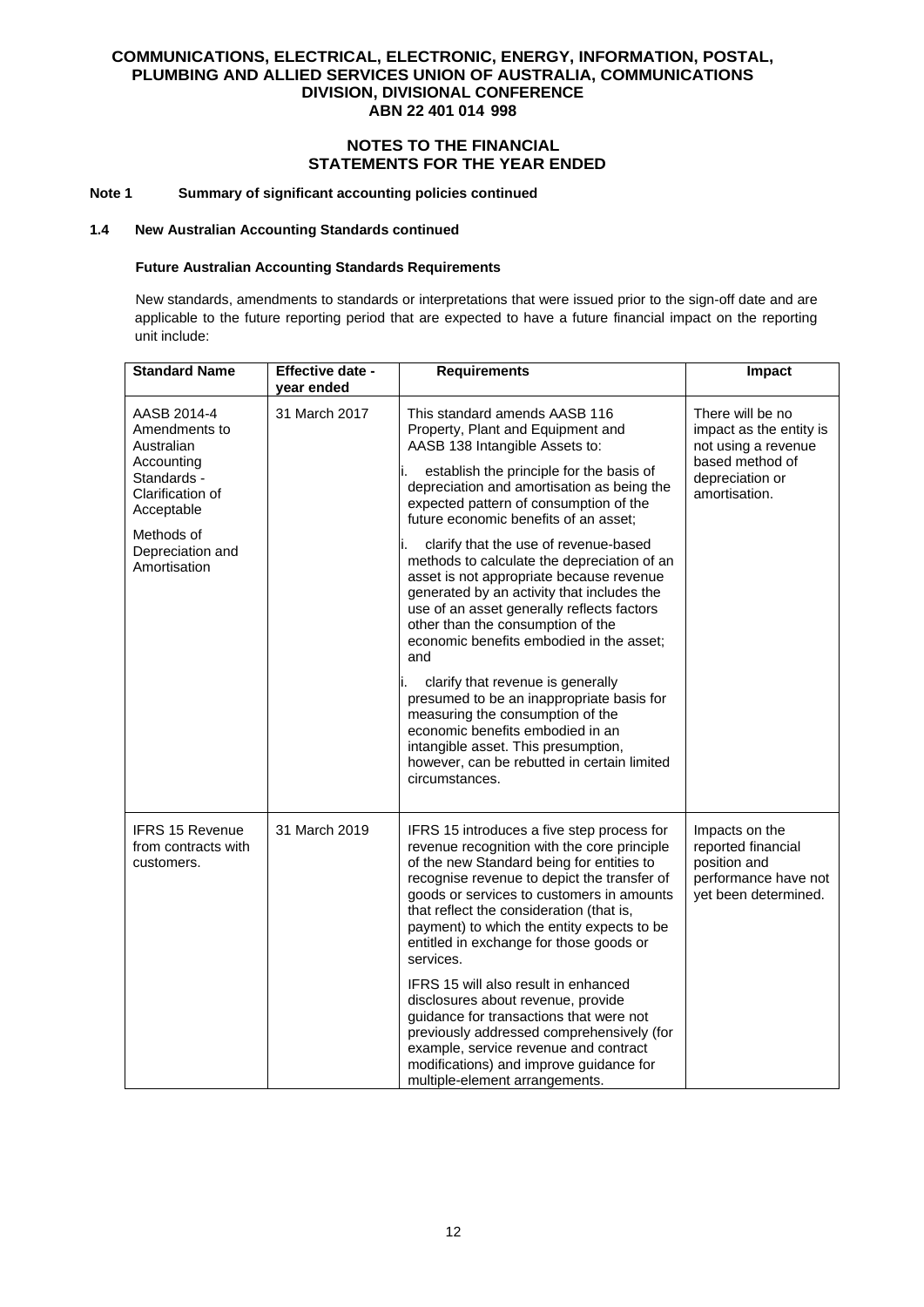# **NOTES TO THE FINANCIAL STATEMENTS FOR THE YEAR ENDED**

# **Note 1 Summary of significant accounting policies continued**

#### **1.4 New Australian Accounting Standards continued**

## **Future Australian Accounting Standards Requirements**

| <b>Standard Name</b>                                                              | Effective date -<br>year ended | <b>Requirements</b>                                                                                                                                                                                                                                                                                                                                                                                                                                                                 | Impact                                                                                               |
|-----------------------------------------------------------------------------------|--------------------------------|-------------------------------------------------------------------------------------------------------------------------------------------------------------------------------------------------------------------------------------------------------------------------------------------------------------------------------------------------------------------------------------------------------------------------------------------------------------------------------------|------------------------------------------------------------------------------------------------------|
| Equity method in<br>separate financial<br>statements<br>(Amendments to<br>IAS 27) | 31 March 2017                  | This standard will allow entities to use the<br>equity method to account for its interest in<br>subsidiaries, joint venture and associates<br>in separate financial statements.                                                                                                                                                                                                                                                                                                     | There is no impact as<br>the entity does not<br>prepare separate<br>financial statements.            |
| <b>IFRS 9 Financial</b><br>Instruments                                            | 31 March 2019                  | Significant revisions to the classification<br>and measurement of financial assets,<br>reducing the number of categories and<br>simplifying the measurement choices,<br>including the removal of impairment testing<br>of assets measured at fair value. The<br>amortised cost model is available for debt<br>assets meeting both business model and<br>cash flow characteristics tests. All<br>investments in equity instruments using<br>IFRS 9 are to be measured at fair value. | Impacts on the<br>reported financial<br>position and<br>performance have not<br>yet been determined. |
|                                                                                   |                                | Amends measurement rules for financial<br>liabilities that the entity elects to measure<br>at fair value through profit and loss.<br>Changes in fair value attributable to<br>changes in the entity's own credit risk are<br>presented in other comprehensive income.                                                                                                                                                                                                               |                                                                                                      |
|                                                                                   |                                | Impairment of assets is now based on<br>expected losses in IFRS 9 which requires<br>entities to measure:                                                                                                                                                                                                                                                                                                                                                                            |                                                                                                      |
|                                                                                   |                                | - the 12-month expected credit losses<br>(expected credit losses that result from<br>those default events on the financial<br>instrument that are possible within 12<br>months after the reporting date); or                                                                                                                                                                                                                                                                        |                                                                                                      |
|                                                                                   |                                | - full lifetime expected credit losses<br>(expected credit losses that result from all<br>possible default events over the life of the<br>financial instrument.                                                                                                                                                                                                                                                                                                                     |                                                                                                      |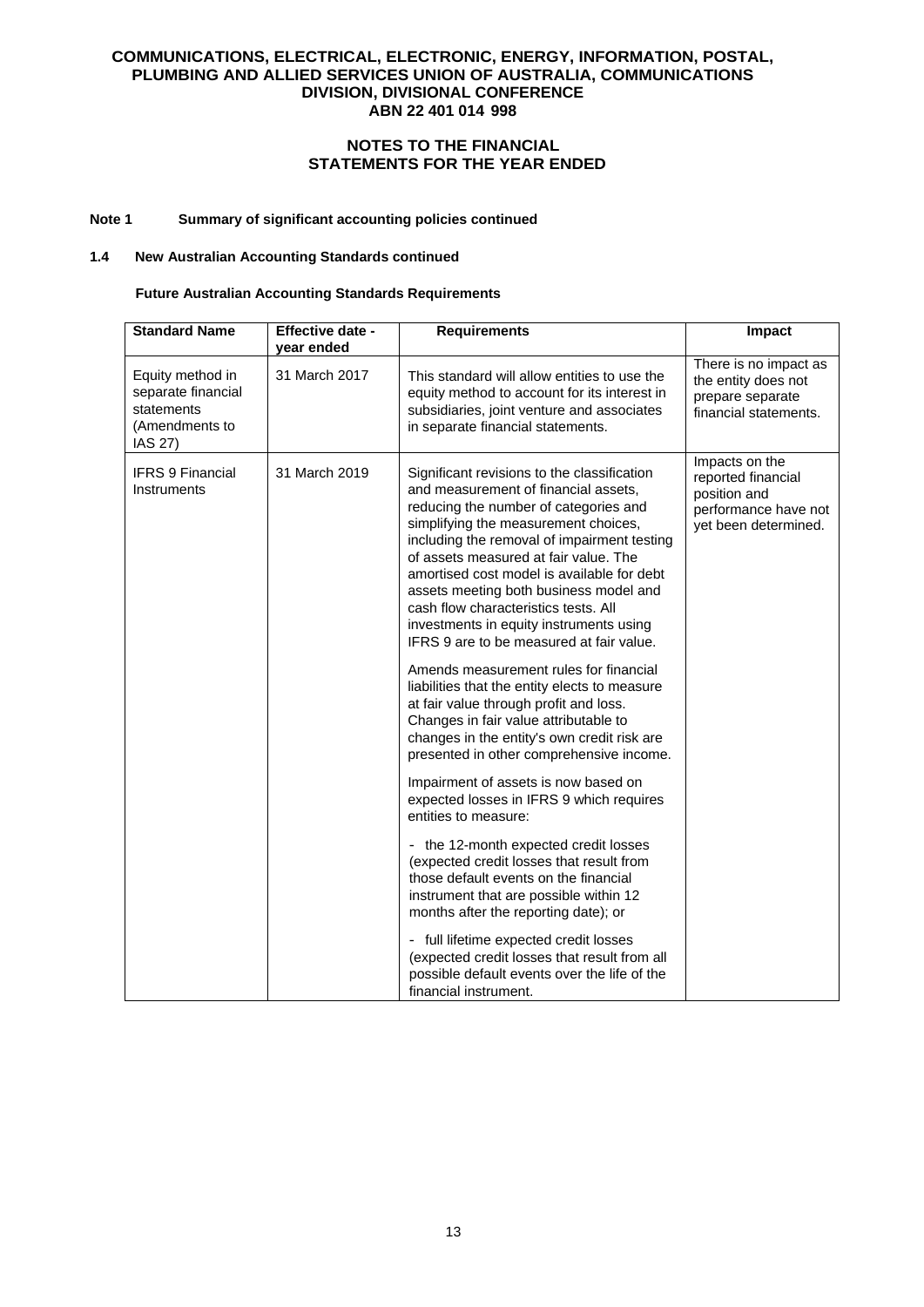## **NOTES TO THE FINANCIAL STATEMENTS FOR THE YEAR ENDED 31 MARCH 2016**

### **Note 1 Summary of significant accounting policies continued**

### **1.5 Revenue**

Revenue is measured at the fair value of the consideration received or receivable.

Revenue from subscriptions is accounted for on an accrual basis and is recorded as revenue in the year to which it relates.

Revenue from the sale of goods is recognised when, the risks and rewards of ownership have been transferred to the buyer, the entity retains no managerial involvement or effective control over the goods, the revenue and transaction costs incurred can be reliably measured, and it is probable that the economic benefits associated with the transaction will flow to the entity.

Donation income is recognised when it is received.

Receivables for goods and services, which have 30 day terms, are recognised at the nominal amounts due less any impairment allowance account. Collectability of debts is reviewed at end of the reporting period. Allowances are made when collectability of the debt is no longer probable.

Interest revenue is recognised on an accrual basis using the effective interest method.

### **1.6 Capitation fees and levies**

Capitation fees and levies are to be recognised on an accrual basis and recorded as a revenue and/or expense in the year to which it relates.

### **1.7 Employee benefits**

A liability is recognised for benefits accruing to employees in respect of wages and salaries, annual leave, long service leave and termination benefits when it is probable that settlement will be required and they are capable of being measured reliably.

Liabilities for short-term employee benefits (as defined in AASB 119 Employee Benefits) and termination benefits which are expected to be settled within twelve months of the end of reporting period are measured at their nominal amounts. The nominal amount is calculated with regard to the rates expected to be paid on settlement of the liability.

Other long-term employee benefits which are expected to be settled beyond twelve months are measured as the present value of the estimated future cash outflows to be made by the reporting unit in respect of services provided by employees up to reporting date.

Payments to defined contribution retirement benefit plans are recognised as an expense when employees have rendered service entitling them to the contributions.

Provision is made for separation and redundancy benefit payments. Reporting Unit recognises a provision for termination as part of a broader restructuring when it has developed a detailed formal plan for the terminations and has informed those employees affected that it will carry out the terminations. A provision for voluntary termination is recognised when the employee has accepted the offer of termination.

#### **1.8 Leases**

Operating lease payments are expensed on a straight-line basis which is representative of the pattern of benefits derived from the leased assets.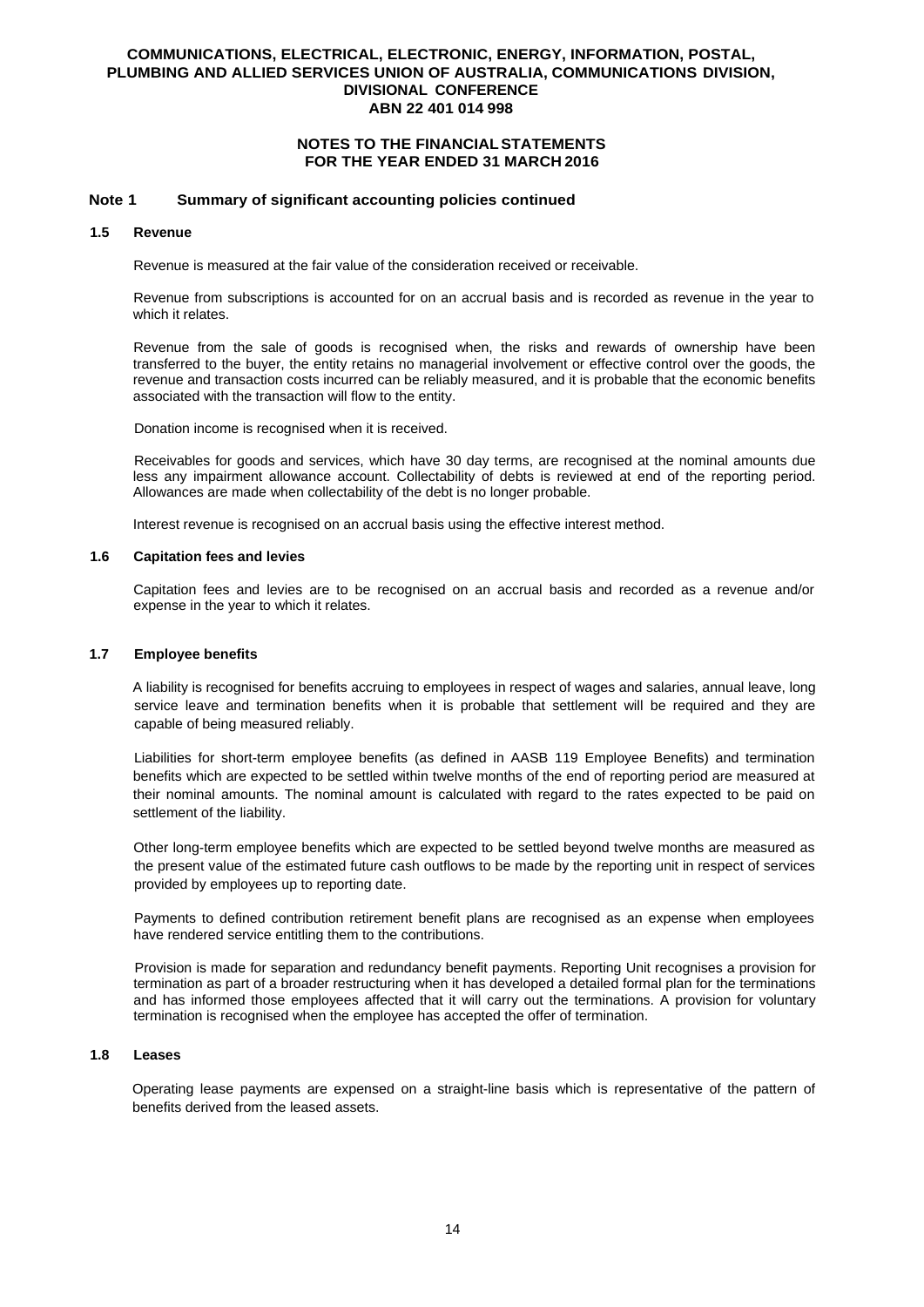## **NOTES TO THE FINANCIAL STATEMENTS FOR THE YEAR ENDED 31 MARCH 2016**

### **Note 1 Summary of significant accounting policies continued**

### **1.9 Cash**

Cash is recognised at its nominal amount. Cash and cash equivalents includes cash on hand, deposits held at call with bank, other short-term highly liquid investments with original maturity of 3 months or less that are readily convertible to known amounts of cash and subject to insignificant risk of changes in value and bank overdrafts. Bank overdrafts are shown within short-term borrowings in current liabilities on the statement of financial position.

#### **1.10 Financial instruments**

Financial assets and financial liabilities are recognised when a reporting unit entity becomes a party to the contractual provisions of the instrument.

Financial assets and financial liabilities are initially measured at fair value. Transaction costs that are directly attributable to the acquisition or issue of financial assets and financial liabilities (other than financial assets and financial liabilities at fair value through profit or loss) are added to or deducted from the fair value of the financial assets or financial liabilities, as appropriate, on initial recognition. Transaction costs directly attributable to the acquisition of financial assets or financial liabilities at fair value through profit or loss are recognised immediately in profit or loss.

#### **1.11 Financial assets**

Financial assets are classified into the following specified categories: financial assets at fair value through profit or loss, held-to-maturity investments, available-for-sale financial assets and loans and receivables. The classification depends on the nature and purpose of the financial assets and is determined at the time of initial recognition. All regular way purchases or sales of financial assets are recognised and derecognised upon trade date basis. Regular way purchases or sales are purchases or sales of financial assets that require delivery of assets within the time frame established by regulation or convention in the marketplace.

#### *Fair value through profit or loss*

Financial assets are classified as at fair value through profit or loss when the financial asset is either held for trading or it is designated as at fair value through profit or loss.

A financial asset is classified as held for trading if:

- it has been acquired principally for the purpose of selling it in the near term; or
- on initial recognition it is part of a portfolio of identified financial instruments that the reporting unit manages together and has a recent actual pattern of short-term profit-taking; or
- it is a derivative that is not designated and effective as a hedging instrument.

A financial asset other than a financial asset held for trading may be designated as at fair value through profit or loss upon initial recognition if:

- such designation eliminates or significantly reduces a measurement or recognition inconsistency that would otherwise arise; or
- the financial asset forms part of a group of financial assets or financial liabilities or both, which is managed and its performance is evaluated on a fair value basis, in accordance with the reporting units documented risk management or investment strategy, and information about the grouping is provided internally on that basis; or
- it forms part of a contract containing one or more embedded derivatives, and AASB 139 'Financial Instruments: Recognition and Measurement' permits the entire combined contract (asset or liability) to be designated as at fair value through profit or loss.

Financial assets at fair value through profit or loss are stated at fair value, with any gains or losses arising on remeasurement recognised in profit or loss. The net gain or loss recognised in profit or loss incorporates any dividend or interest earned on the financial asset and is included in the 'other gains and losses' line item in the statement of comprehensive income.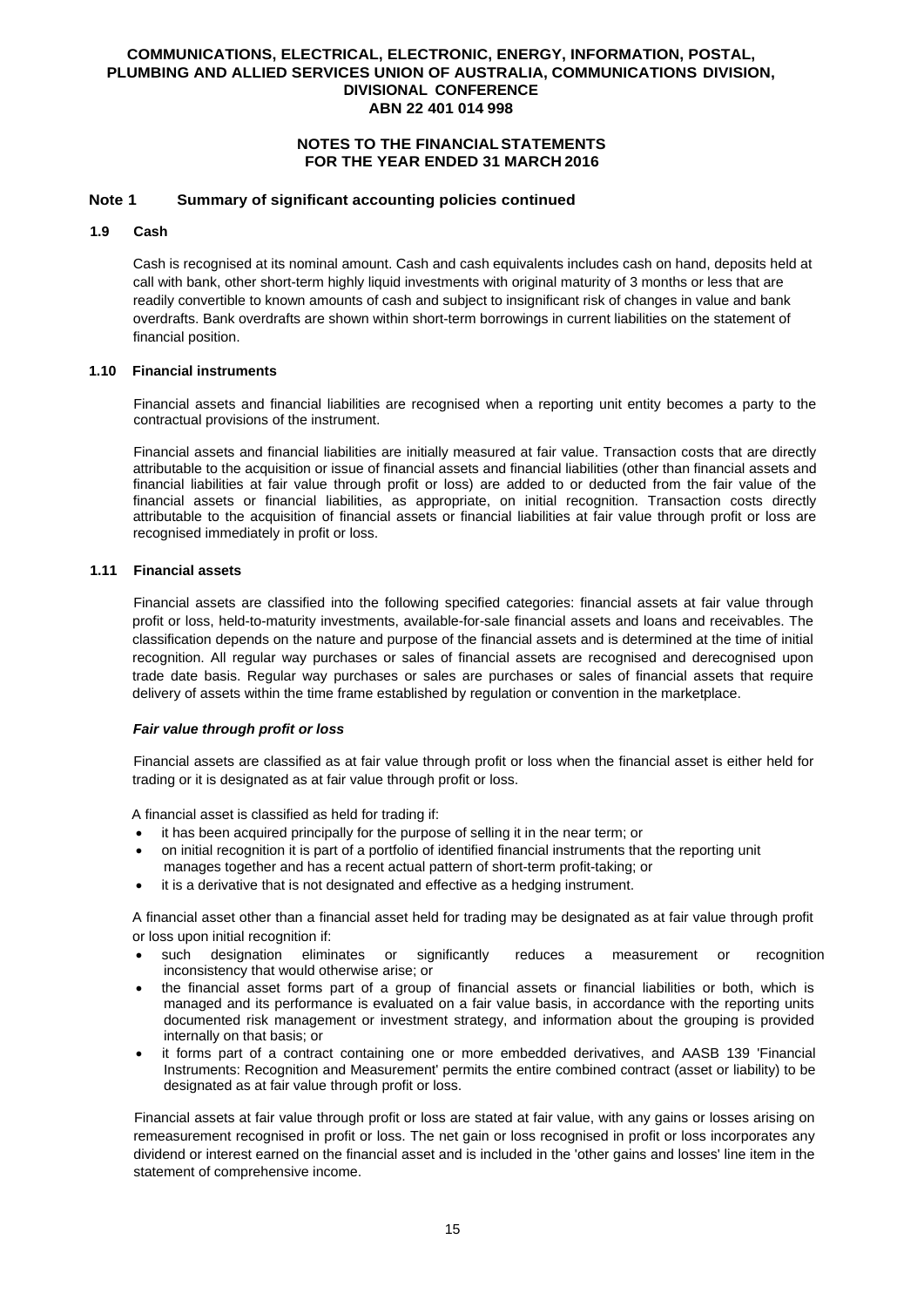### **NOTES TO THE FINANCIAL STATEMENTS FOR THE YEAR ENDED 31 MARCH 2016**

### **Note 1 Summary of significant accounting policies continued**

#### **1.11 Financial assets continued**

#### *Held-to-maturity investments*

Financial assets with fixed or determinable payments and fixed maturity dates that the reporting unit has the positive intent and ability to hold to maturity are classified as held-to-maturity investments. Held-to-maturity investments are measured at amortised cost using the effective interest method less any impairment.

#### *Available-for-sale*

Listed shares and listed redeemable notes held by the reporting unit that are traded in an active market are classified as available-for-sale and are stated at fair value. The reporting unit also has investments in unlisted shares that are not traded in an active market but that are also classified as available-for-sale financial assets and stated at fair value. Gains and losses arising from changes in fair value are recognised in other comprehensive income and accumulated in the investments revaluation reserve, with the exception of impairment losses, interest calculated using the effective interest method, and foreign exchange gains and losses on monetary assets, which are recognised in profit or loss. Where the investment is disposed of or is determined to be impaired, the cumulative gain or loss previously accumulated in the investments revaluation reserve is reclassified to profit or loss.

Dividends on available-for-sale equity instruments are recognised in profit or loss when the reporting unit right to receive the dividends is established. The fair value of available-for-sale monetary assets denominated in a foreign currency is determined in that foreign currency and translated at the spot rate at the end of the reporting period. The foreign exchange gains and losses that are recognised in profit or loss are determined based on the amortised cost of the monetary asset. Other foreign exchange gains and losses are recognised in other comprehensive income.

#### *Loan and receivables*

Trade receivables, loans and other receivables that have fixed or determinable payments that are not quoted in an active market are classified as 'loans and receivables'. Loans and receivables are measured at amortised cost using the effective interest method less impairment. Interest is recognised by applying the effective interest rate, except for short-term receivables when the recognition of interest would be immaterial.

#### *Effective interest method*

The effective interest method is a method of calculating the amortised cost of a debt instrument and of allocating interest income over the relevant period. The effective interest rate is the rate that exactly discounts estimated future cash receipts through the expected life of the financial asset, or, when appropriate, a shorter period, to the net carrying amount on initial recognition.

Income is recognised on an effective interest rate basis except for debt instruments other than those financial assets that are recognised at fair value through profit or loss.

#### *Impairment of financial assets*

Financial assets, other than those at fair value through profit or loss, are assessed for impairment at the end of each reporting period. Financial assets are considered to be impaired when there is objective evidence that, as a result of one or more events that occurred after the initial recognition of the financial asset, the estimated future cash flows of the investment have been affected.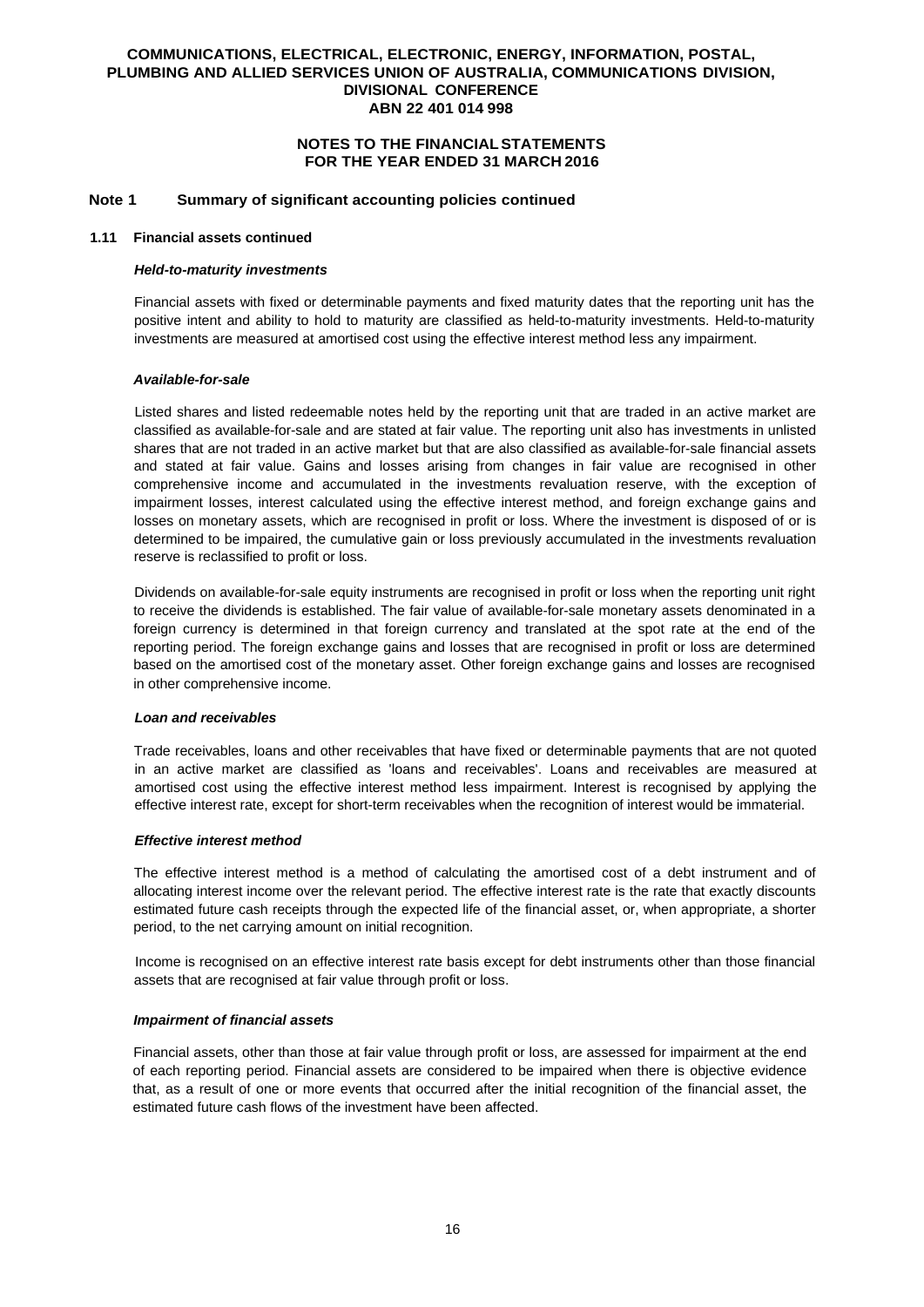### **NOTES TO THE FINANCIAL STATEMENTS FOR THE YEAR ENDED 31 MARCH 2016**

### **Note 1 Summary of significant accounting policies continued**

#### **1.11 Financial assets continued**

For certain categories of financial asset, such as trade receivables, assets that are assessed not to be impaired individually are, in addition, assessed for impairment on a collective basis. Objective evidence of impairment for a portfolio of receivables could include the reporting units past ' experience of collecting payments, an increase in the number of delayed payments in the portfolio past the average credit period of 60 days, as well as observable changes in national or local economic conditions that correlate with default on receivables.

For financial assets carried at amortised cost, the amount of the impairment loss recognised is the difference between the asset's carrying amount and the present value of estimated future cash flows, discounted at the financial asset's original effective interest rate.

#### *Impairment of financial assets continued*

For financial assets carried at cost, the amount of the impairment loss is measured as the difference between the asset's carrying amount and the present value of the estimated future cash flows discounted at the current market rate of return for a similar financial asset. Such impairment loss will not be reversed in subsequent periods.

The carrying amount of the financial asset is reduced by the impairment loss directly for all financial assets with the exception of trade receivables, where the carrying amount is reduced through the use of an allowance account. When a trade receivable is considered uncollectible, it is written off against the allowance account. Subsequent recoveries of amounts previously written off are credited against the allowance account. Changes in the carrying amount of the allowance account are recognised in profit or loss.

When an available-for-sale financial asset is considered to be impaired, cumulative gains or losses previously recognised in other comprehensive income are reclassified to profit or loss in the period.

For financial assets measured at amortised cost, if, in a subsequent period, the amount of the impairment loss decreases and the decrease can be related objectively to an event occurring after the impairment was recognised, the previously recognised impairment loss is reversed through profit or loss to the extent that the carrying amount of the investment at the date the impairment is reversed does not exceed what the amortised cost would have been had the impairment not been recognised.

In respect of available-for-sale equity securities, impairment losses previously recognised in profit or loss are not reversed through profit or loss. Any increase in fair value subsequent to an impairment loss is recognised in other comprehensive income and accumulated under the heading of investments revaluation reserve. In respect of available-for-sale debt securities, impairment losses are subsequently reversed through profit or loss if an increase in the fair value of the investment can be objectively related to an event occurring after the recognition of the impairment loss.

#### *Derecognition of financial assets*

The reporting unit derecognises a financial asset only when the contractual rights to the cash flows from the asset expire, or when it transfers the financial asset and substantially all the risks and rewards of ownership of the asset to another entity. The difference between the asset's carrying amount and the sum of the consideration received and receivable and the cumulative gain or loss that had been recognised in other comprehensive income and accumulated in equity is recognised in profit or loss.

#### **1.12 Financial liabilities**

Financial liabilities are classified as either financial liabilities 'at fair value through profit or loss' or other financial liabilities. Financial liabilities are recognised and derecognised upon 'trade date'.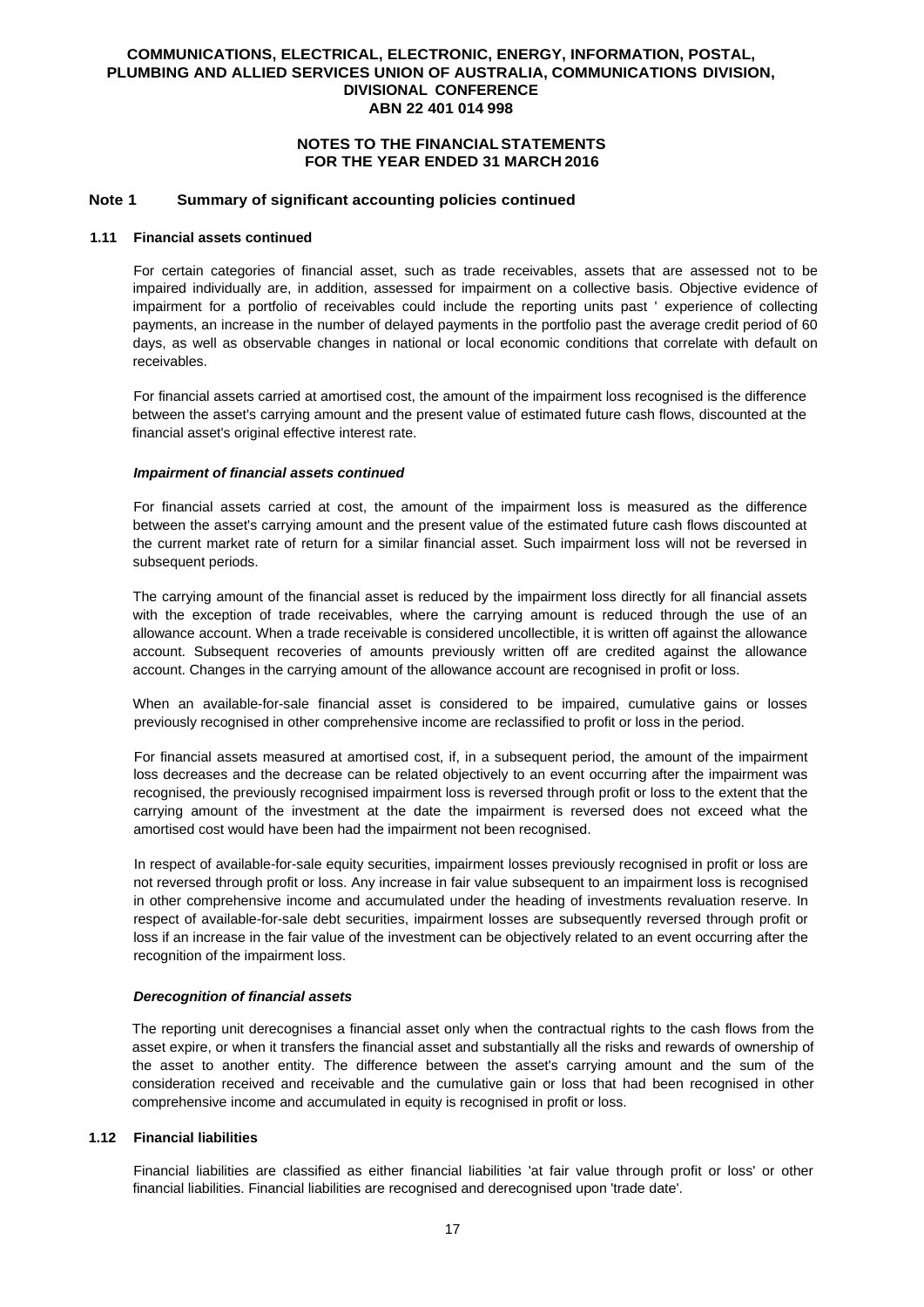### **NOTES TO THE FINANCIAL STATEMENTS FOR THE YEAR ENDED 31 MARCH 2016**

### **Note 1 Summary of significant accounting policies continued**

#### **1.12 Financial liabilities continued**

#### *Fair value through profit or loss*

Financial liabilities are classified as at fair value through profit or loss when the financial liability is either held for trading or it is designated as at fair value through profit or loss.

A financial liability is classified as held for trading if:

- it has been acquired principally for the purpose of repurchasing it in the near term; or
- on initial recognition it is part of a portfolio of identified financial instruments that the reporting unit manages together and has a recent actual pattern of short-term profit-taking; or
- it is a derivative that is not designated and effective as a hedging instrument.

A financial liability other than a financial liability held for trading may be designated as at fair value through profit or loss upon initial recognition if:

- such designation eliminates or significantly reduces a measurement or recognition inconsistency that would otherwise arise; or
- the financial liability forms part of a group of financial assets or financial liabilities or both, which is managed and its performance is evaluated on a fair value basis, in accordance with the reporting units documented risk management or investment strategy, and information about the grouping is provided internally on that basis; or
- it forms part of a contract containing one or more embedded derivatives, and AASB 139 'Financial Instruments: Recognition and Measurement' permits the entire combined contract (asset or liability) to be designated as at fair value through profit or loss.

Financial liabilities at fair value through profit or loss are stated at fair value, with any gains or losses arising on remeasurement recognised in profit or loss. The net gain or loss recognised in profit or loss incorporates any interest paid on the financial liability and is included in the 'other gains and losses' line item in the statement of comprehensive income.

#### *Other financial liabilities*

Other financial liabilities, including borrowings and trade and other payables, are initially measured at fair value, net of transaction costs.

Other financial liabilities are subsequently measured at amortised cost using the effective interest method, with interest expense recognised on an effective yield basis.

#### *Derecognition of financial liabilities*

The reporting unit derecognises financial liabilities when, and only when, the reporting units obligations are discharged, cancelled or they expire. The difference between the carrying amounts of the financial liability derecognised and the consideration paid and payable is recognised in profit or loss.

#### **1.13 Contingent liabilities and contingent assets**

Contingent liabilities and contingent assets are not recognised in the Statement of Financial Position but are reported in the relevant notes. They may arise from uncertainty as to the existence of a liability or asset or represent an existing liability or asset in respect of which the amount cannot be reliably measured. Contingent assets are disclosed when settlement is probable but not virtually certain, and contingent liabilities are disclosed when settlement is greater than remote.

#### **1.14 Land, buildings, plant and equipment**

#### *Asset recognition threshold*

Purchases of land, buildings, plant and equipment are recognised initially at cost in the Statement of Financial Position. The initial cost of an asset includes an estimate of the cost of dismantling and removing the item and restoring the site on which it is located.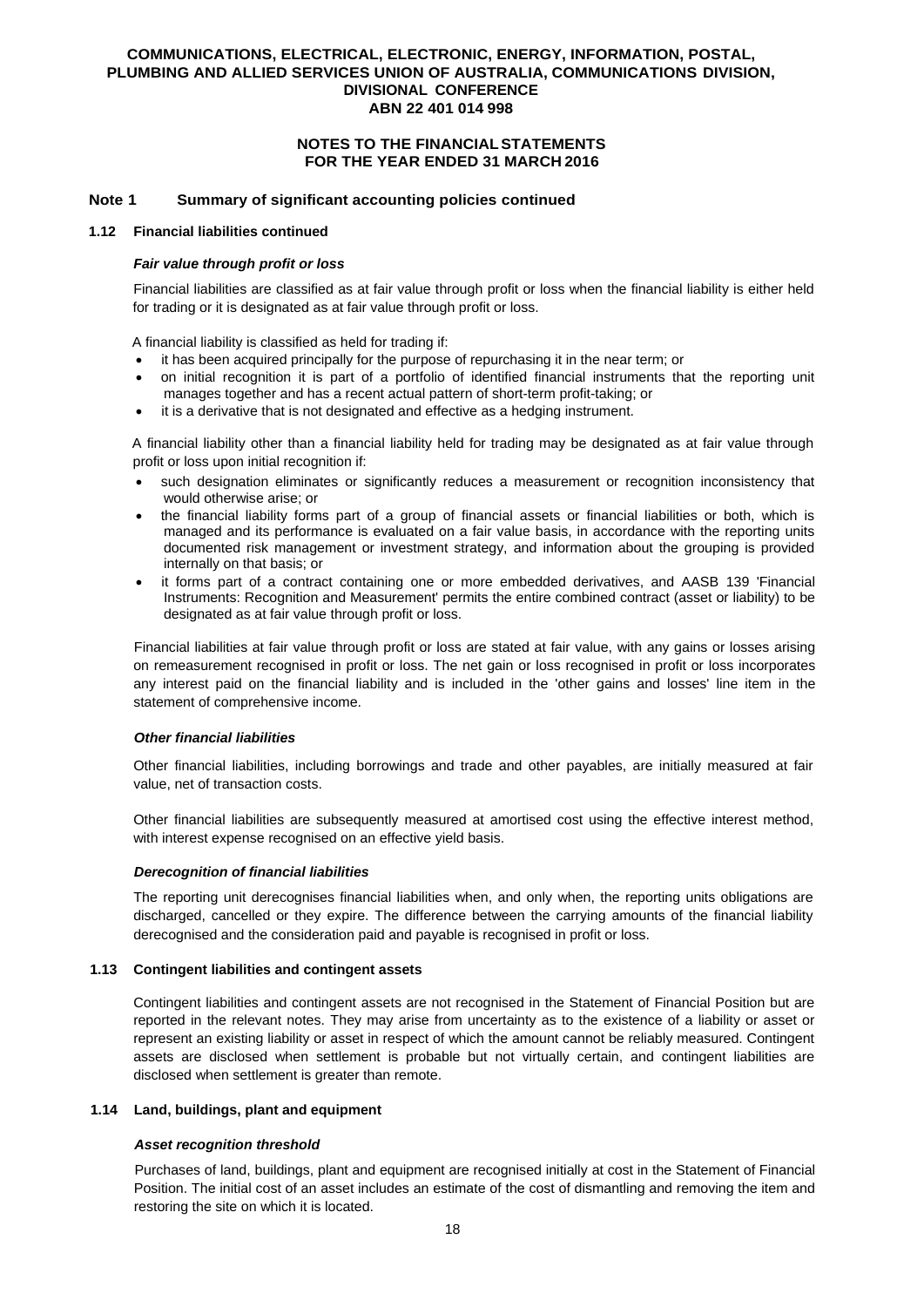### **NOTES TO THE FINANCIAL STATEMENTS FOR THE YEAR ENDED 31 MARCH 2016**

### **Note 1 Summary of significant accounting policies continued**

#### **1.14 Land, buildings, plant and equipment continued**

#### *Property, plant and equipment*

Property, plant and equipment are measured initially at cost. Cost includes all directly attributable expenditure incurred including costs to get the asset ready for its use as intended by management, and an estimate of any expenditure expected to be incurred at the end of the asset's useful life, including restoration, rehabilitation and decommissioning costs. Following initial recognition, property, plant and equipment is carried at cost less subsequent accumulated depreciation and accumulated impairment losses.

#### *Depreciation*

Depreciable property, plant and equipment assets are written-off to their estimated residual values over their estimated useful life using, in all cases, the straight line method of depreciation. Depreciation rates (useful lives), residual values and methods are reviewed at each reporting date and necessary adjustments are recognised in the current, or current and future reporting periods, as appropriate.

Depreciation rates applying to each class of depreciable asset are based on the following useful lives:

| <b>Asset Class</b>         | <b>Depreciation rates</b> |
|----------------------------|---------------------------|
| <b>Buildings</b>           | 2.5%                      |
| Motor Vehicles             | 10% - 25%                 |
| <b>Plant and Equipment</b> | 10% - 50%                 |

#### *Derecognition*

An item of land, buildings, plant and equipment is derecognised upon disposal or when no future economic benefits are expected from its use or disposal. Any gain or loss arising on the disposal or retirement of an item of property, plant and equipment is determined as the difference between the sales proceeds and the carrying amount of the asset and is recognised in the profit and loss.

#### **1.15 Impairment for non-financial assets**

All assets are assessed for impairment at the end of each reporting period to the extent that there is an impairment trigger. Where indications of impairment exist, the asset's recoverable amount is estimated and an impairment adjustment made if the asset's recoverable amount is less than its carrying amount.

The recoverable amount of an asset is the higher of its fair value less costs of disposal and its value in use. Value in use is the present value of the future cash flows expected to be derived from the asset. Where the future economic benefit of an asset is not primarily dependent on the asset's ability to generate future cash flows, and the asset would be replaced if the reporting unit were deprived of the asset, its value in use is taken to be its depreciated replacement cost.

#### **1.16 Taxation**

The reporting unit is exempt from income tax under section 50.1 of the Income Tax Assessment Act 1997 however still has obligation for Fringe Benefits Tax (FBT) and the Goods and Services Tax (GST).

Revenues, expenses and assets are recognised net of GST except:

- where the amount of GST incurred is not recoverable from the Australian Taxation Office; and
- for receivables and payables.

The net amount of GST recoverable from, or payable to, the taxation authority is included as part of receivables or payables.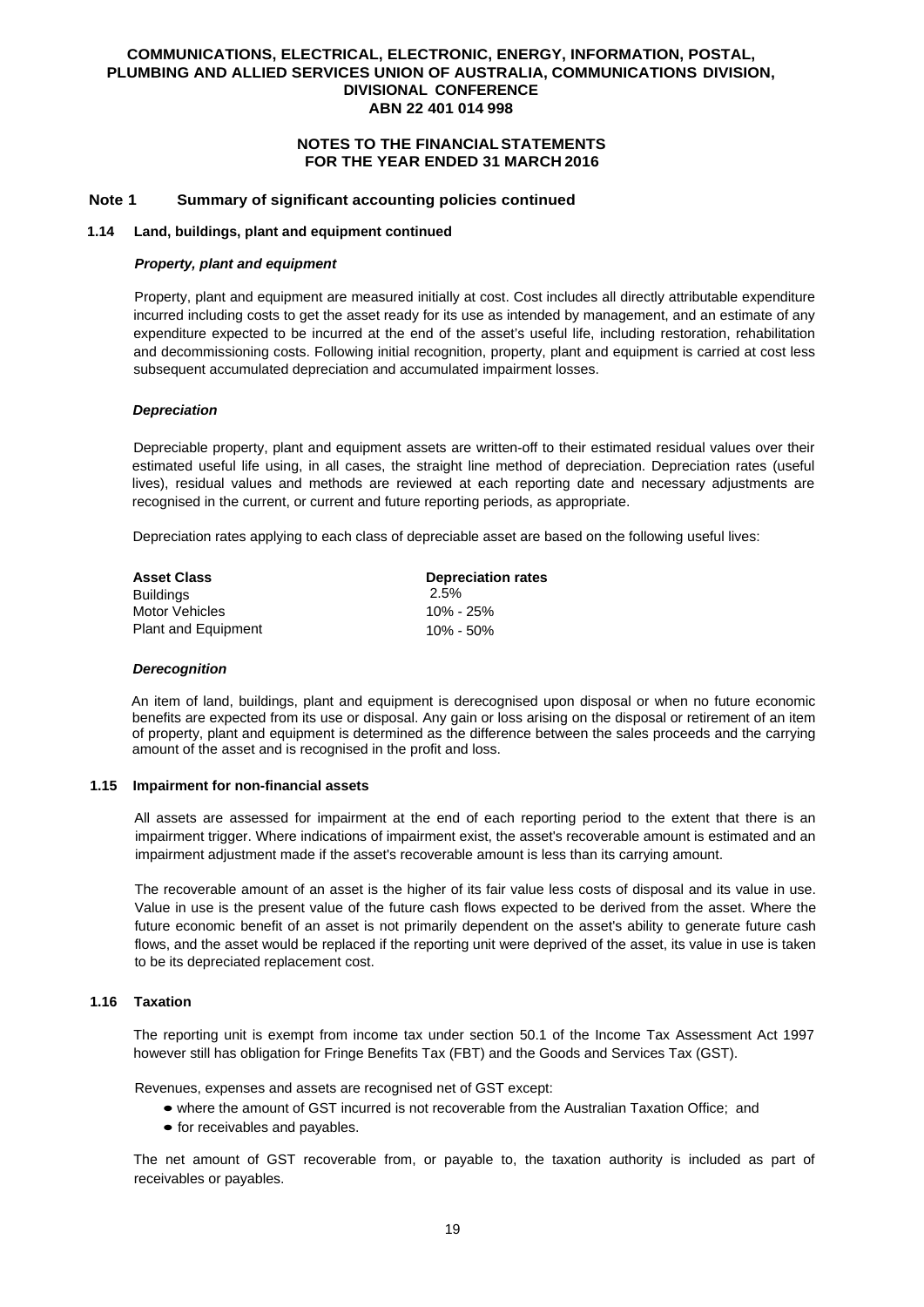## **NOTES TO THE FINANCIAL STATEMENTS FOR THE YEAR ENDED 31 MARCH 2016**

#### **Note 1 Summary of significant accounting policies continued**

#### **1.16 Taxation continued**

Cash flows are included in the cash flow statement on a gross basis. The GST component of cash flows arising from investing and financing activities which is recoverable from, or payable to, the Australian Taxation Office is classified within operating cash flows.

#### **1.17 Fair value measurement**

Fair values of financial instruments measured at amortised cost are disclosed in Note 16A.

Fair value is the price that would be received to sell an asset or paid to transfer a liability in an orderly transaction between market participants at the measurement date. The fair value measurement is based on the presumption that the transaction to sell the asset or transfer the liability takes place either:

- In the principal market for the asset or liability, or
- In the absence of a principal market, in the most advantageous market for the asset or liability

The principal or the most advantageous market must be accessible by the reporting unit. The fair value of an asset or a liability is measured using the assumptions that market participants would use when pricing the asset or liability, assuming that market participants act in their economic best interest.

A fair value measurement of a non-financial asset takes into account a market participant's ability to generate economic benefits by using the asset in its highest and best use or by selling it to another market participant that would use the asset in its highest and best use.

The reporting unit uses valuation techniques that are appropriate in the circumstances and for which sufficient data are available to measure fair value, maximising the use of relevant observable inputs and minimising the use of unobservable inputs.

All assets and liabilities for which fair value is measured or disclosed in the financial statements are categorised within the fair value hierarchy, described as follows, based on the lowest level input that is significant to the fair value measurement as a whole:

- Level 1-Quoted (unadjusted) market prices in active markets for identical assets or liabilities
- Level 2-Valuation techniques for which the lowest level input that is significant to the fair value measurement is directly or indirectly observable
- Level 3-Valuation techniques for which the lowest level input that is significant to the fair value measurement is unobservable

For assets and liabilities that are recognised in the financial statements on a recurring basis, the reporting unit determines whether transfers have occurred between Levels in the hierarchy by re-assessing categorisation (based on the lowest level input that is significant to the fair value measurement as a whole) at the end of each reporting period.

For the purpose of fair value disclosures, the reporting unit has determined classes of assets and liabilities on the basis of the nature, characteristics and risks of the asset or liability and the level of the fair value hierarchy.

#### **1.18 Going concern**

The reporting unit is not reliant on the agreed financial support of another reporting unit to continue on a going concern basis. The reporting unit has not agreed to provide financial support to another reporting unit to ensure they can continue on a going concern basis.

#### **Note 2 Events after the reporting period**

There were no events that occurred after 31 March 2016, and/or prior to the signing of the financial statements, that would affect the ongoing structure and financial activities of the reporting unit.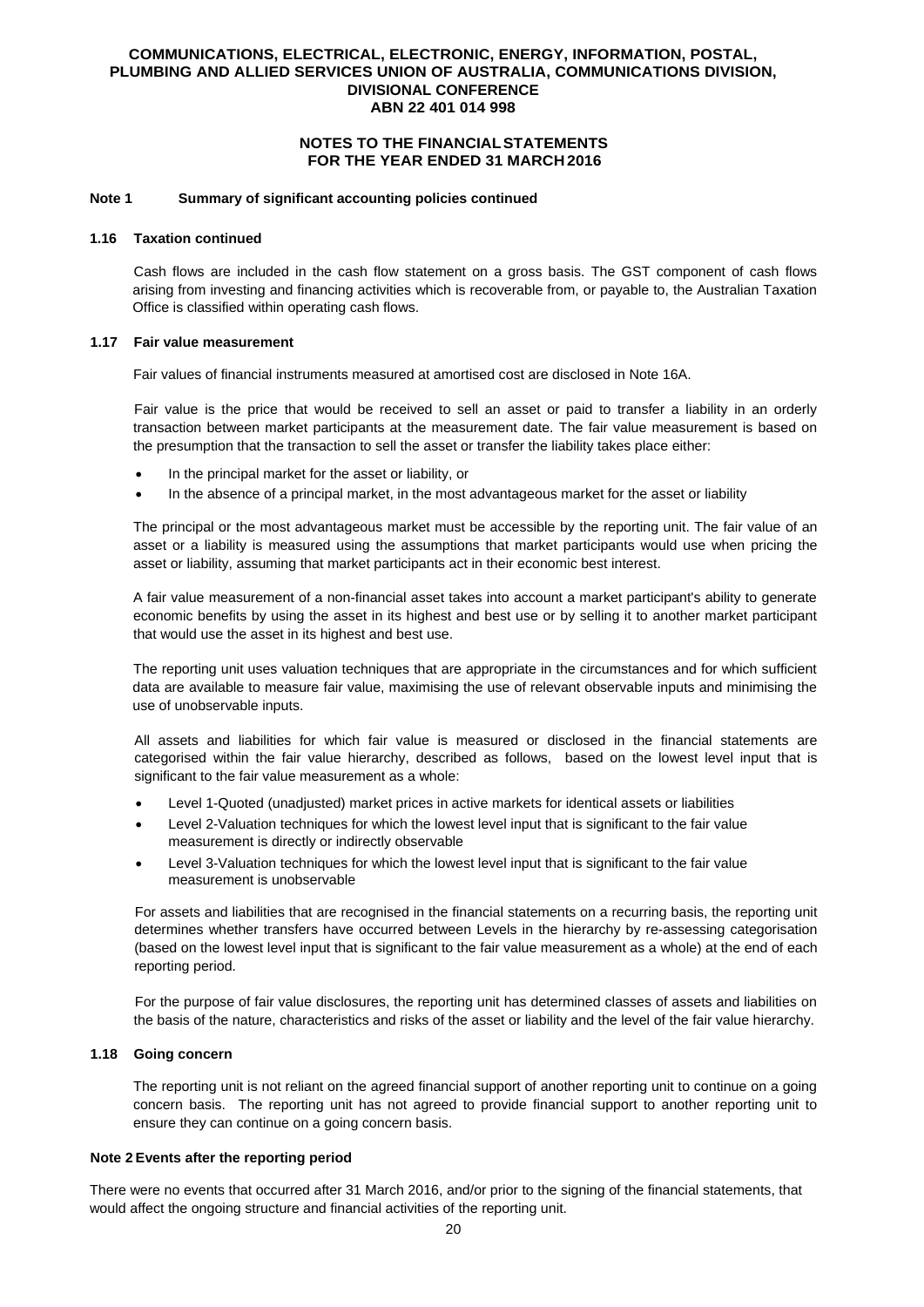|                                                              | 2016      | 2015      |
|--------------------------------------------------------------|-----------|-----------|
|                                                              | \$        | \$        |
|                                                              |           |           |
| Note 3<br><b>Income</b>                                      |           |           |
| <b>Note 3A: Capitation fees</b>                              |           |           |
| Postal and Telecommunications:                               |           |           |
| - New South Wales                                            | 722,846   | 682,923   |
| - Victoria                                                   | 382,060   | 358,069   |
| Telecommunications and Services:                             |           |           |
| - New South Wales                                            | 115,270   | 116,001   |
| - Victoria                                                   | 173,390   | 193,313   |
| <b>Communications Divisional Branches</b>                    |           |           |
| - Queensland                                                 | 301,728   | 313,182   |
| - South Australia/Northern Territory                         | 136,681   | 153,587   |
| - Tasmania                                                   | 47,058    | 26,102    |
| - Western Australia                                          | 154,897   | 143,784   |
| <b>Total capitation fees</b>                                 | 2,033,930 | 1,986,961 |
| Note 3B: Levies                                              |           |           |
| Levies                                                       |           |           |
| <b>Total Levies</b>                                          |           |           |
| Note 3C: Interest                                            |           |           |
| Deposits                                                     | 204,090   | 279,278   |
| Loans                                                        |           |           |
| <b>Total interest</b>                                        | 204,090   | 279,278   |
| Note 3D: Rental revenue<br>Properties                        |           |           |
| Other                                                        |           |           |
| <b>Total rental revenue</b>                                  |           |           |
|                                                              |           |           |
| <b>Note 3E: Grants or donations</b><br>Grants                |           |           |
| <b>Donations</b>                                             |           |           |
| <b>Total grants or donations</b>                             |           |           |
|                                                              |           |           |
| Note 3F: Net gains from sale of assets<br>Land and buildings |           |           |
| Plant and equipment                                          |           |           |
| Intangibles                                                  |           |           |
| Total net gain from sale of assets                           |           |           |
|                                                              |           |           |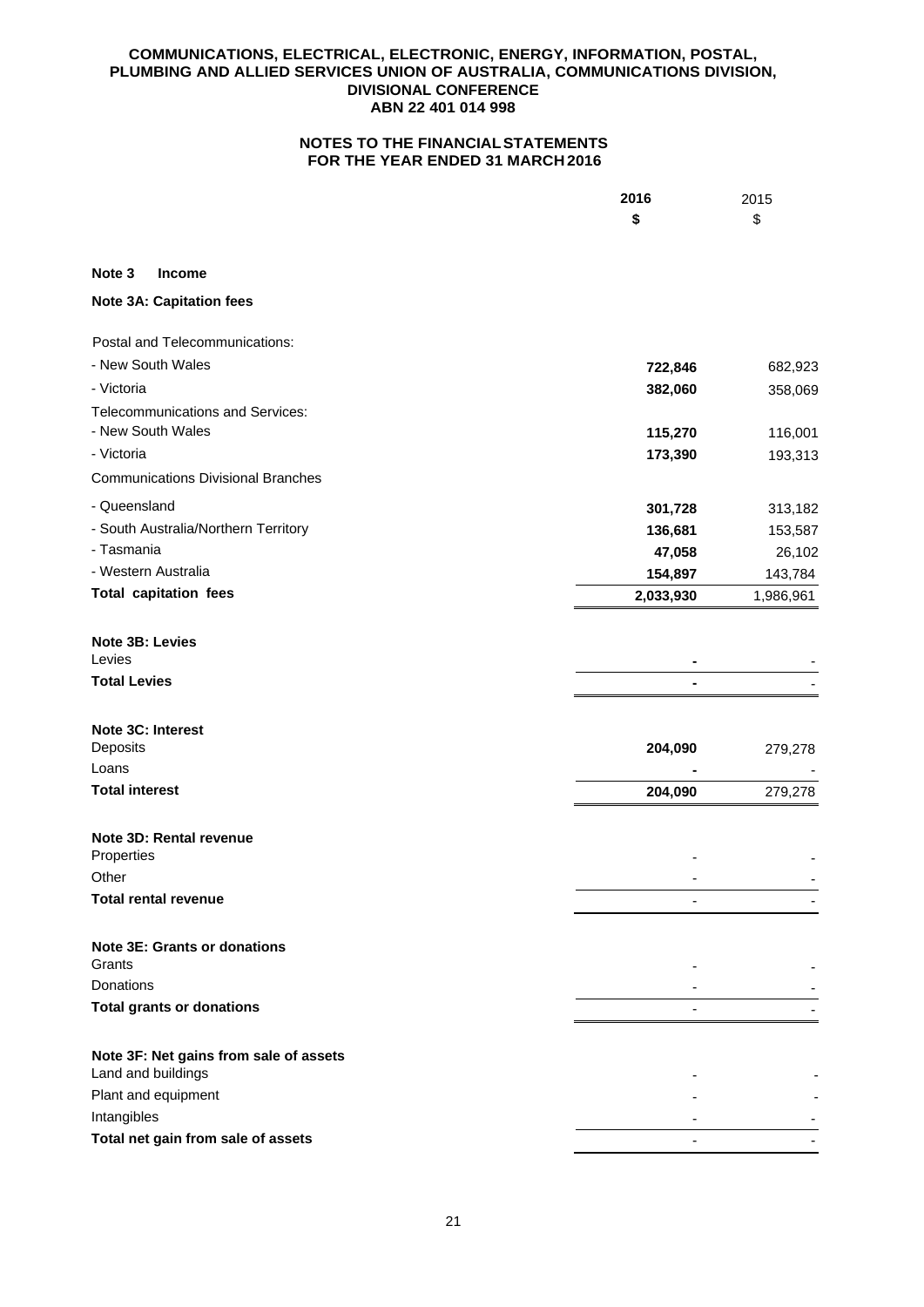# **NOTES TO THE FINANCIAL STATEMENTS FOR THE YEAR ENDED 31 MARCH 2016**

|                              |                                                                | 2016               | 2015               |
|------------------------------|----------------------------------------------------------------|--------------------|--------------------|
|                              |                                                                | \$                 | \$                 |
| Note 4                       | <b>Expenses</b>                                                |                    |                    |
|                              | Note 4A: Employee expenses                                     |                    |                    |
| <b>Holders of office:</b>    |                                                                |                    |                    |
|                              | Wages and salaries                                             | 381,413            | 383,551            |
| Superannuation               |                                                                | 68,186             | 65,478             |
|                              | Leave and other entitlements                                   | 32,807             | 36,549             |
|                              | Separation and redundancies                                    |                    |                    |
|                              | Other employee expenses                                        |                    |                    |
|                              | Subtotal employee expenses holders of office                   | 482,406            | 485,578            |
|                              | Employees other than office holders:                           |                    |                    |
|                              | Wages and salaries                                             | 474,691            | 768,851            |
| Superannuation               |                                                                | 122,137            | 119,346            |
|                              | Leave and other entitlements                                   | 90,274             | 70,091             |
|                              | Separation and redundancies                                    | 188,892            |                    |
|                              | Other employee expenses                                        |                    |                    |
|                              | Subtotal employee expenses employees other than office holders | 875,994            | 958,288            |
|                              | Other employee expenses                                        |                    |                    |
|                              | Fringe benefits expense                                        | 16,652             | 9,230              |
|                              | Superannuation insurance                                       |                    | 894                |
| Payroll tax                  |                                                                | 84,981             | 64,674             |
| Workcover                    |                                                                | 13,139             | 11,528             |
|                              | Subtotal other employee expenses                               | 114,772            | 86,326             |
|                              | <b>Total employee expenses</b>                                 | 1,473,172          | 1,530,192          |
| <b>Capitation fees</b>       | <b>Note 4B: Capitation fees</b>                                |                    |                    |
| <b>Total capitation fees</b> |                                                                |                    |                    |
| Affiliation fees - ACTU*     | <b>Note 4C: Affiliation fees</b>                               |                    |                    |
|                              | <b>Total affiliation fees/subscriptions</b>                    | 143,318<br>143,318 | 157,921<br>157,921 |
|                              |                                                                |                    |                    |

\*ACTU Industrial Relations Levy Levy imposed by the Australian Council of Trade Unions for purposes of funding action for Industrial relations.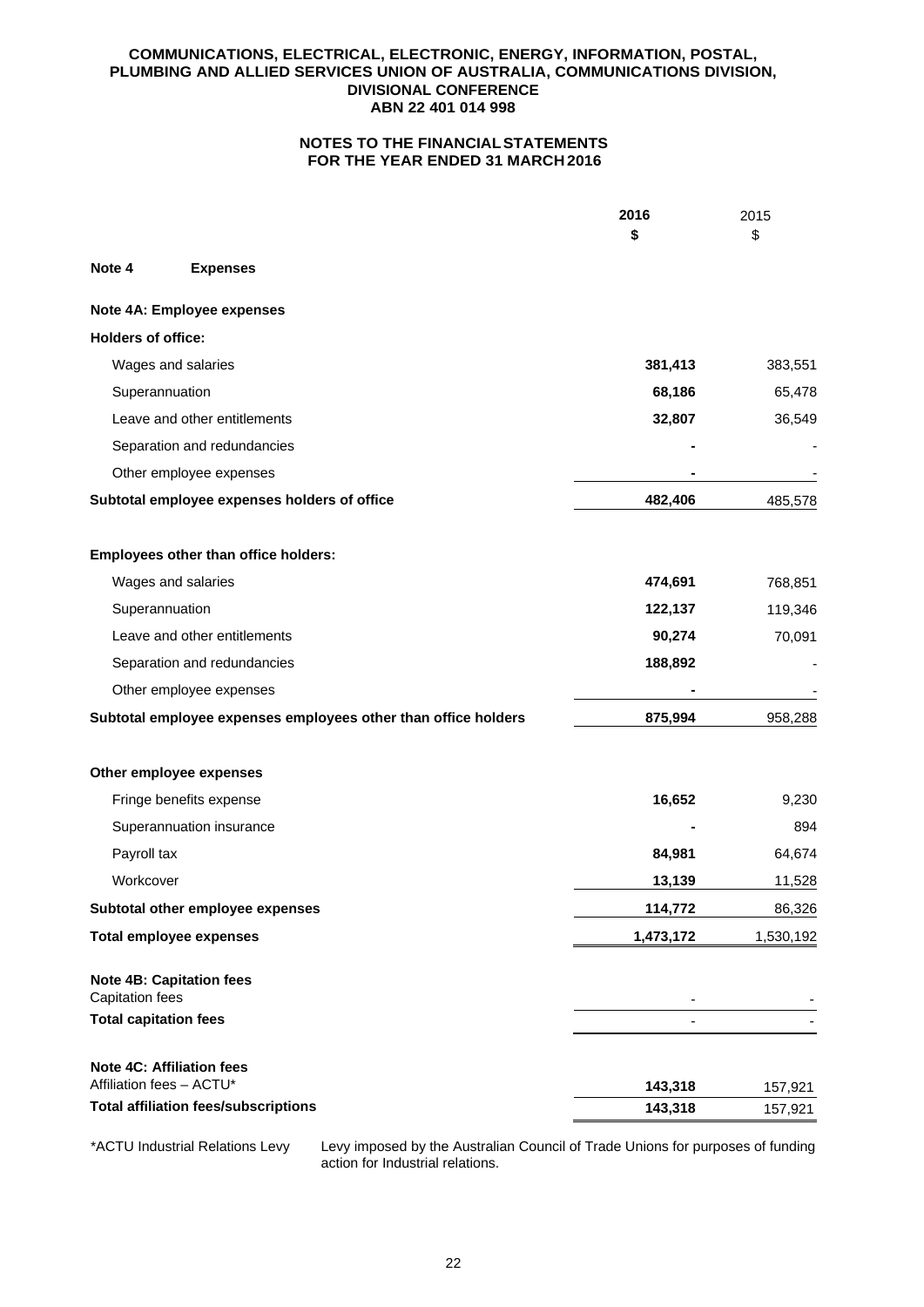|                                                   | 2016           | 2015    |
|---------------------------------------------------|----------------|---------|
|                                                   | \$             | \$      |
| Note 4D: Administration expenses                  |                |         |
| Consideration to employers for payroll deductions |                |         |
| Compulsory levies                                 |                |         |
| Levies                                            |                |         |
| Fees/allowances - meeting and conferences         | 60,572         |         |
| Conference and meeting expenses                   | 63,606         | 901     |
| Contractors/consultants                           | 86,568         | 36,304  |
| Property expenses                                 | 66,753         | 79,347  |
| Office expenses                                   | 94,378         | 111,426 |
| Information communications technology             | 38,007         | 48,980  |
| Travel expenses                                   | 122,331        | 119,978 |
| Other                                             | 36,047         | 35,139  |
| Subtotal administration expense                   | 568,262        | 432,075 |
| Operating lease rentals:                          |                |         |
| Minimum lease payments                            | 32,843         | 19,767  |
| <b>Total administration expenses</b>              | 601,105        | 451,842 |
| <b>Note 4E: Grants or donations</b>               |                |         |
| Grants:                                           |                |         |
| Total paid that were \$1,000 or less              |                |         |
| Total paid that exceeded \$1,000                  |                |         |
| <b>Donations</b>                                  |                |         |
| Total paid that were \$1,000 or less              |                |         |
| Total paid that exceeded \$1,000                  | $\blacksquare$ |         |
| <b>Total grants or donations</b>                  |                |         |
| Note 4F: Depreciation and amortization            |                |         |
| Depreciation                                      |                |         |
| <b>Buildings</b>                                  | 62,643         | 62,643  |
| Plant and equipment                               | 28,766         | 11,809  |
| <b>Total depreciation</b>                         | 91,409         | 74,452  |
| Amortisation                                      |                |         |
| Intangibles                                       |                |         |
| <b>Total amortisation</b>                         |                |         |
| <b>Total depreciation and amortisation</b>        | 91,409         | 74,452  |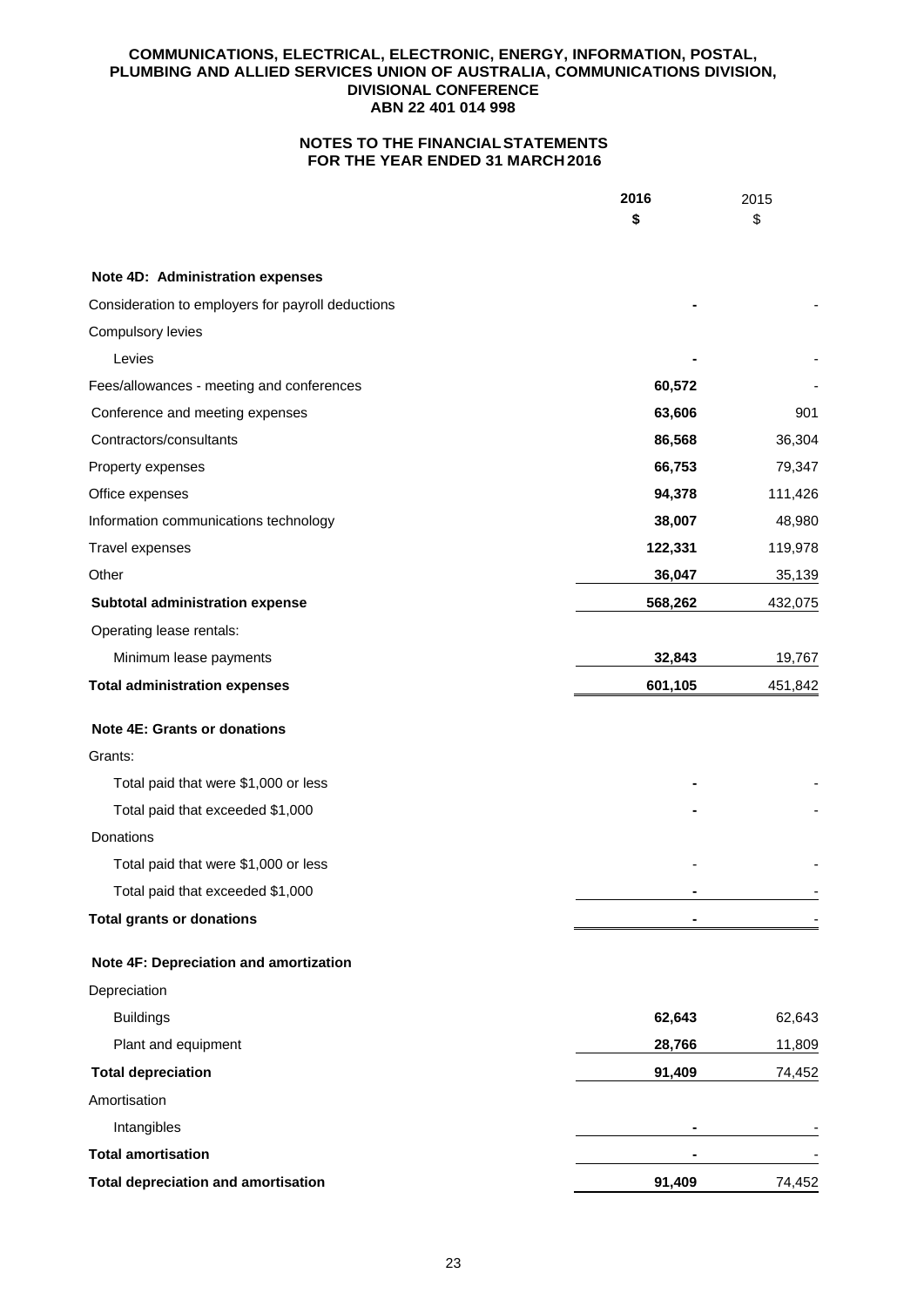|                                                                                       | 2016           | 2015      |
|---------------------------------------------------------------------------------------|----------------|-----------|
|                                                                                       | \$             | \$        |
|                                                                                       |                |           |
| Note 4G: Finance costs                                                                |                |           |
| Finance leases                                                                        |                |           |
| Overdrafts/loans                                                                      |                |           |
| Unwinding of discount                                                                 |                |           |
| <b>Total finance costs</b>                                                            |                |           |
| Note 4H: Legal costs<br>Litigation                                                    | 27,493         |           |
| Other legal matters                                                                   | 53,724         | 171,985   |
| <b>Total legal costs</b>                                                              | 81,217         | 171,985   |
| Note 4I: Write-down and impairment of assets<br>Asset write-downs and impairments of: |                |           |
| Land and buildings                                                                    |                |           |
| Plant and equipment                                                                   |                |           |
| Intangible assets                                                                     |                |           |
| Other                                                                                 | 175,509        | 40,925    |
| Total write-down and impairment of assets                                             | 175,509        | 40,925    |
| Note 4J: Net losses from sale of assets                                               |                |           |
| Land and buildings                                                                    |                |           |
| Plant and equipment                                                                   |                |           |
| Intangibles                                                                           |                |           |
| Total net losses from asset sales                                                     |                |           |
| Note 4K: Other expenses                                                               |                |           |
| Penalties - via RO Act or RO Regulations                                              |                |           |
| <b>Total other expenses</b>                                                           | $\overline{a}$ |           |
| Note 5<br><b>Current assets</b>                                                       |                |           |
| Note 5A: Cash and cash equivalents                                                    |                |           |
| Cash at bank                                                                          | 223,980        | 288,145   |
| Cash on hand                                                                          | 206            | 1,000     |
| Short term deposits                                                                   | 7,863,707      | 7,870,924 |
| Other                                                                                 |                |           |
| Total cash and cash equivalents                                                       | 8,087,893      | 8,160,069 |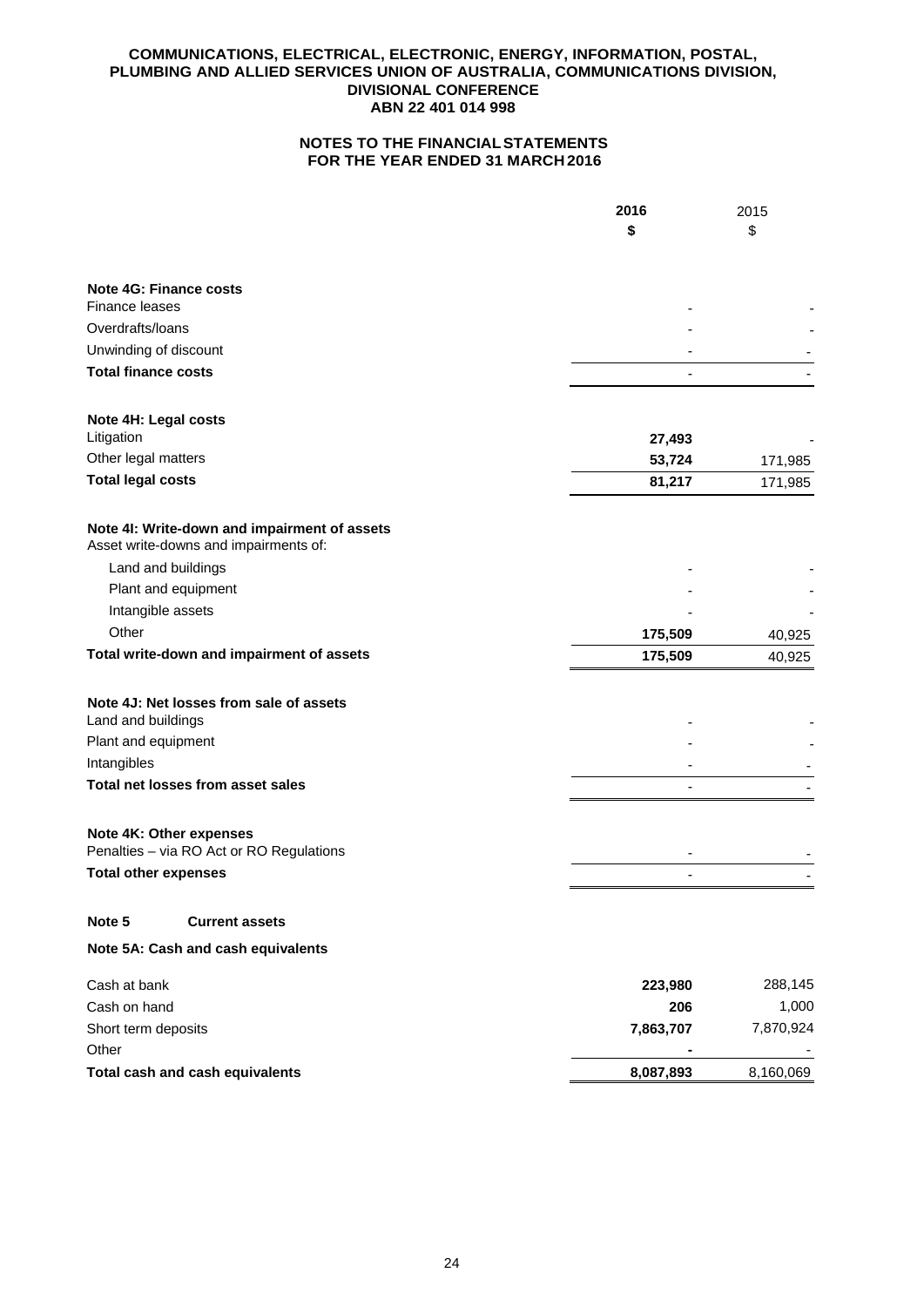|                                                    | 2016    | 2015      |
|----------------------------------------------------|---------|-----------|
|                                                    | \$      | \$        |
| Note 5B: Trade and other receivables               |         |           |
| Receivables from other reporting units             |         |           |
| Postal and Telecommunications:                     |         |           |
| - New South Wales                                  | 61,735  | 151,753   |
| - Victoria                                         | 53,410  | 103,363   |
| <b>Telecommunications and Services:</b>            |         |           |
| - New South Wales                                  | 33,618  | 15,809    |
| - Victoria                                         | 134,804 | 74,059    |
| <b>Communications Divisional Branches</b>          |         |           |
| - Queensland                                       | 23,529  | 76,745    |
| - South Australia/Northern Territory               | 32,546  | 206,837   |
| - Tasmania                                         | 338,899 | 307,716   |
| - Western Australia                                | 26,165  | 28,532    |
| <b>Electrical Divisional Branches</b>              |         |           |
| - Victoria                                         | 25,464  | 44,604    |
| Plumbing Divisional branches                       |         |           |
| - Victoria                                         | 31,160  | 31,795    |
| Total receivables from other reporting units       | 761,330 | 1,041,213 |
| Less provision of doubtful debts                   |         |           |
| Postal and Telecommunications:                     |         |           |
| - New South Wales                                  |         | 40,862    |
| - Victoria                                         |         | 21,104    |
| Telecommunications and Services:                   |         |           |
| - New South Wales                                  |         | 688       |
| - Victoria                                         |         | 13,319    |
| <b>Communications Divisional Branches</b>          |         |           |
| - Queensland                                       |         | 25,815    |
| - South Australia/Northern Territory               |         |           |
| - Tasmania                                         | 338,899 | 307,716   |
| - Western Australia                                |         | 4,816     |
| <b>Total provision for doubtful debts</b>          | 338,899 | 414,320   |
| Receivable from other reporting units (net)        | 422,431 | 626,893   |
| Other receivables:                                 |         |           |
| GST receivable from the Australian Taxation Office |         |           |
| Other trade receivables                            | 57,306  | 136,170   |
| <b>Total other receivables</b>                     | 57,306  | 136,170   |
|                                                    |         |           |
| Total trade and other receivables (net)            | 479,737 | 763,063   |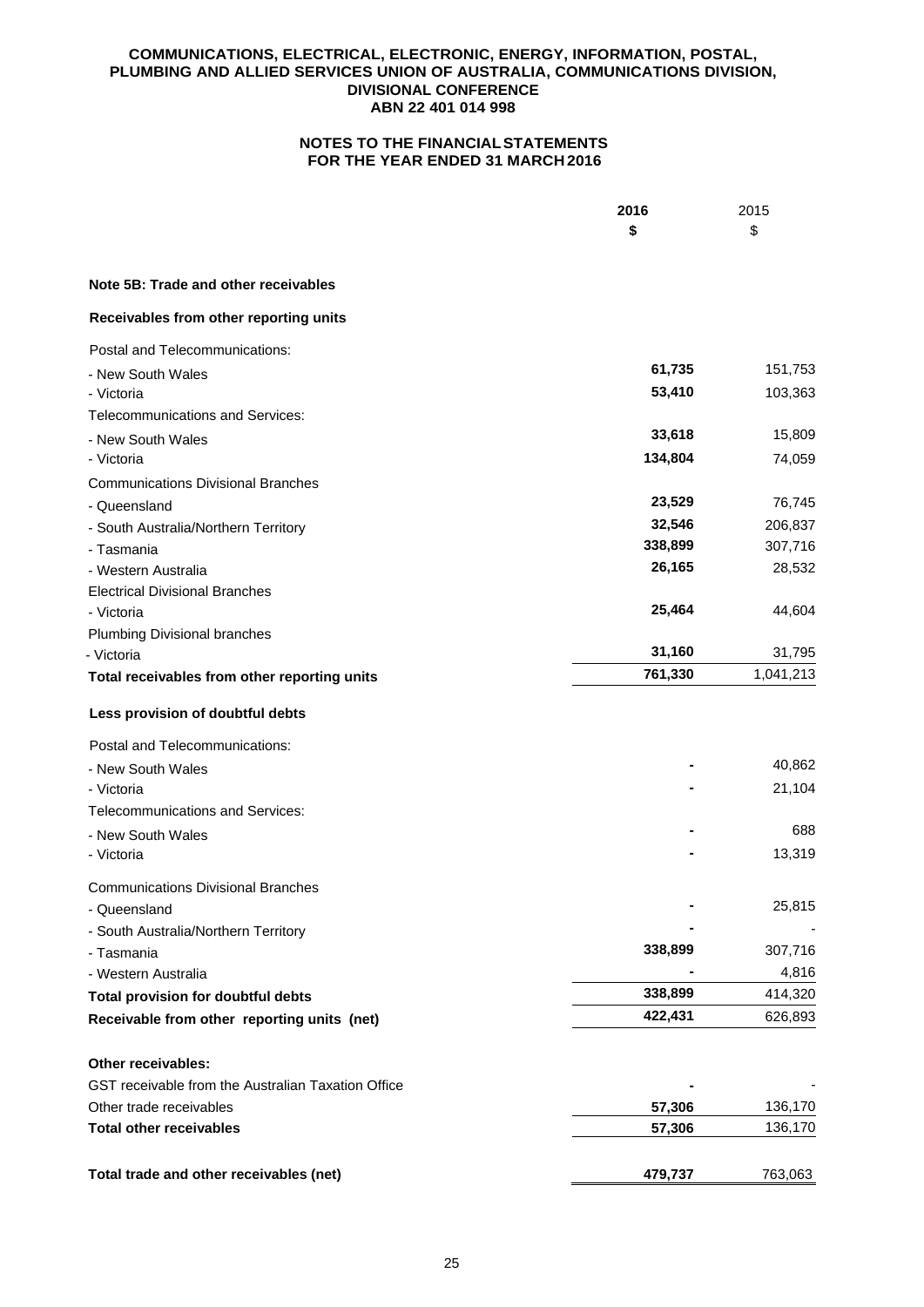# **NOTES TO THE FINANCIAL STATEMENTS FOR THE YEAR ENDED 31 MARCH 2016**

|                        |                                                                          | 2016       | 2015       |
|------------------------|--------------------------------------------------------------------------|------------|------------|
|                        |                                                                          | \$         | \$         |
|                        | Note 5C: Other current assets                                            |            |            |
| Prepayments            |                                                                          | 11,116     | 8,319      |
|                        | <b>Total other current assets</b>                                        | 11,116     | 8,319      |
| Note 6                 | <b>Non-current assets</b>                                                |            |            |
|                        | Note 6A: Land and buildings                                              |            |            |
| Land and buildings     |                                                                          |            |            |
| at cost                |                                                                          | 2,505,723  | 2,505,723  |
|                        | accumulated depreciation                                                 | (253, 041) | (190, 398) |
|                        | <b>Total land and buildings</b>                                          | 2,252,682  | 2,315,325  |
| As at 1 April          | Reconciliation of the opening and closing balances of land and buildings |            |            |
| Gross book value       |                                                                          | 2,505,723  | 2,505,723  |
|                        | Accumulated depreciation and impairment                                  | (190, 398) | (127, 755) |
| Net book value 1 April |                                                                          | 2,315,325  | 2,377,968  |
| Additions:             |                                                                          |            |            |
| By purchase            |                                                                          |            |            |
|                        | From acquisition of entities (including restructuring)                   |            |            |
| <b>Revaluations</b>    |                                                                          |            |            |
| Impairments            |                                                                          |            |            |
| Depreciation expense   |                                                                          | (62, 643)  | (62, 643)  |
| Other movement         |                                                                          |            |            |
| Disposals:             |                                                                          |            |            |
|                        | From disposal of entities (including restructuring)                      |            |            |
| Other                  |                                                                          |            |            |
|                        | Net book value 31 March                                                  | 2,252,682  | 2,315,325  |
|                        | Net book value as of 31 March represented by:                            |            |            |
| Gross book value       |                                                                          | 2,505,723  | 2,505,723  |
|                        | Accumulated depreciation and impairment                                  | (253, 041) | (190, 398) |
|                        | Net book value 31 March                                                  | 2,252,682  | 2,315,325  |

Land and buildings were measured using the cost model.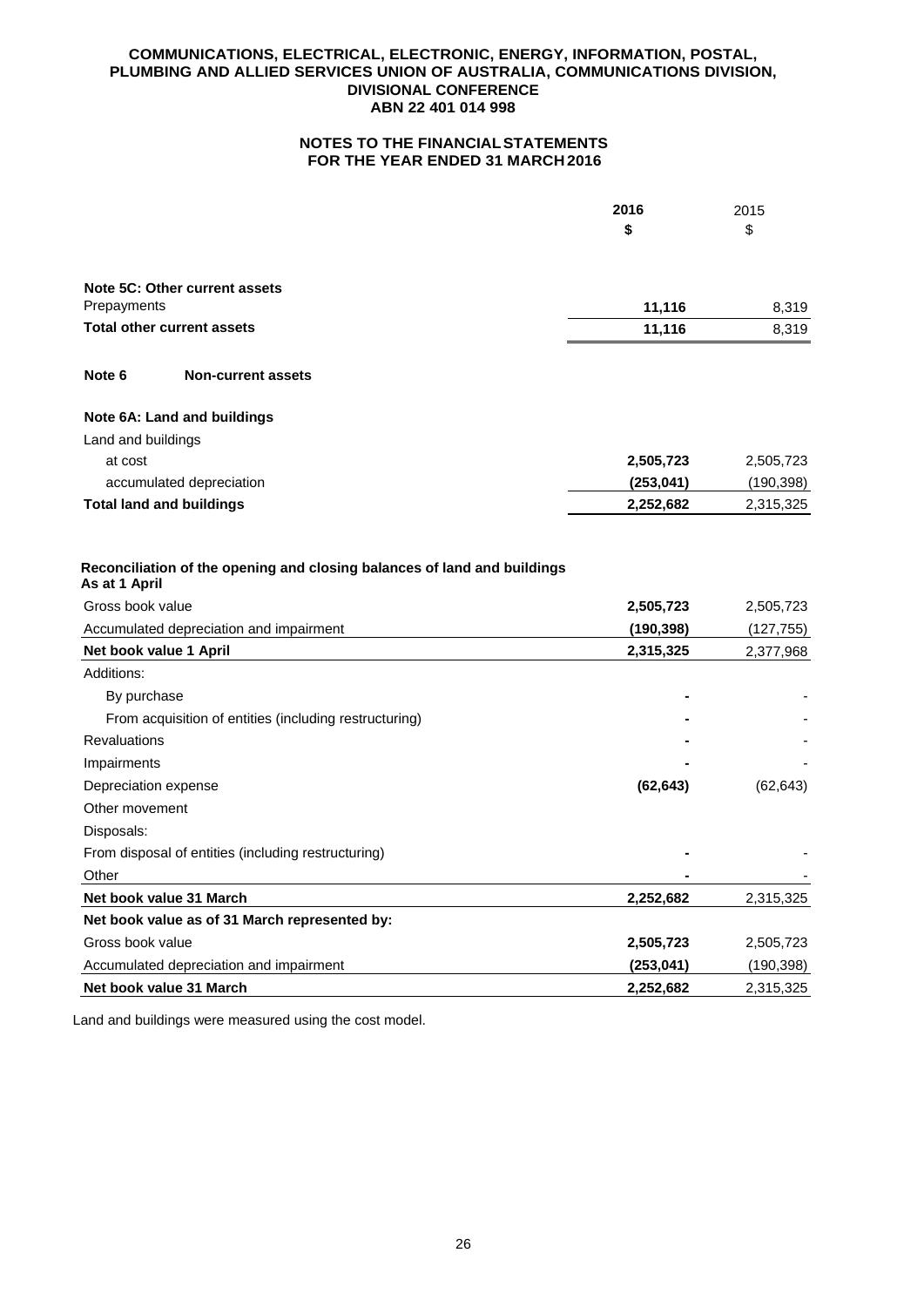# **NOTES TO THE FINANCIAL STATEMENTS FOR THE YEAR ENDED 31 MARCH 2016**

|                                                                                            | 2016       | 2015      |
|--------------------------------------------------------------------------------------------|------------|-----------|
|                                                                                            | \$         | \$        |
| Note 6B: Plant and equipment                                                               |            |           |
| Plant and equipment                                                                        |            |           |
| at cost                                                                                    | 167,491    | 156,738   |
| accumulated depreciation                                                                   | (147,589)  | (118,827) |
| <b>Total plant and equipment</b>                                                           | 19,902     | 37,911    |
| Reconciliation of the opening and closing balances of plant and equipment<br>As at 1 April |            |           |
| Gross book value                                                                           | 156,738    | 150,543   |
| Accumulated depreciation and impairment                                                    | (118, 827) | (107,018) |
| Net book value 1 April                                                                     | 37,911     | 43,525    |

| Additions:                                             |           |           |
|--------------------------------------------------------|-----------|-----------|
| By purchase                                            | 10,757    | 6,195     |
| From acquisition of entities (including restructuring) |           |           |
| Impairments                                            |           |           |
| Depreciation expense                                   | (28, 766) | (11, 809) |
| Other movement                                         |           |           |
| Disposals:                                             |           |           |
| From disposal of entities (including restructuring)    |           |           |
| Other                                                  |           |           |
| Net book value 31 March                                | 19,902    | 37,911    |
| Net book value as of 31 March represented by:          |           |           |
| Gross book value                                       | 167,491   | 156,738   |
| Accumulated depreciation and impairment                | (147,589) | (118,827) |
| Net book value 31 March                                | 19,902    | 37,911    |

# **Note 6C: Investment property**

| Opening balance as at 1 April       |   |  |
|-------------------------------------|---|--|
| Additions                           |   |  |
| Net gain from fair value adjustment | - |  |
| Closing balance as at 31 March      |   |  |
|                                     |   |  |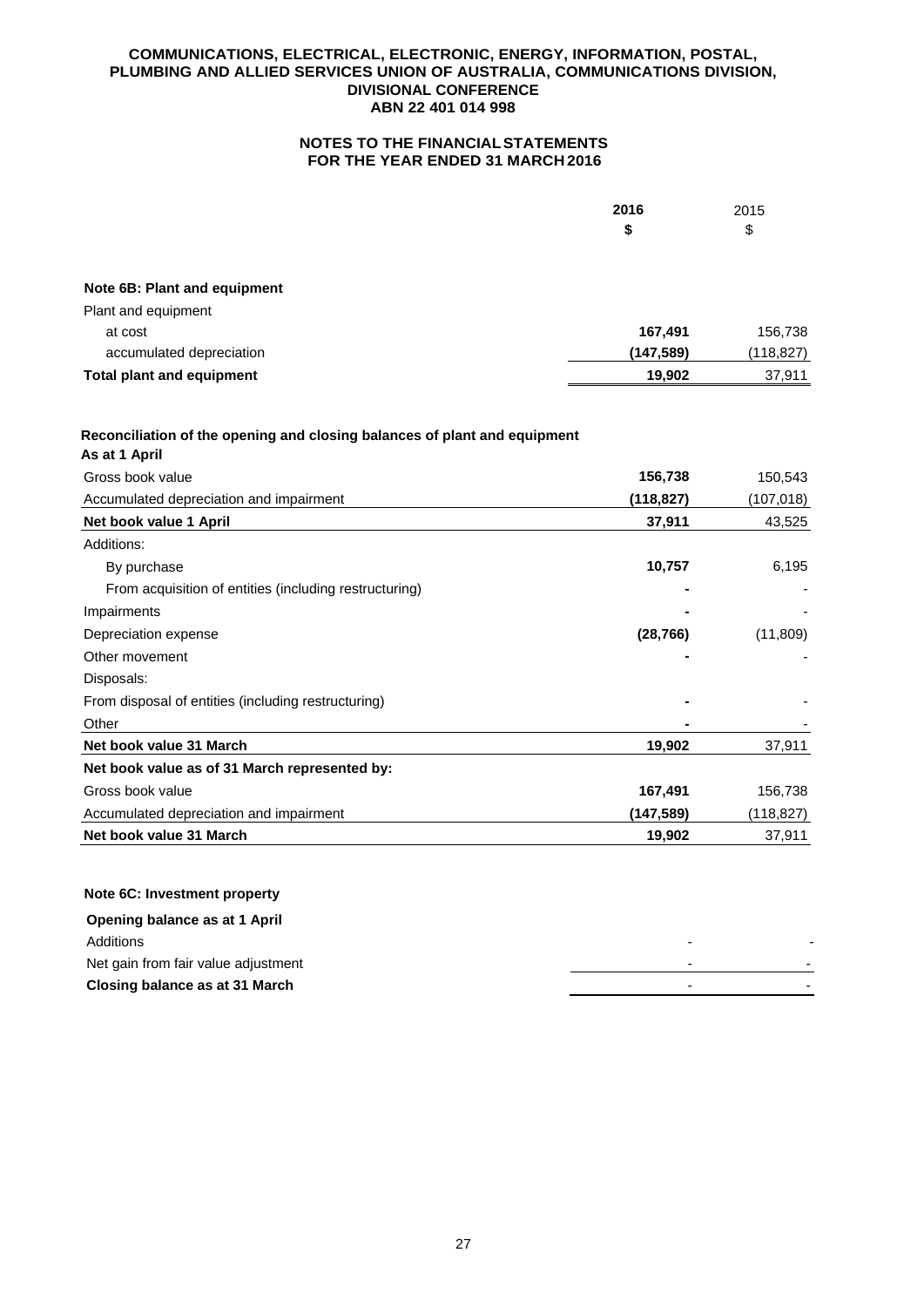# **NOTES TO THE FINANCIAL STATEMENTS FOR THE YEAR ENDED 31 MARCH 2016**

|                             | 2016 | 2015                          |
|-----------------------------|------|-------------------------------|
|                             | \$   | \$                            |
|                             |      |                               |
| <b>Note 6D: Intangibles</b> |      |                               |
| Computer software at cost   |      |                               |
| Internally developed        |      |                               |
| Purchased                   |      | $\overline{\phantom{0}}$<br>- |
| Accumulated amortization    |      |                               |
| <b>Total intangibles</b>    |      |                               |
|                             |      |                               |

| Reconciliation of the opening and closing balances of intangibles<br>As at 1 April |  |
|------------------------------------------------------------------------------------|--|
| Gross book value                                                                   |  |
| Accumulated depreciation and impairment                                            |  |
| Net book value 1 April                                                             |  |
| Additions:                                                                         |  |
| By purchase                                                                        |  |
| From acquisition of entities (including restructuring)                             |  |
| Impairments                                                                        |  |
| Amortisation                                                                       |  |
| Other movement [give details below]                                                |  |
| Disposals:                                                                         |  |
| From disposal of entities (including restructuring)                                |  |
| Other                                                                              |  |
| Net book value 31 March                                                            |  |
| Net book value as of 31 March represented by:                                      |  |
| Gross book value                                                                   |  |
| Accumulated depreciation and impairment                                            |  |
| Net book value 31 March                                                            |  |
|                                                                                    |  |
| Note 6E: Investments in associates                                                 |  |
| a da a fua a cantar dun araba a la fanta                                           |  |

| Investments in associates: |  |
|----------------------------|--|
| $\sim$                     |  |
| <b>Total investments</b>   |  |
|                            |  |

## **Details of investments in associates**

|                    |                  | Ownership |      |
|--------------------|------------------|-----------|------|
|                    | <b>Principal</b> | 2016      |      |
|                    | activity         | %         | $\%$ |
| <b>Associates:</b> |                  |           |      |

Associates - - -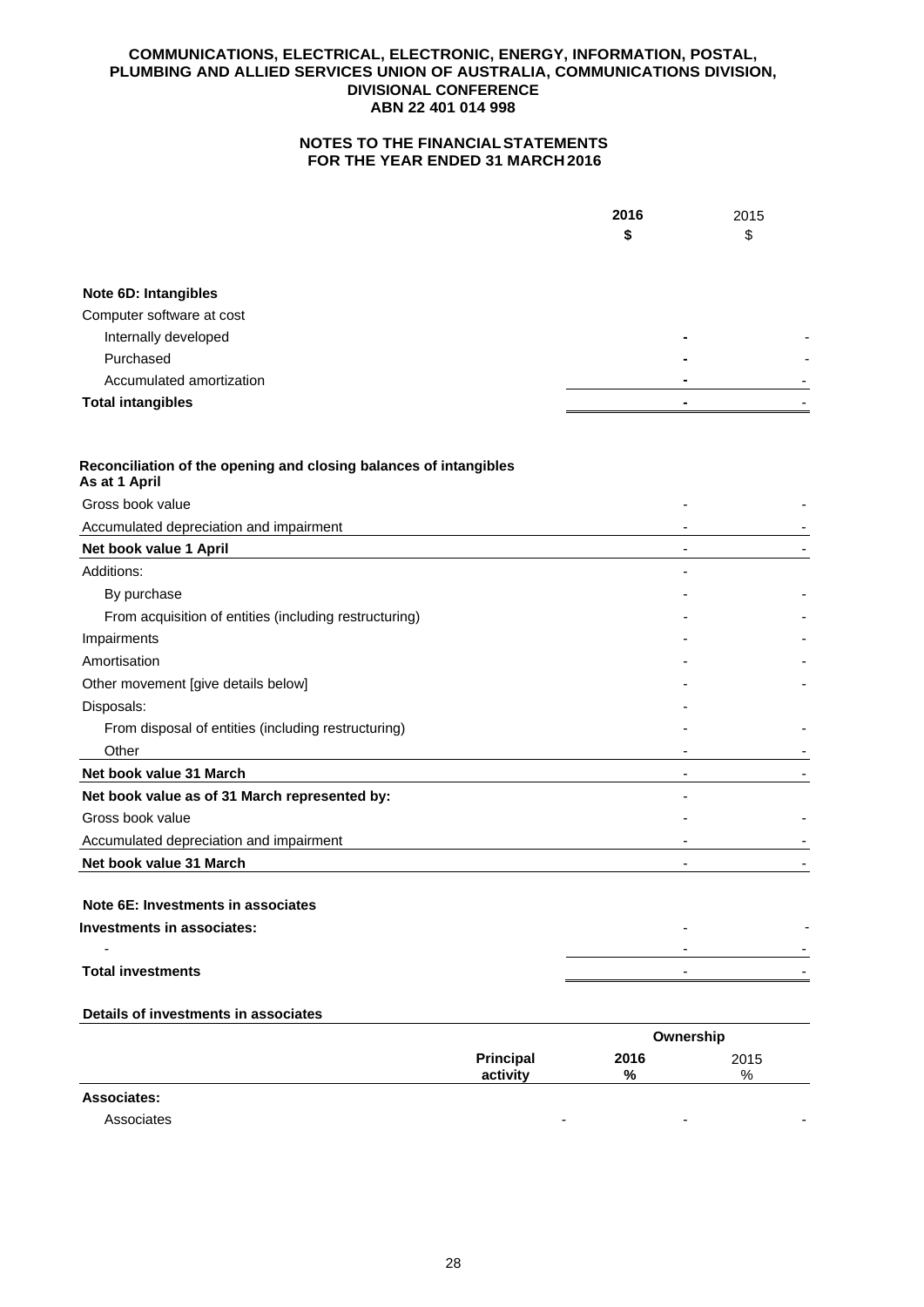# **NOTES TO THE FINANCIAL STATEMENTS FOR THE YEAR ENDED 31 MARCH 2016**

|                                              | 2016           | 2015 |
|----------------------------------------------|----------------|------|
|                                              | \$             | \$   |
|                                              |                |      |
| Note 6E: Investments in associates continued |                |      |
| Summary financial information of associates  |                |      |
| <b>Statement of financial position:</b>      |                |      |
| Assets                                       |                |      |
| Liabilities                                  |                |      |
| Net assets                                   | $\blacksquare$ |      |
| Statement of comprehensive income:           |                |      |
| Income                                       |                |      |
| Expenses                                     |                |      |
| Net surplus/(deficit)                        |                |      |
| Share of net surplus/(deficit):              |                |      |
| Share of net surplus/(deficit) before tax    |                |      |
| Income tax expense                           |                |      |
| Share of net surplus/(deficit) after tax     | $\blacksquare$ |      |
|                                              |                |      |
| <b>Note 6F: Other Investments</b>            |                |      |
| Deposits                                     |                |      |
| Other                                        |                |      |
| <b>Total other investments</b>               |                |      |
|                                              |                |      |
| Note 6G: Other non-current assets            |                |      |
| Prepayments                                  |                |      |
| Other                                        |                |      |
| Total other non-financial assets             |                |      |
|                                              |                |      |

No assets have been acquired during the year as part of an amalgamation, restructure, change in the reporting unit or determination or revocation by the General Manager.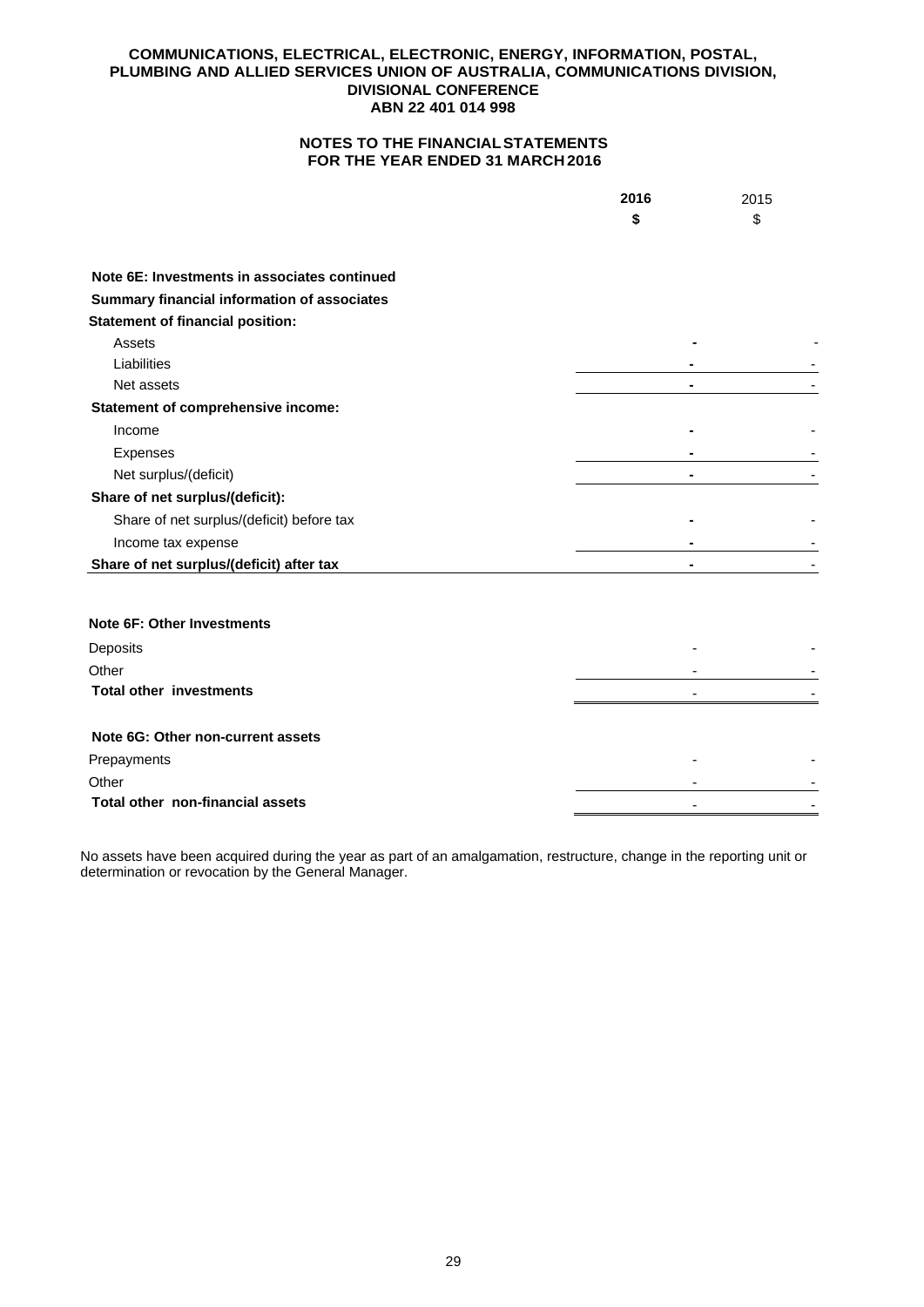|                                                     | 2016<br>\$ | 2015<br>\$ |
|-----------------------------------------------------|------------|------------|
|                                                     |            |            |
| Note 7<br><b>Current liabilities</b>                |            |            |
| Note 7A: Trade payables                             |            |            |
| Trade creditors and accruals                        | 236,617    | 133,943    |
| Operating lease rentals                             |            |            |
| <b>Subtotal trade creditors</b>                     | 236,617    | 133,943    |
| Payables to other reporting units                   |            |            |
| Postal and Telecommunications - New South Wales     | 5,809      | 1,812      |
| Telecommunications and Services - New South Wales   | 1,063      | 1,063      |
| Telecommunications and Services - Victoria          |            |            |
| <b>Communications Divisional Branches</b>           |            |            |
| - Queensland                                        | 3,468      | 23,306     |
| - South Australia/Northern Territory                | 5,116      | 1,052      |
| - Western Australia                                 | (19)       | (19)       |
| Subtotal payables to other reporting units          | 15,437     | 27,214     |
| <b>Total trade payables</b>                         | 252,054    | 161,157    |
| Settlement is usually made within 30 days.          |            |            |
| Note 7B: Other payables                             |            |            |
| Wages and salaries                                  |            |            |
| Superannuation                                      | 24,033     | 21,031     |
| Consideration to employers for payroll deductions   |            |            |
| Legal costs                                         |            |            |
| Litigation                                          |            |            |
| Other legal matters                                 | 15,770     | 5,093      |
| Prepayments received/unearned revenue               |            |            |
| GST payable                                         | 99,820     | 52,292     |
| Sundry creditors                                    | 47,224     |            |
| <b>Total other payables</b>                         | 186,847    | 78,416     |
| Total other payables are expected to be settled in: |            |            |
| No more than 12 months                              | 186,847    | 78,416     |
| More than 12 months                                 |            |            |
| <b>Total other payables</b>                         | 186,847    | 78,416     |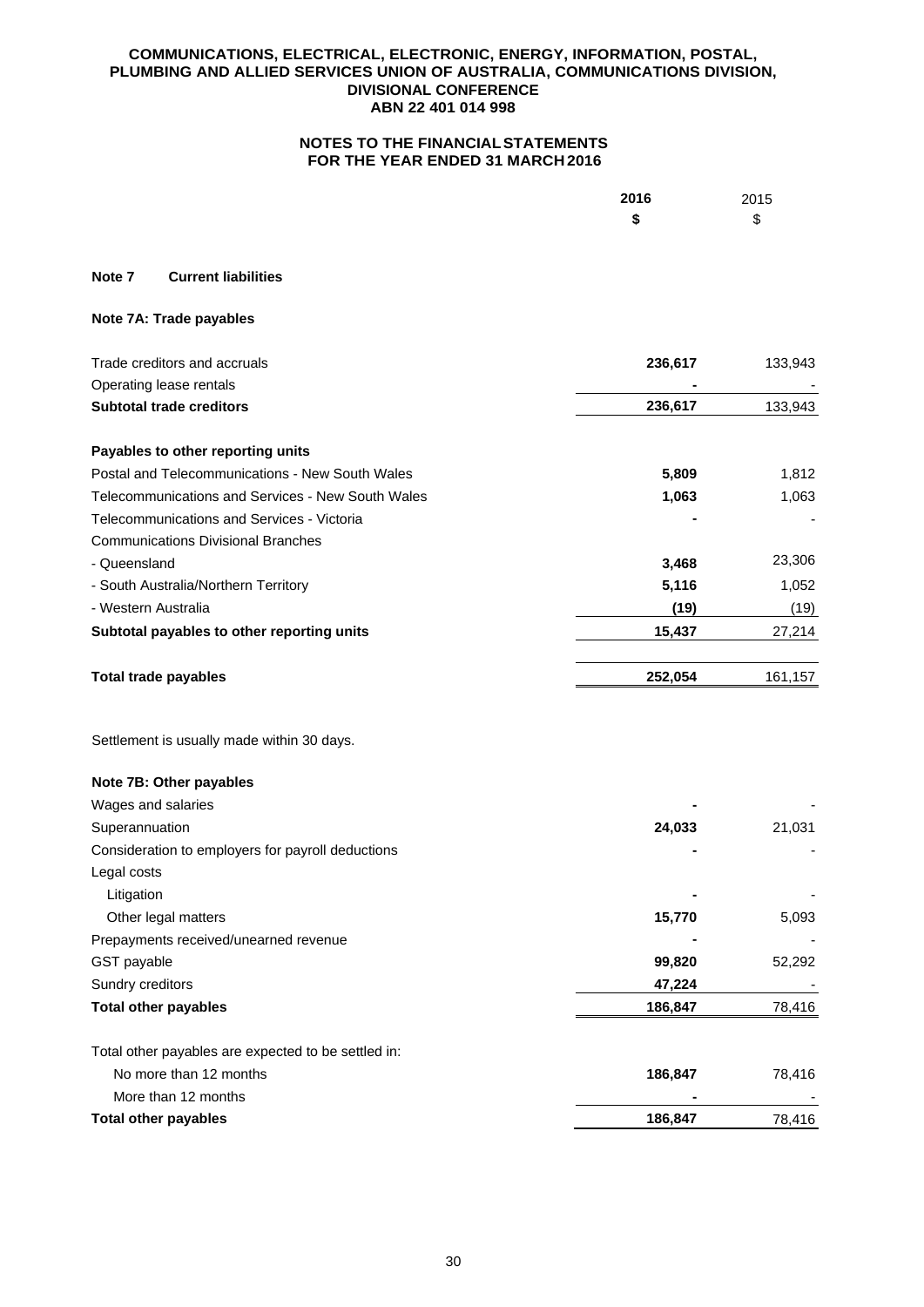# **NOTES TO THE FINANCIAL STATEMENTS FOR THE YEAR ENDED 31 MARCH 2016**

|                        |                                                                   | 2016    | 2015    |
|------------------------|-------------------------------------------------------------------|---------|---------|
|                        |                                                                   | \$      | \$      |
| Note 8                 | <b>Provisions</b>                                                 |         |         |
|                        | <b>Note 8A: Employee provisions</b>                               |         |         |
| <b>Office Holders:</b> |                                                                   |         |         |
| Annual leave           |                                                                   | 26,876  | 126,009 |
|                        | Long service leave                                                | 24,724  | 59,099  |
|                        | Separations and redundancies                                      |         |         |
|                        | Other - sick leave                                                |         |         |
|                        | Subtotal employee provisions-office holders                       | 51,600  | 185,108 |
|                        | <b>Employees other than office holders</b>                        |         |         |
| Annual leave           |                                                                   | 104,369 | 151,718 |
|                        | Long service leave                                                | 207,021 | 308,979 |
|                        | Separations and redundancies                                      |         |         |
|                        | Other - sick leave                                                | 200,278 | 241,178 |
|                        | Subtotal employee provisions- employees other than office holders | 511,668 | 701,875 |
|                        | <b>Total employee provisions</b>                                  | 563,268 | 886,983 |
| Current                |                                                                   | 563,268 | 886,983 |
| Non-current            |                                                                   |         |         |
|                        | <b>Total employee provisions</b>                                  | 563,268 | 886,983 |
| Note 9                 | <b>Non-current liabilities</b>                                    |         |         |
|                        | Note 9A: Other non-current liabilities                            |         |         |
|                        | Other non-current liabilities                                     |         |         |
|                        | <b>Total other non-current liabilities</b>                        |         |         |

No liabilities have been acquired during the year as part of an amalgamation, restructure, change in the reporting unit or determination or revocation by the General Manager.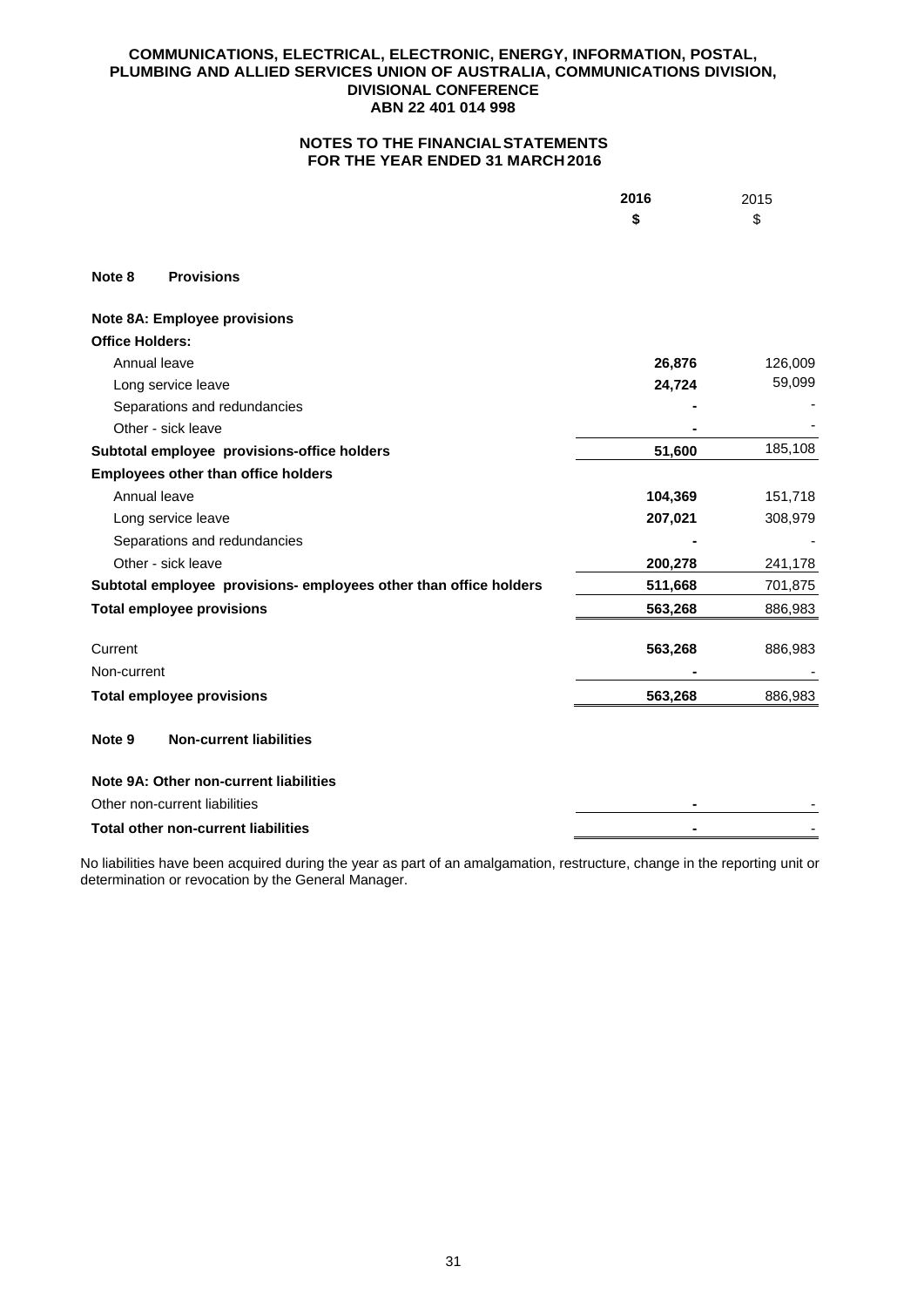|                                                                     | 2016          | 2015      |
|---------------------------------------------------------------------|---------------|-----------|
|                                                                     | \$            | \$        |
| Note 10<br><b>Equity</b>                                            |               |           |
| Note 10A: Funds                                                     |               |           |
| Special Fund                                                        |               |           |
| Balance as at start of year                                         | 5,283,343     | 5,283,243 |
| Transferred to reserve                                              | (5, 283, 343) |           |
| Transferred out of reserve                                          |               |           |
| Balance as at end of year                                           |               | 5,283,243 |
| International Fund                                                  |               |           |
| Balance as at start of year                                         | (4,669)       | (4,669)   |
| Transferred to reserve                                              | 4,669         |           |
| Transferred out of reserve                                          |               |           |
| Balance as at end of year                                           |               | (4,669)   |
| Members benefit campaign fund                                       |               |           |
| Balance as at start of year                                         | 236,074       | 236,074   |
| Transferred to reserve                                              | (236, 074)    |           |
| Transferred out of reserve                                          |               |           |
| Balance as at end of year                                           |               | 236,074   |
| <b>Total Reserves</b>                                               |               | 5,514,648 |
| Note 10B: Other specific disclosures - Funds                        |               |           |
| Compulsory levy/voluntary contribution fund - if invested in assets |               |           |
| Fund/account                                                        |               |           |
| Other funds required by rules                                       |               |           |
| Fund                                                                |               |           |
| Balance as at start of year                                         |               |           |
| Transferred to reserve                                              |               |           |
| Transferred out of reserve                                          |               |           |
| Balance as at end of year                                           |               |           |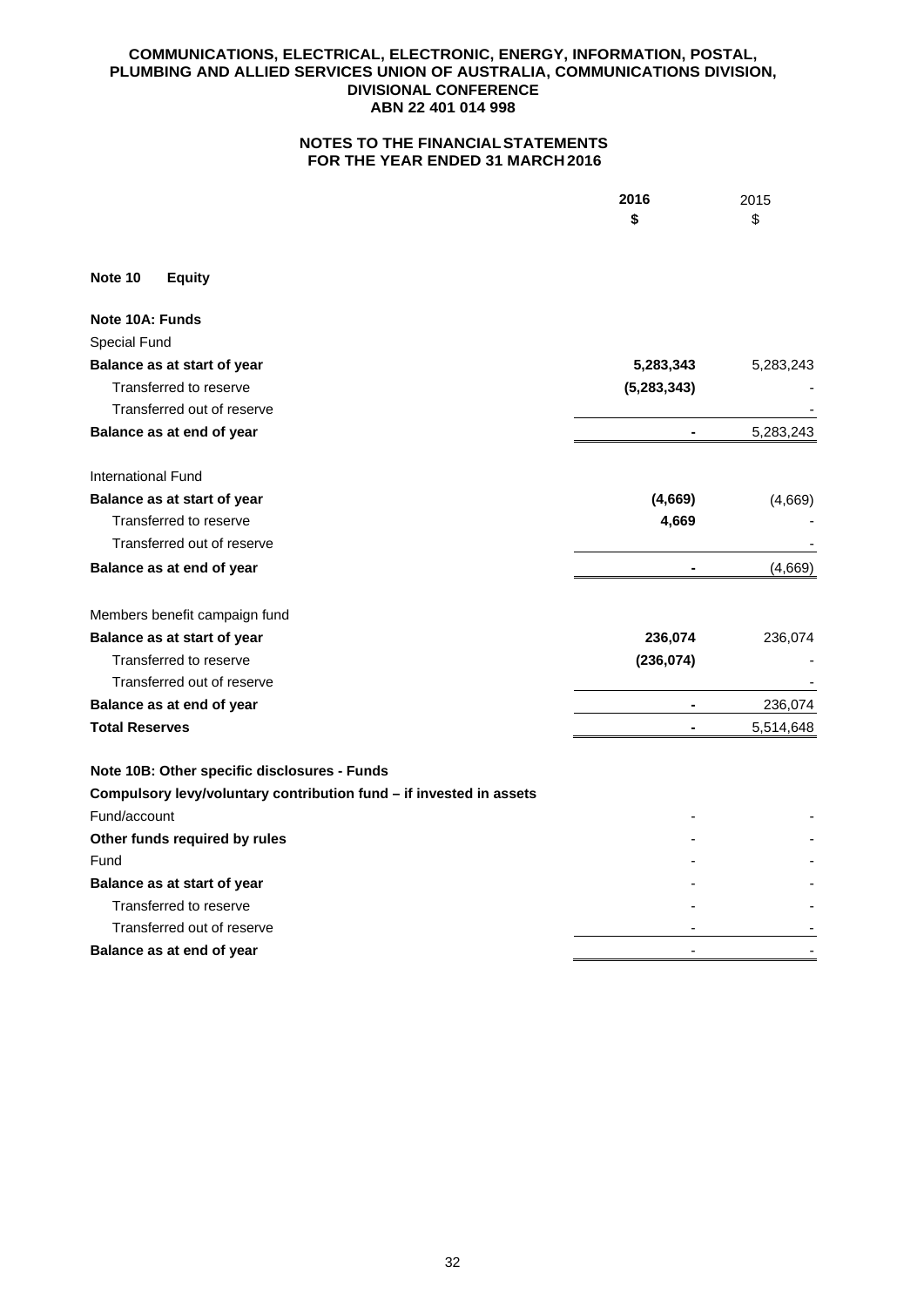|                                                                                                    | 2016       | 2015       |
|----------------------------------------------------------------------------------------------------|------------|------------|
|                                                                                                    | \$         | \$         |
| <b>Cash flow</b><br>Note 11                                                                        |            |            |
| Note 11A: Cash flow reconciliation                                                                 |            |            |
| Reconciliation of cash and cash equivalents as per Balance Sheet to<br><b>Cash Flow Statement:</b> |            |            |
| Cash and cash equivalents as per:                                                                  |            |            |
| Cash flow statement                                                                                | 8,087,893  | 8,160,069  |
| <b>Balance sheet</b>                                                                               | 8,087,893  | 8,160,069  |
| <b>Difference</b>                                                                                  |            |            |
| Reconciliation of profit/(deficit) to net cash<br>from operating activities:                       |            |            |
| (Loss)/profit for the year                                                                         | (308, 970) | 84,793     |
| Adjustments for non-cash items                                                                     |            |            |
| Depreciation/amortisation                                                                          | 91,409     | 74,452     |
| Net write-down of financial assets                                                                 | 175,509    | 32,407     |
| Fair value movements in investment property                                                        |            |            |
| Gain on disposal of assets                                                                         |            |            |
| <b>Changes in assets/liabilities</b>                                                               |            |            |
| Decrease/(increase) in net receivables                                                             | 107,817    | (212, 570) |
| (Increase) in prepayments                                                                          | (2,797)    | (1,946)    |
| Increase/(decrease) in supplier payables                                                           | 90,897     | (131, 992) |
| Increase/(decrease) in other payables                                                              | 108,431    |            |
| Increase/(decrease) in other provisions                                                            |            |            |
| (Decrease)/increase in employee provisions                                                         | (323, 715) | 106,641    |
| Net cash from (used by) operating activities                                                       | (61, 419)  | (48, 215)  |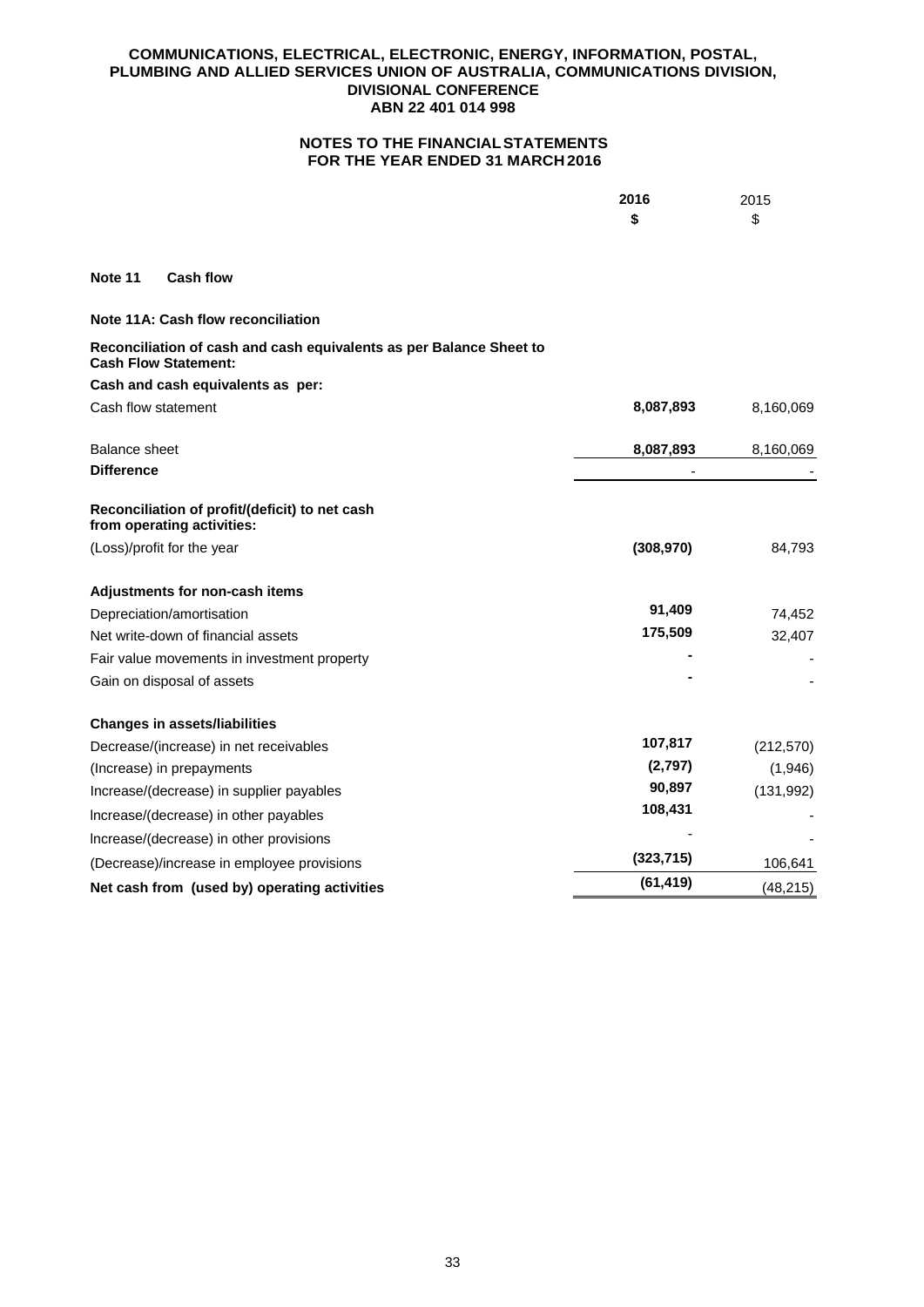|                                           | 2016      | 2015      |
|-------------------------------------------|-----------|-----------|
|                                           | \$        | \$        |
|                                           |           |           |
| Note 11B: Cash flow information           |           |           |
| Cash inflows                              |           |           |
| Postal and Telecommunications:            |           |           |
| - New South Wales                         | 729,147   | 760,096   |
| - Victoria                                | 415,115   | 436,460   |
| Telecommunications and Services:          |           |           |
| - New South Wales                         | 99,629    | 145,593   |
| - Victoria                                | 121,828   | 230,791   |
| <b>Communications Divisional Branches</b> |           |           |
| - Queensland                              | 301,198   | 345,392   |
| - South Australia/Northern Territory      | 288,204   | 29,640    |
| - Tasmania                                | 355       | 372       |
| - Western Australia                       | 152,468   | 148,129   |
| <b>Total cash inflows</b>                 | 2,107,944 | 2,096,473 |
|                                           |           |           |
| Cash outflows                             |           |           |
| Postal and Telecommunications:            |           |           |
| - New South Wales                         | 6,647     |           |
| - Victoria                                | 419       | 1,307     |
| Telecommunications and Services:          |           |           |
| - New South Wales                         |           | 2,213     |
| - Victoria                                | 9,017     | 25,217    |
| <b>Communications Divisional Branches</b> |           |           |
| - Queensland                              | 2,894     |           |
| - South Australia/Northern Territory      |           |           |
| - Tasmania                                | 95        |           |
| - Western Australia                       | 15,309    | 3,709     |
| <b>Total cash outflows</b>                | 34,381    | 32,446    |
|                                           |           |           |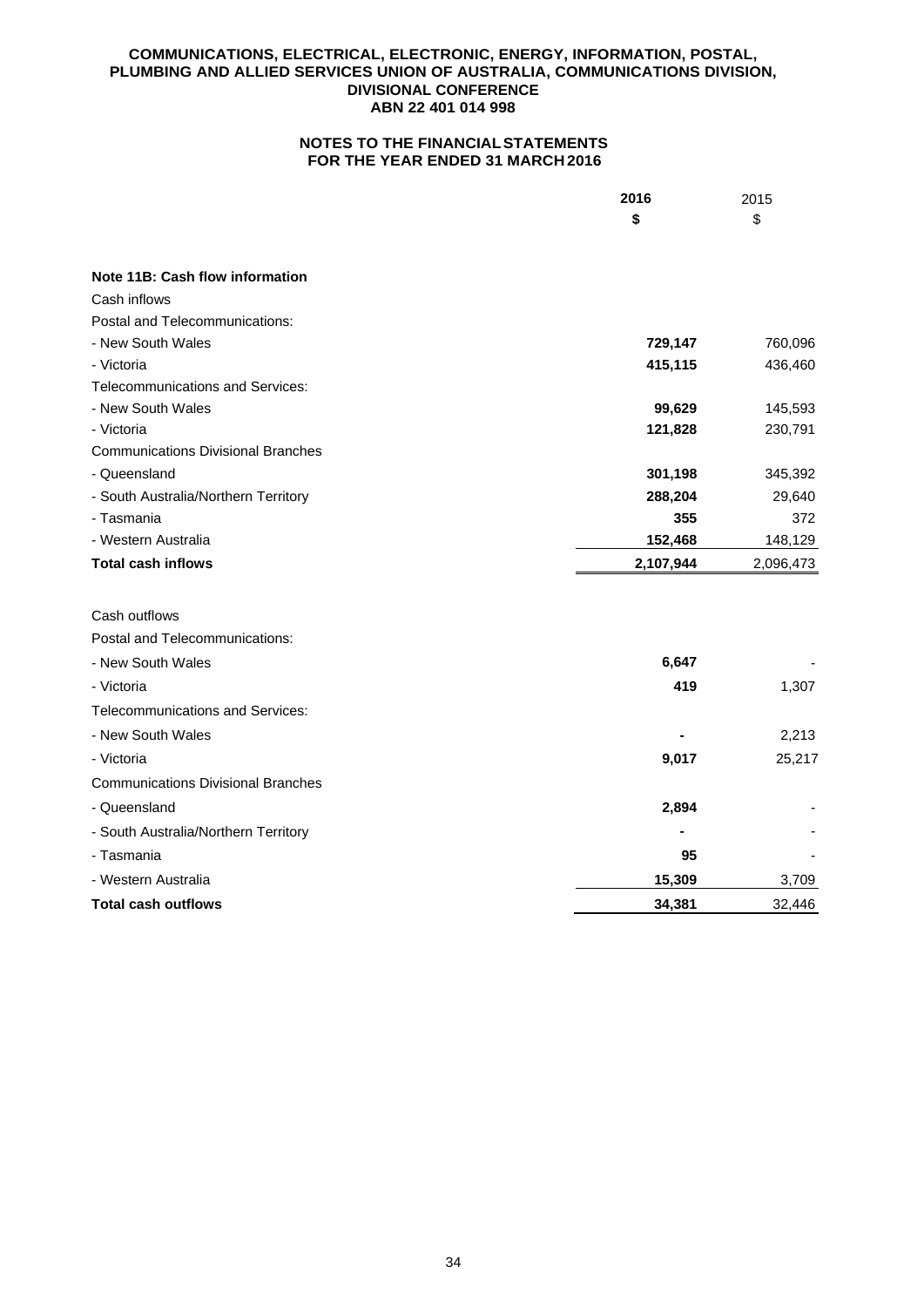|                  |                                                                                                      | 2016    | 2015    |
|------------------|------------------------------------------------------------------------------------------------------|---------|---------|
|                  |                                                                                                      | \$      | \$      |
| Note 12          | <b>Contingent liabilities, assets and commitments</b>                                                |         |         |
|                  | <b>Note 12A: Commitments and contingencies</b>                                                       |         |         |
|                  | Operating lease commitments - as lessee                                                              |         |         |
|                  | Future minimum rentals payable under non-cancellable operating leases as at 31 March are as follows: |         |         |
| Within one year  |                                                                                                      | 36,122  | 36,122  |
|                  | After one year but not more than five years                                                          | 99,337  | 135,459 |
|                  | More than five years                                                                                 | 135,459 | 171,581 |
|                  | <b>Capital commitments</b>                                                                           |         |         |
|                  | Finance lease commitments-as lessee                                                                  |         |         |
| Within one year  |                                                                                                      |         |         |
|                  | After one year but not more than five years                                                          |         |         |
|                  | More than five years                                                                                 |         |         |
|                  | Total minimum lease payments                                                                         |         |         |
|                  | Less amounts representing finance charges                                                            |         |         |
|                  | Present value of minimum lease payments                                                              |         |         |
|                  | Included in the financial statements as:                                                             |         |         |
|                  | Current interest-bearing loans and borrowings                                                        |         |         |
|                  | Non-current interest-bearing loans and borrowings                                                    |         |         |
|                  | Total included in interest-bearing loans and borrowings                                              |         |         |
|                  | <b>Finance leases-lessor</b>                                                                         |         |         |
|                  | Minimum lease payments                                                                               |         |         |
|                  | Unguaranteed residual value                                                                          |         |         |
| Gross investment |                                                                                                      |         |         |
|                  | Unearned finance income                                                                              |         |         |
|                  | Net investment (present value of the minimum lease payments)                                         |         |         |
|                  | Gross amount of minimum lease payments:                                                              |         |         |
| Within one year  |                                                                                                      |         |         |
|                  | After one year but not more than five years                                                          |         |         |
|                  | More than five years                                                                                 |         |         |
|                  | Total gross amount of minimum lease payments                                                         |         |         |
|                  | Present value of minimum lease payments:                                                             |         |         |
| Within one year  |                                                                                                      |         |         |
|                  | After one year but not more than five years                                                          |         |         |
|                  | More than five years                                                                                 |         |         |
|                  | Total present value of minimum lease payments                                                        |         |         |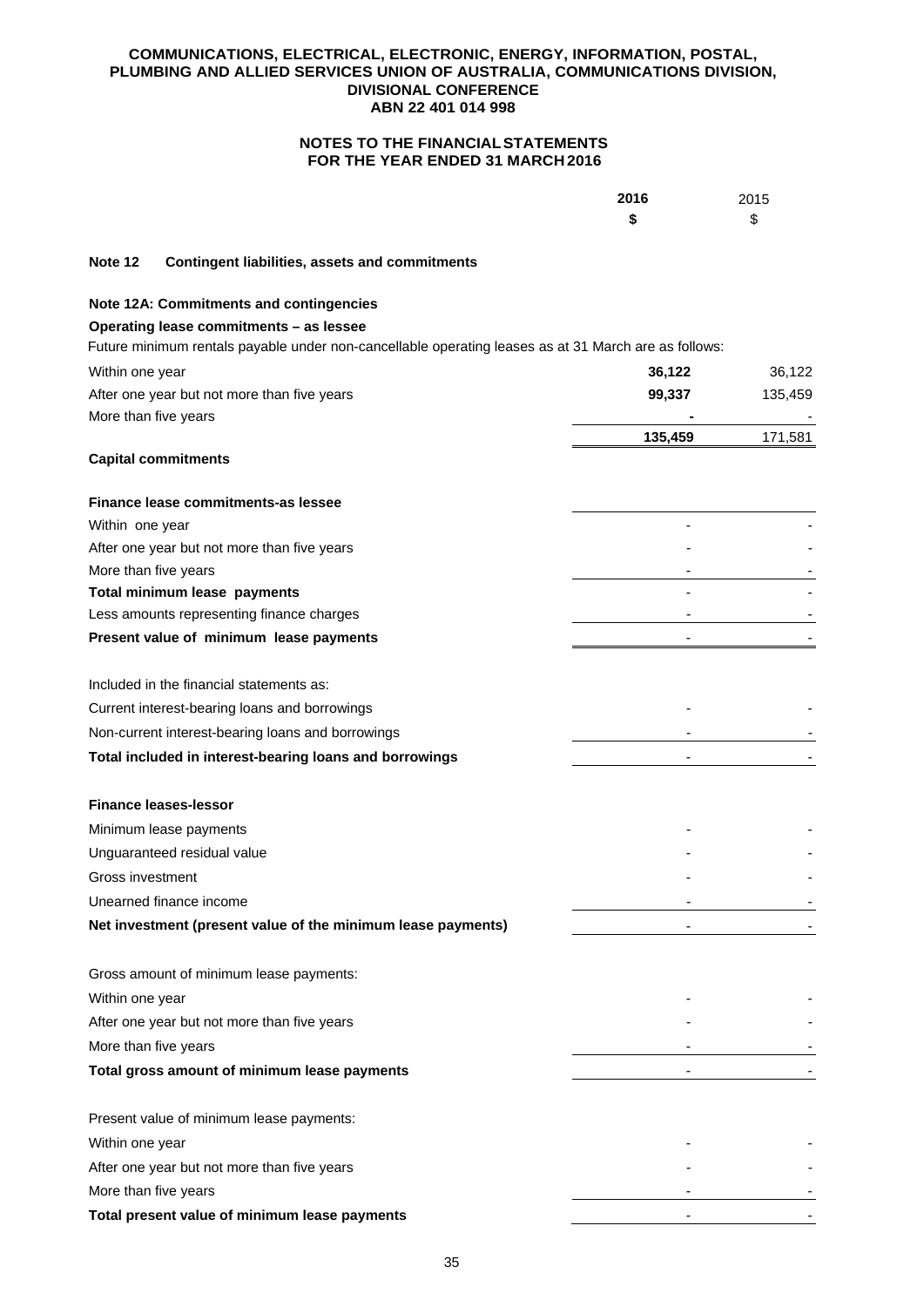# **NOTES TO THE FINANCIAL STATEMENTS FOR THE YEAR ENDED 31 MARCH 2016**

| 2016 | 2015 |
|------|------|
| \$   | \$   |

#### **Note 12 Contingent liabilities, assets and commitments continued**

#### **Note 12A: Commitments and contingencies continued**

### **Other contingent assets or liabilities (i.e. legal claims)**

The Divisional Conference assumes responsibility and accountability for debts that the branches are unable to pay as and when they fall due. A contingent liability would be deemed to exist where there are indicators to suggest a branch is in financial hardship. Such indicators would include a net current asset deficiency or net asset deficiency.

As at the date of signing the financial statements we were unable to determine whether another branch required financial support as not all of the individual branch's financial statements were available.

In addition to the above, the Telecommunications and Services - Victoria Branch has made a claim in relation to legal expenses incurred. The total value of this claim is \$87,287. The Divisional Executive has not yet approved this balance, therefore, no liability has been recorded as at the balance date of the Union.

### **Note 13 Related party disclosures**

### **Note 13A: Related party transactions for the reporting period**

The following table provides the total amount of transactions that have been entered into with related parties for the relevant year.

### **Revenue received from related branches includes the following:**

Postal and Telecommunications:

| - New South Wales                                                  | 708,639 | 721,257 |
|--------------------------------------------------------------------|---------|---------|
| - Victoria                                                         | 374,653 | 377,601 |
| <b>Telecommunications and Services:</b>                            |         |         |
| - New South Wales                                                  | 113,547 | 120,784 |
| - Victoria                                                         | 170,239 | 202,682 |
| <b>Communications Divisional Branches</b>                          |         |         |
| - Queensland                                                       | 293,556 | 329,236 |
| - South Australia/Northern Territory                               | 136,681 | 161,450 |
| - Tasmania                                                         | 46,809  | 28,482  |
| - Western Australia                                                | 151,953 | 151,414 |
| Expenses paid to related branches includes the following:          |         |         |
| Postal and Telecommunications:                                     |         |         |
| - New South Wales                                                  | 6,647   |         |
| - Victoria                                                         | 419     | 1,307   |
| Telecommunications and Services:                                   |         |         |
| - New South Wales                                                  |         | 2,213   |
| - Victoria                                                         | 9,017   | 25,217  |
| <b>Communications Divisional Branches</b>                          |         |         |
| - Queensland                                                       | 2,894   |         |
| - South Australia/Northern Territory                               |         |         |
| - Tasmania                                                         | 95      |         |
| - Western Australia                                                | 15,309  | 3,709   |
| Assets transferred from/to related parties includes the following: |         |         |
| N/A                                                                |         |         |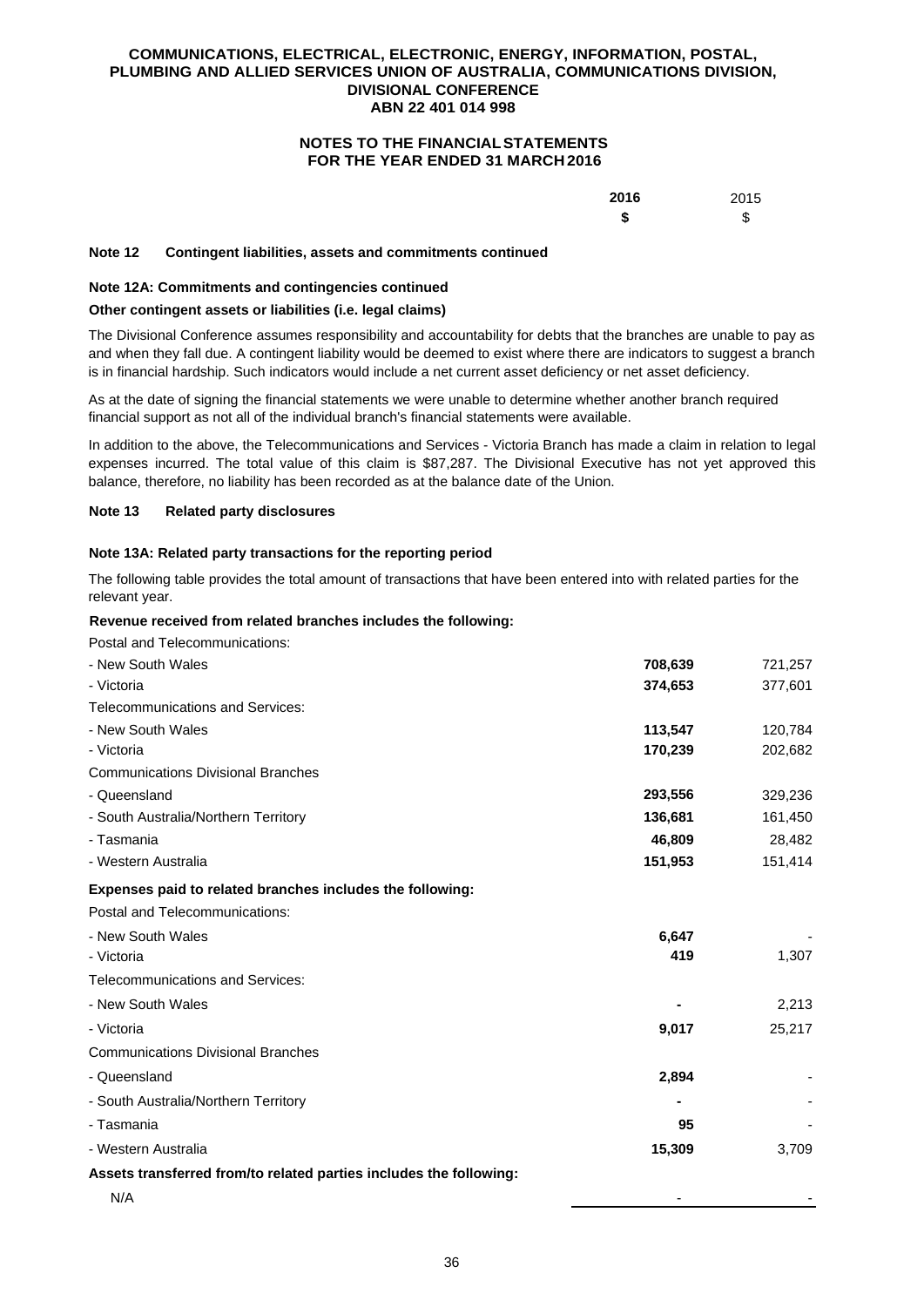# **NOTES TO THE FINANCIAL STATEMENTS FOR THE YEAR ENDED 31 MARCH 2016**

| 2016 | 2015 |
|------|------|
| \$   | \$   |

#### **Note 13 Related party disclosures continued**

#### **Note 13A: Related party transactions for the reporting period continued**

### **Terms and conditions of transactions with related parties**

The sales to and purchases from related parties are made on terms equivalent to those that prevail in arm's length transactions. Outstanding balances for sales and purchases at the year end are unsecured and interest free and settlement occurs in cash. There have been no guarantees provided or received for any related party receivables or payables. Impairment of receivables relating to amounts owed by related parties and declared person or body are as disclosed in Note 5B to the financial statements. This assessment is undertaken each financial year through examining the financial position of the related party and the market in which the related party operates.

No property was transferred to related parties during the financial year ended 31 March 2016.

### **Note 13B: Key management personnel remuneration for the reporting period**

#### **Short-term employee benefits**

| Salary (including annual leave taken) | 381,413 | 383,551 |
|---------------------------------------|---------|---------|
| Annual leave accrued                  | 133,585 | 23,280  |
| Performance bonus                     |         |         |
| Total short-term employee benefits    | 514,998 | 406,831 |
| <b>Post-employment benefits:</b>      |         |         |
| Superannuation                        | 68,186  | 65,478  |
| <b>Total post-employment benefits</b> | 68,186  | 65,478  |
| Other long-term benefits:             |         |         |
| Long-service leave                    | 51,219  | 13,269  |
| <b>Total other long-term benefits</b> | 51,219  | 13,269  |
| <b>Termination benefits</b>           |         |         |
| Total                                 | 634,403 | 485,578 |

 **Note 13C: Transactions with key management personnel and their close family members**

| Loans to/from key management personnel           |  |
|--------------------------------------------------|--|
| Other transactions with key management personnel |  |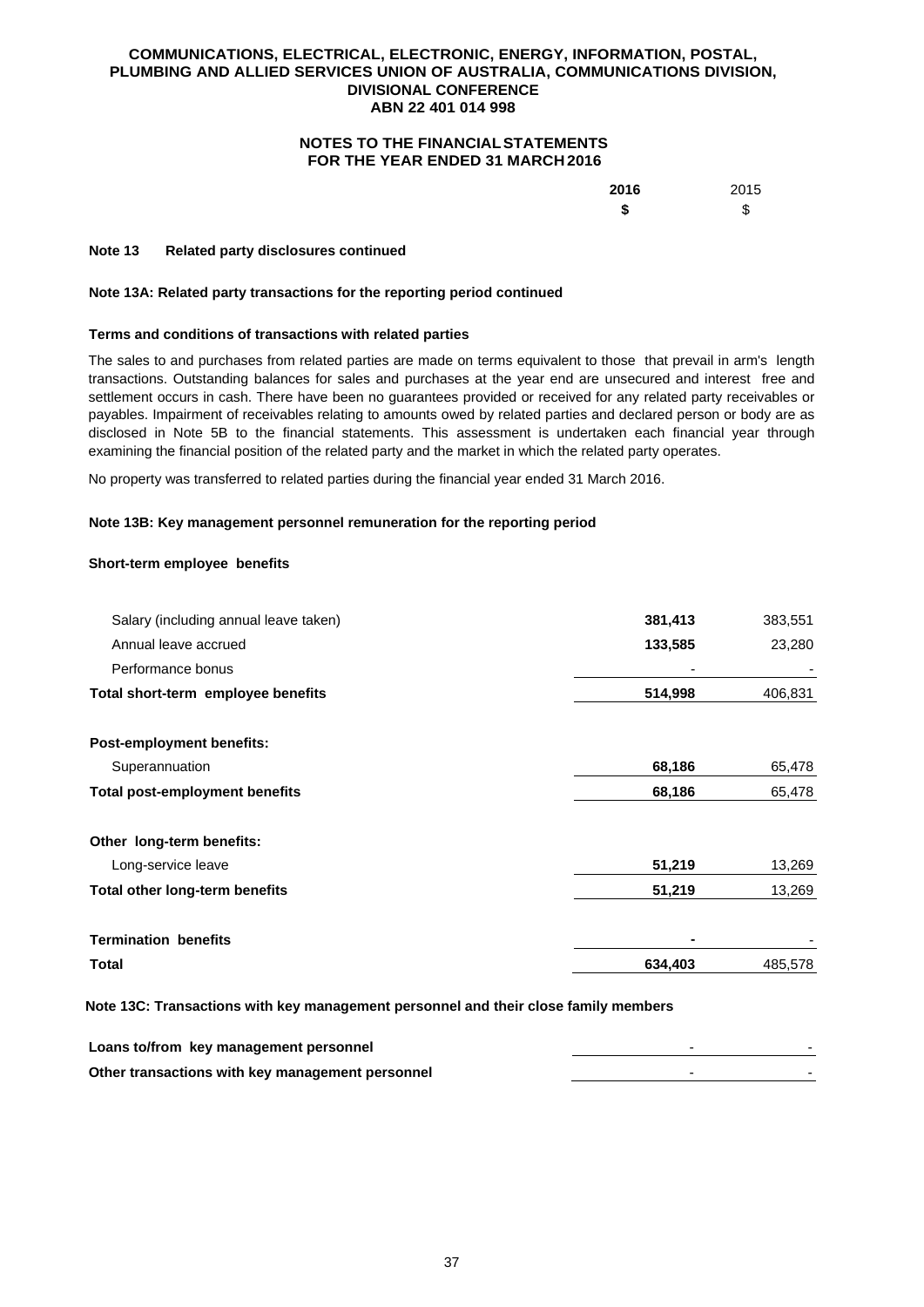# **NOTES TO THE FINANCIAL STATEMENTS FOR THE YEAR ENDED 31 MARCH 2016**

|                                                 | 2016   | 2015   |
|-------------------------------------------------|--------|--------|
|                                                 | \$     | \$     |
| Note 14 Remuneration of auditors                |        |        |
| Value of the services provided                  |        |        |
| Financial statement audit services              |        |        |
| Current auditors – Grant Thornton Audit Pty Ltd | 30,000 |        |
| Previous auditors - MSI Ragg Weir               |        | 30,000 |
| Other services                                  |        |        |
| Current auditors - Grant Thornton Audit Pty Ltd |        |        |
| Forensic services                               | 28,000 |        |
| Tax services                                    | 2,820  |        |
| Previous auditors - MSI Ragg Weir               |        |        |
| <b>Review services</b>                          | 4,500  | 3,605  |
| <b>Total remuneration of auditors</b>           | 65,320 | 33,605 |

No other services were provided by the auditors of the financial statements.

## **Note 15 Financial instruments**

The entity's financial instruments consist mainly of deposits with banks, accounts receivable and payable and loans to and from related unions.

The totals for each category of financial instruments, measured in accordance with AASB 139 as detailed in the accounting policies to these financial statements, are as follows:

# **Note 15A: Categories of financial instruments**

## **Financial assets**

| Fair value through profit or loss:         |           |           |
|--------------------------------------------|-----------|-----------|
| <b>Total</b>                               |           |           |
| Held-to-maturity investments:              |           |           |
| Cash and cash equivalents                  | 8,087,893 | 8,160,069 |
| <b>Total</b>                               | 8,087,893 | 8,160,069 |
| Available-for-sale assets:                 |           |           |
| <b>Total</b>                               |           |           |
| Loans and receivables:                     |           |           |
| Receivables - refer to Note 5B             | 479,737   | 763,063   |
| <b>Total</b>                               | 479,737   | 763,063   |
| <b>Carrying amount of financial assets</b> | 8,567,630 | 8,923,132 |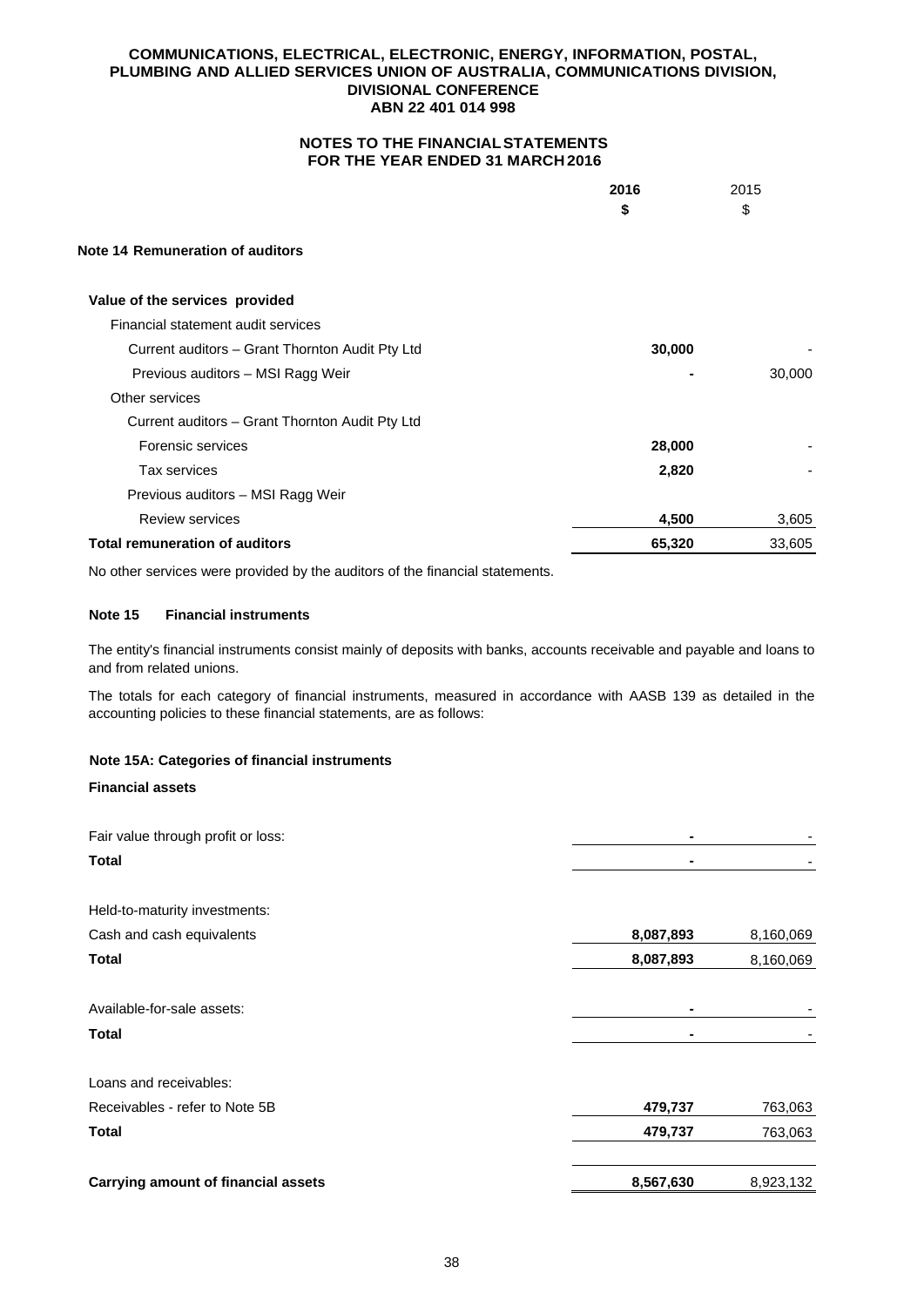|                                                         | 2016    | 2015    |
|---------------------------------------------------------|---------|---------|
|                                                         | \$      | \$      |
| Note 15A: Categories of financial instruments continued |         |         |
| <b>Financial liabilities</b>                            |         |         |
| Fair value through profit or loss:                      |         |         |
| <b>Total</b>                                            |         |         |
|                                                         |         |         |
| Other financial liabilities:                            |         |         |
| Trade and other payables                                | 438,901 | 239,573 |
| <b>Total</b>                                            | 438,901 | 239,573 |
|                                                         |         |         |
| <b>Carrying amount of financial liabilities</b>         | 438,901 | 239,573 |
| Note 15B: Net income and expense from financial assets  |         |         |
| Held-to-maturity                                        |         |         |
| Interest revenue                                        | 204,090 | 279,278 |
| Exchange gains/(loss)                                   |         |         |
| Impairment                                              |         |         |
| Gain/loss on disposal                                   |         |         |
| Net gain/(loss) held-to-maturity                        | 204,090 | 279,278 |
| Loans and receivables                                   |         |         |
| Interest revenue                                        |         |         |
| Exchange gains/(loss)                                   |         |         |
| Impairment                                              |         |         |
| Gain/loss on disposal                                   |         |         |
| Net gain/(loss) from loans and receivables              |         |         |
| Available for sale                                      |         |         |
| Interest revenue                                        |         |         |
| Dividend revenue                                        |         |         |
| Exchange gains/(loss)                                   |         |         |
| Gain/loss recognised in equity                          |         |         |
| Amounts reversed from equity:                           |         |         |
| Impairment                                              |         |         |
| Fair value changes reversed on disposal                 |         |         |
| Gain/loss on disposal                                   |         |         |
| Net gain/(loss) from available for sale                 |         |         |
|                                                         |         |         |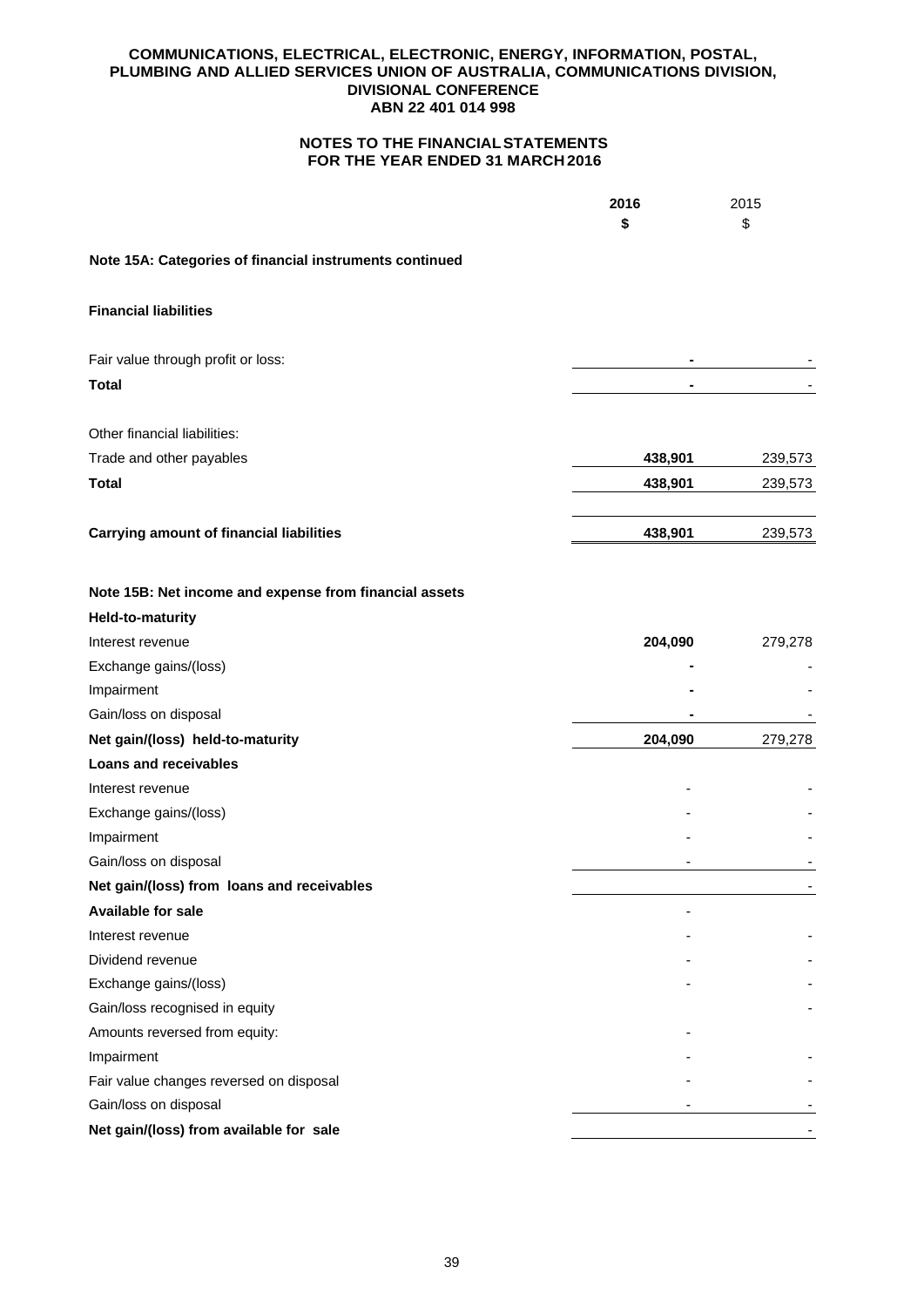# **NOTES TO THE FINANCIAL STATEMENTS FOR THE YEAR ENDED 31 MARCH 2016**

|                                                                  | 2016    | 2015<br>\$ |
|------------------------------------------------------------------|---------|------------|
|                                                                  |         |            |
| Note 15B: Net income and expense from financial assets continued |         |            |
| Fair value through profit and loss                               |         |            |
| Held for trading:                                                |         |            |
| Change in fair value                                             |         |            |
| Interest revenue                                                 |         |            |
| Dividend revenue                                                 |         |            |
| Exchange gains/(loss)                                            |         |            |
| <b>Total held for trading</b>                                    |         |            |
| Designated as fair value through profit and loss:                |         |            |
| Change in fair value                                             |         |            |
| Interest revenue                                                 |         |            |
| Dividend revenue                                                 |         |            |
| Exchange gains/(loss)                                            |         |            |
| Total designated as fair value through profit and loss           |         |            |
| Net gain/(loss) at fair value through profit and loss            |         |            |
| Net gain/(loss) from financial assets                            | 204,090 | 279,278    |

The net income/expense from financial assets not at fair value through profit and loss is \$204,090 (2015:\$279,278).

# **Note 15C: Net income and expense from financial liabilities**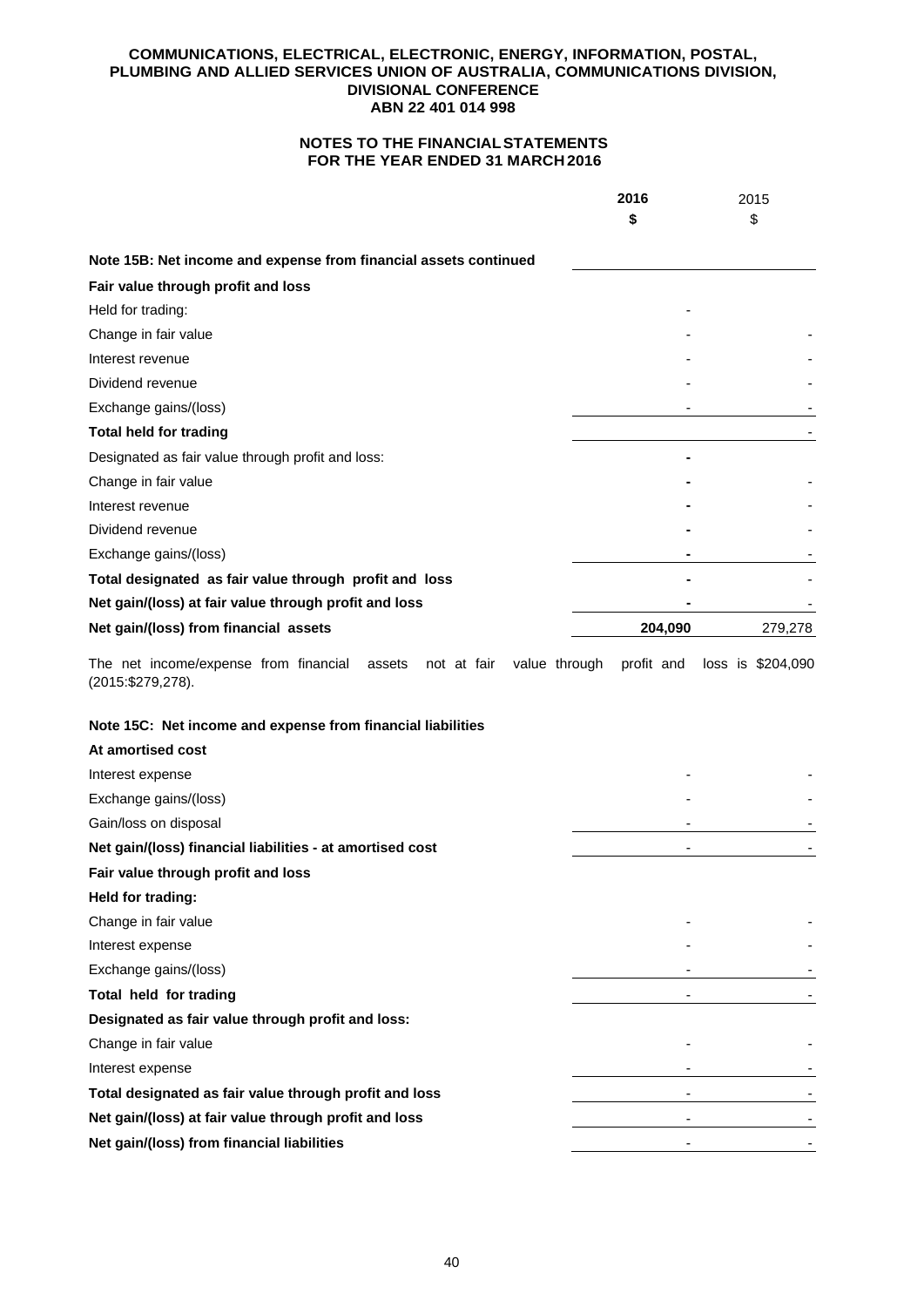# **NOTES TO THE FINANCIAL STATEMENTS FOR THE YEAR ENDED 31 MARCH 2016**

| 2016 | 2015 |
|------|------|
| \$   | \$   |

The net income/expense from financial liabilities not at fair value through profit and loss is Nil (2015: Nil).

### **Note 15D: Credit risk**

### **Credit risk**

Exposure to credit risk relating to financial assets arises from the potential non-performance by counterparties of contract obligations that could lead to a financial loss to the entity.

Credit risk is managed through maintaining procedures (such as the utilisation of systems for the approval, granting and removal of credit limits, regular monitoring of exposure against such limits and monitoring of the financial stability of significant customers and counterparties) ensuring, to the extent possible, that members and counterparties to transactions are of sound credit worthiness.

Risk is also minimised through investing surplus funds in financial institutions that maintain a high credit rating or in entities that the committee has otherwise cleared as being financially sound.

#### *Credit risk exposures*

The maximum exposure to credit risk by class of recognised financial assets at the end of the reporting period is equivalent to the carrying value and classification of those financial assets (net of any provisions) as presented in the statement of financial position.

There is no collateral held by the entity securing trade and other receivables.

The entity has no significant concentrations of credit risk with any single counterparty or group of counterparties. Details with respect to credit risk of trade and other receivables are provided in Note 5B.

Trade and other receivables that are neither past due nor impaired are considered to be of high credit quality. Aggregates of such amounts are detailed at Note 5B.

## **Note 15D: Credit risk continued**

The following table illustrates the entity's gross exposure to credit risk, excluding any collateral or credit enhancements.

### **Financial assets**

| Trade and other receivables  | 479,737 | 763,063 |
|------------------------------|---------|---------|
| Total                        | 479,737 | 763,063 |
| <b>Financial liabilities</b> |         |         |
| Trade and other payables     | 438.901 | 239,573 |
| <b>Total</b>                 | 438,901 | 239,573 |
|                              |         |         |

In relation to the entity's gross credit risk the following collateral is held: Nil

### **Credit quality of financial instruments not past due or individually determined as impaired**

|                             | Not past due<br>nor impaired | Past due or<br>impaired | Not past due<br>nor impaired | Past due or<br>impaired |
|-----------------------------|------------------------------|-------------------------|------------------------------|-------------------------|
|                             | 2016<br>S                    | 2016                    | 2015<br>\$                   | 2015<br>\$              |
| Trade and other receivables | -                            | (338, 899)              | $\overline{\phantom{0}}$     | (414,320)               |
| Total                       | ۰                            | (338, 899)              | ٠                            | (414,320)               |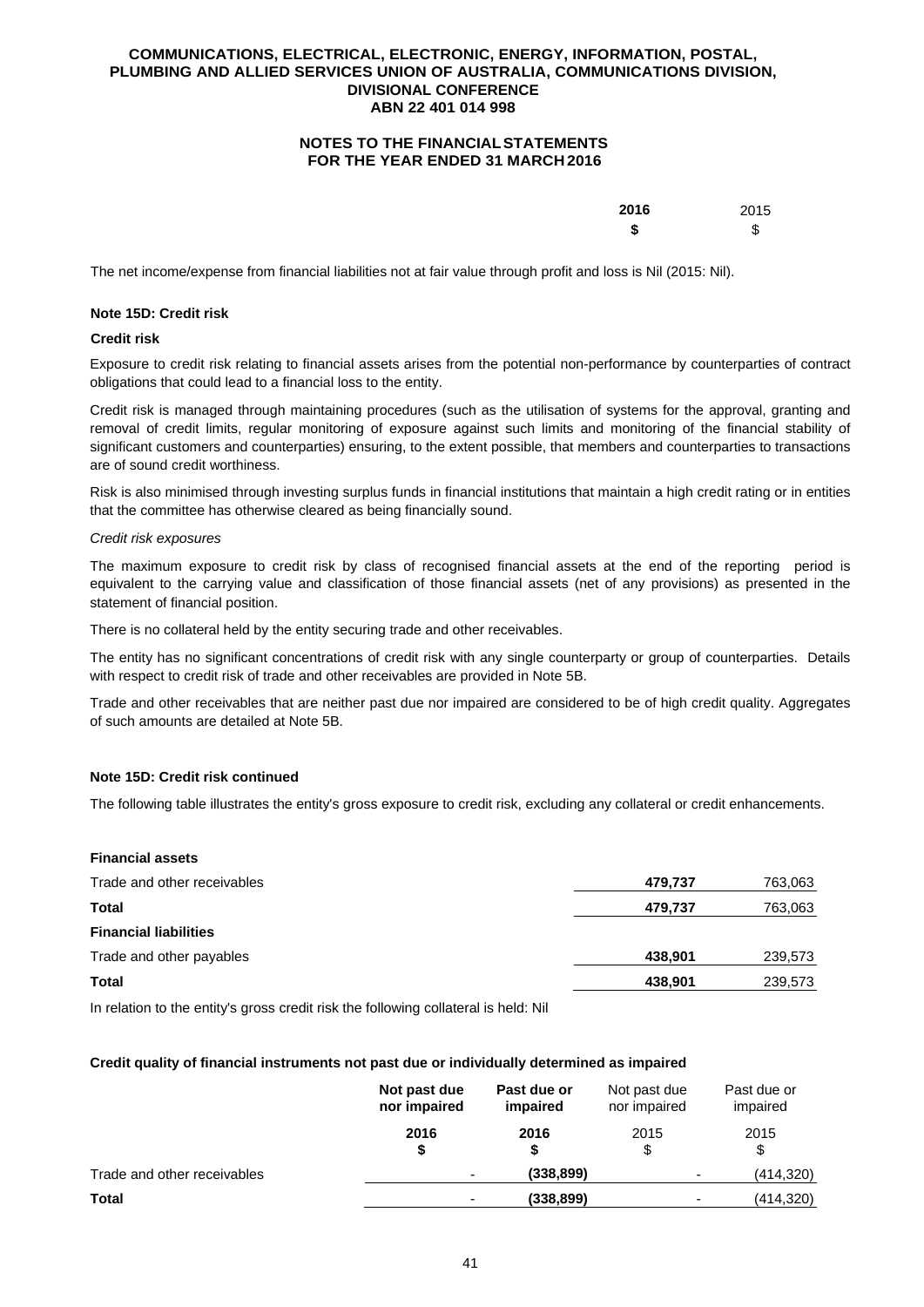# **NOTES TO THE FINANCIAL STATEMENTS FOR THE YEAR ENDED 31 MARCH 2016**

#### **Note 15D: Credit risk continued**

**Ageing of financial assets that were past due but not impaired for 2016** 

|                             | 0 to 30 days | 31 to 60 days | 61 to 90 days | $90 + days$ | Total   |
|-----------------------------|--------------|---------------|---------------|-------------|---------|
|                             |              |               |               |             |         |
| Trade and other receivables | 286.996      | 94.912        | 17.143        | 80.686      | 479,737 |
| <b>Total</b>                | 286,996      | 94,912        | 17.143        | 80,686      | 479,737 |

Ageing of financial assets that were past due but not impaired for 2015

|                             | 0 to 30 days | <b>31 to 60 days</b> | 61 to 90 days | 90+ davs | Total   |
|-----------------------------|--------------|----------------------|---------------|----------|---------|
|                             |              |                      |               |          |         |
| Trade and other receivables | 413.317      | 96.082               | 124.791       | 128.873  | 763,063 |
| Total                       | 413.317      | 96.082               | 124.791       | 128.873  | 763,063 |

## **Note 15E: Liquidity risk**

#### **Contractual maturities for financial liabilities 2016**

|                          | <b>On Demand</b> | <1 year | 1-2 years | 2-5 years      | >years         | Total   |
|--------------------------|------------------|---------|-----------|----------------|----------------|---------|
| Trade and other payables | ۰                | 438.901 |           | $\blacksquare$ | $\blacksquare$ | 438,901 |
| <b>Total</b>             |                  | 438,901 |           | $\blacksquare$ | ۰              | 438,901 |

### **Note 15E: Liquidity risk continued**

Contractual maturities for financial liabilities 2015

|                          | <b>On Demand</b> | <1 year | 1-2 years | 2-5 years | >years                   | <b>Total</b><br>\$                  |
|--------------------------|------------------|---------|-----------|-----------|--------------------------|-------------------------------------|
| Trade and other payables | -                | 239,573 | -         |           | $\overline{\phantom{0}}$ | 239,573<br>$\overline{\phantom{0}}$ |
| <b>Total</b>             | -                | 239,573 | -         | -         |                          | 239,573<br>$\overline{\phantom{0}}$ |

#### **Note 15F: Market risk**

(i) Interest rate risk

Exposure to interest rate risk arises on financial assets and financial liabilities recognised at the end of the reporting period whereby a future change in interest rates will affect future cash flows.

#### **Sensitivity analysis of the risk that the entity is exposed to for 2016**

|                    |                      |                                 | <b>Effect on</b>       |            |
|--------------------|----------------------|---------------------------------|------------------------|------------|
|                    | <b>Risk Variable</b> | Change in risk<br>variable<br>% | <b>Profit and loss</b> | Equity     |
| Interest rate risk |                      | $+2%$                           | 161.758                | 161.758    |
| Interest rate risk | ٠                    | $-2%$                           | (161.758)              | (161, 758) |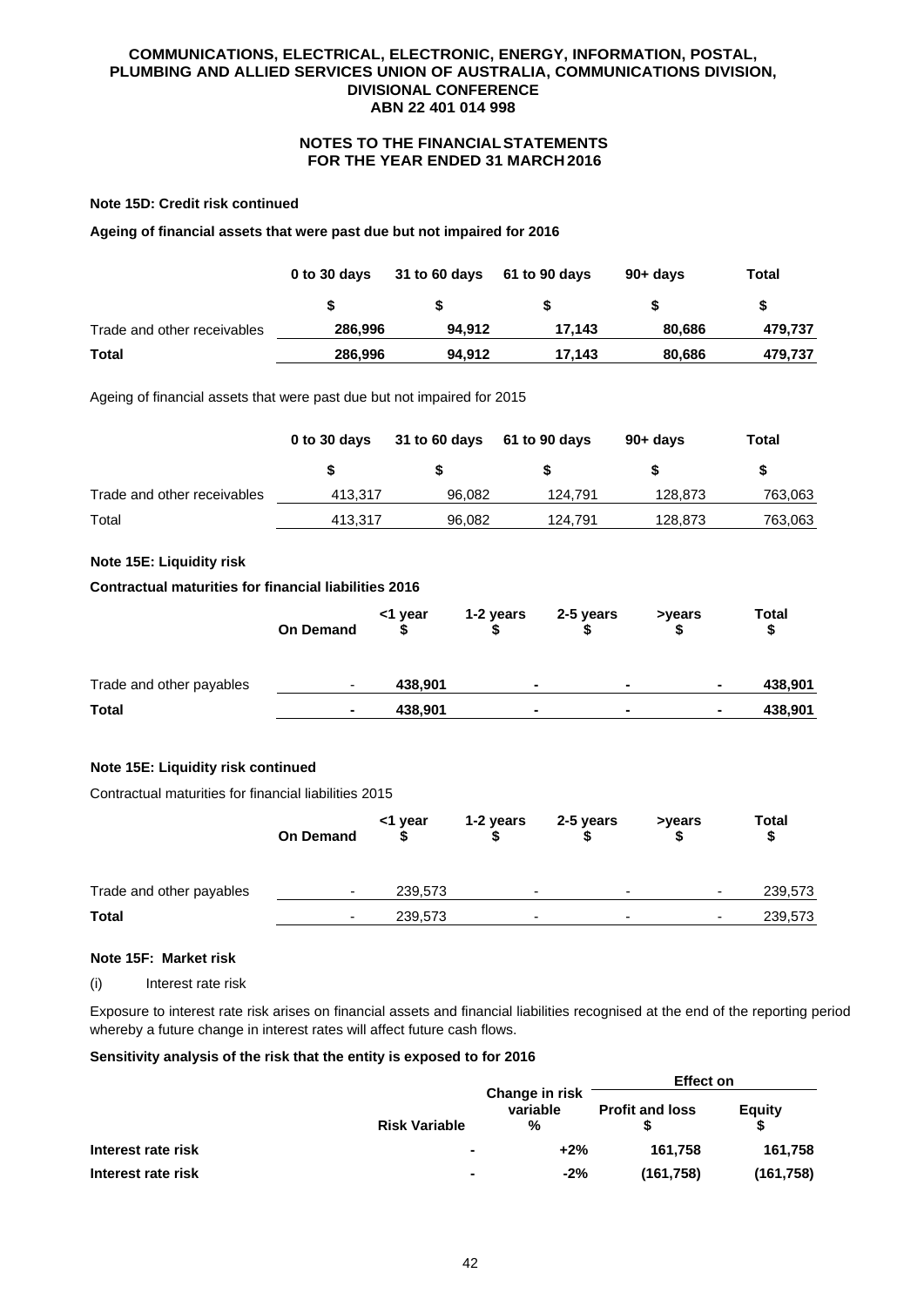# **NOTES TO THE FINANCIAL STATEMENTS FOR THE YEAR ENDED 31 MARCH 2016**

#### **Note 15F: Market risk**

Sensitivity analysis of the risk that the entity is exposed to for 2015

|                    |                      |                                 | <b>Effect on</b>       |            |
|--------------------|----------------------|---------------------------------|------------------------|------------|
|                    | <b>Risk Variable</b> | Change in risk<br>variable<br>% | <b>Profit and loss</b> | Equity     |
| Interest rate risk | -                    | $+2%$                           | 163.201                | 163.201    |
| Interest rate risk | -                    | $-2%$                           | (163,201)              | (163, 201) |

#### **Price risk**

Price risk relates to the risk that the fair value or future cash flows of a financial instrument will fluctuate because of changes in market prices of securities held.

The entity is not exposed to securities price risk on available-for-sale investments

|                  |                          |                                 | <b>Effect on</b>         |        |  |
|------------------|--------------------------|---------------------------------|--------------------------|--------|--|
|                  | <b>Risk Variable</b>     | Change in risk<br>variable<br>% | <b>Profit and loss</b>   | Equity |  |
| Other price risk | $\overline{\phantom{0}}$ | -                               | $\overline{\phantom{0}}$ |        |  |
| Other price risk | $\overline{\phantom{0}}$ | -                               | $\overline{\phantom{0}}$ | -      |  |

Sensitivity analysis of the risk that the entity is exposed to for 2015

|                                               |                      |                                             | <b>Effect on</b>             |                     |  |
|-----------------------------------------------|----------------------|---------------------------------------------|------------------------------|---------------------|--|
|                                               | <b>Risk Variable</b> | Change in risk<br>variable<br>$\frac{0}{0}$ | <b>Profit and loss</b><br>\$ | <b>Equity</b><br>\$ |  |
| Other price risk                              |                      |                                             |                              |                     |  |
| Other price risk                              |                      |                                             |                              |                     |  |
|                                               |                      |                                             | 2016                         | 2015                |  |
|                                               |                      |                                             | \$                           | \$                  |  |
| Note 15G: Asset pledged/or held as collateral |                      |                                             |                              |                     |  |
| Assets pledged as collateral                  |                      |                                             |                              |                     |  |
| Financial assets pledged as collateral        |                      |                                             |                              |                     |  |
|                                               |                      |                                             |                              |                     |  |
| Total assets pledged as collateral            |                      |                                             |                              |                     |  |
|                                               |                      |                                             |                              |                     |  |
| Assets held as collateral                     |                      |                                             |                              |                     |  |
| Fair value of assets held as collateral       |                      |                                             |                              |                     |  |
| Financial assets                              |                      |                                             |                              |                     |  |
| Non-financial assets                          |                      |                                             |                              |                     |  |
| Total assets held as collateral               |                      |                                             |                              |                     |  |
|                                               |                      |                                             |                              |                     |  |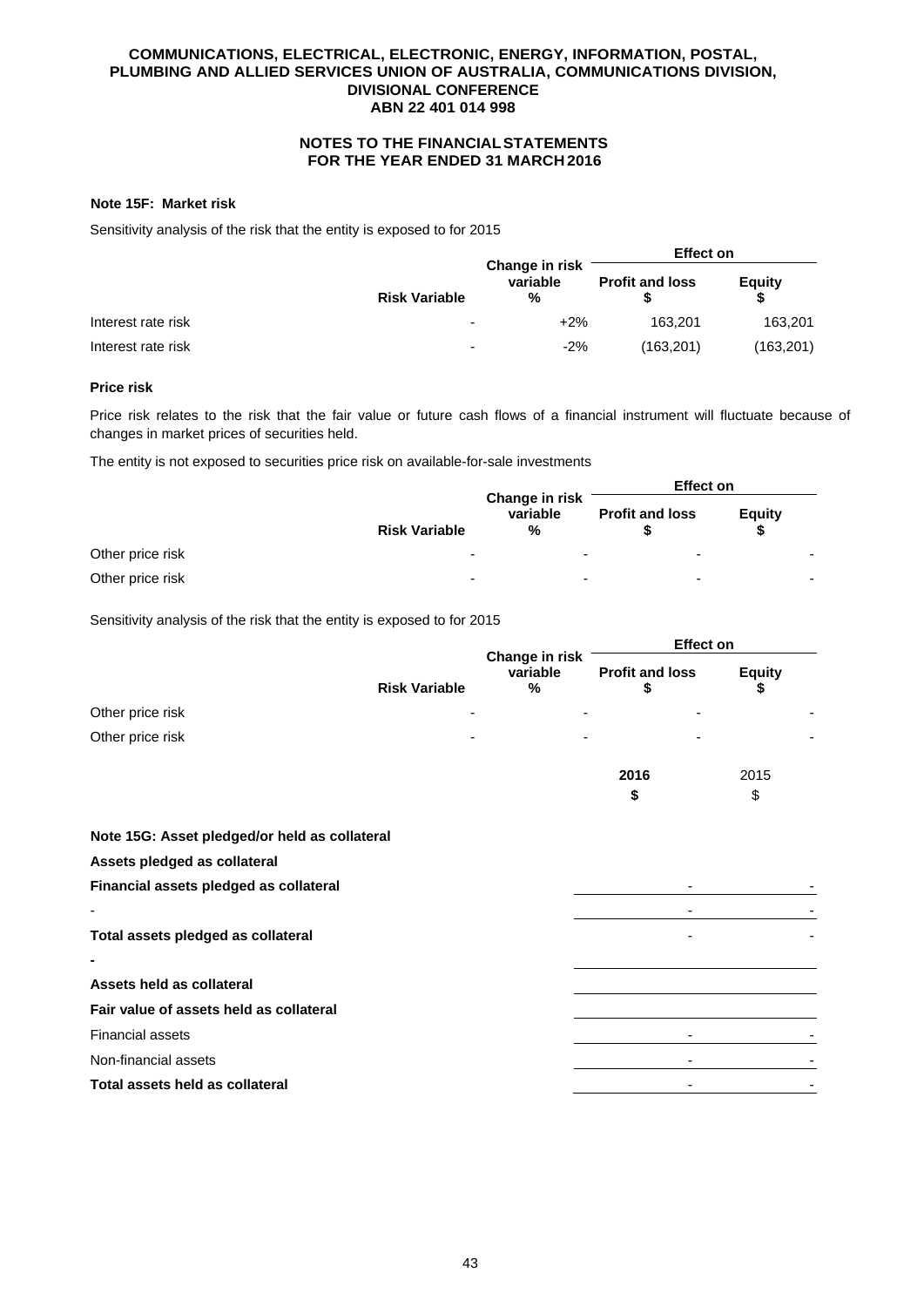# **NOTES TO THE FINANCIAL STATEMENTS FOR THE YEAR ENDED 31 MARCH 2016**

#### **Note 16 Fair value measurement**

#### **Note 16A: Financial assets and liabilities**

Management of the reporting unit assessed that cash, trade receivables and trade payables approximate their carrying amounts largely due to the short term maturities of these instruments.

The fair value of financial assets and liabilities is included at the amount which the instrument could be exchanged in a current transaction between willing parties. The following methods and assumptions were used to estimate the fair values:

- Fair values of the reporting unit's interest-bearing borrowings and loans are determined by using a discounted cash flow method. The discount rate used reflects the issuer's borrowing rate as at the end of the reporting period. The own performance risk as at 31 March 2016 was assessed to be insignificant.
- Fair value of available-for-sale financial assets is derived from quoted market prices in active markets.
- Long-term fixed-rate and variable-rate receivables/borrowings are evaluated by the reporting entity based on parameters such as interest rates and individual credit worthiness of the customer. Based on this evaluation, allowances are taken into account for the expected losses of these receivables. As at 31 March 2016 the carrying amounts of such receivables, net of allowances, were not materially different from their calculated fair values.

The following table contains the carrying amounts and related fair values for the reporting unit's financial assets and liabilities:

|                              | Carrying<br>amount | <b>Fair value</b> | Carrying<br>amount | Fair value |
|------------------------------|--------------------|-------------------|--------------------|------------|
|                              | 2016<br>\$         | 2016<br>\$        | 2015<br>\$         | 2015<br>\$ |
| <b>Financial Assets</b>      |                    |                   |                    |            |
| Cash and cash equivalents    | 8,087,893          | 8,087,893         | 8,160,069          | 8,160,069  |
| Trade and other receivables  | 479,737            | 479,737           | 763,063            | 763,063    |
| <b>Total</b>                 | 8,567,630          | 8,567,630         | 8,923,132          | 8,923,132  |
| <b>Financial Liabilities</b> |                    |                   |                    |            |
| Trade payables               | 438,901            | 438,901           | 239,573            | 239,573    |
| <b>Total</b>                 | 438.901            | 438.901           | 239,573            | 239,573    |

#### **Note 16B: Fair value hierarchy**

The following tables provide an analysis of financial and non-financial assets and liabilities that are measured at fair value, by fair value hierarchy.

## **Fair value hierarchy – 31 March 2016**

|                                    | Date of valuation        | Level 1 | Level 2 | Level 3 |
|------------------------------------|--------------------------|---------|---------|---------|
| Assets measured at fair value      |                          |         |         |         |
| $\overline{\phantom{a}}$           | $\overline{\phantom{a}}$ |         |         |         |
| <b>Total</b>                       | $\overline{\phantom{0}}$ |         | -       |         |
| Liabilities measured at fair value |                          |         |         |         |
| ٠                                  |                          |         | ۰       |         |
| Total                              |                          |         |         |         |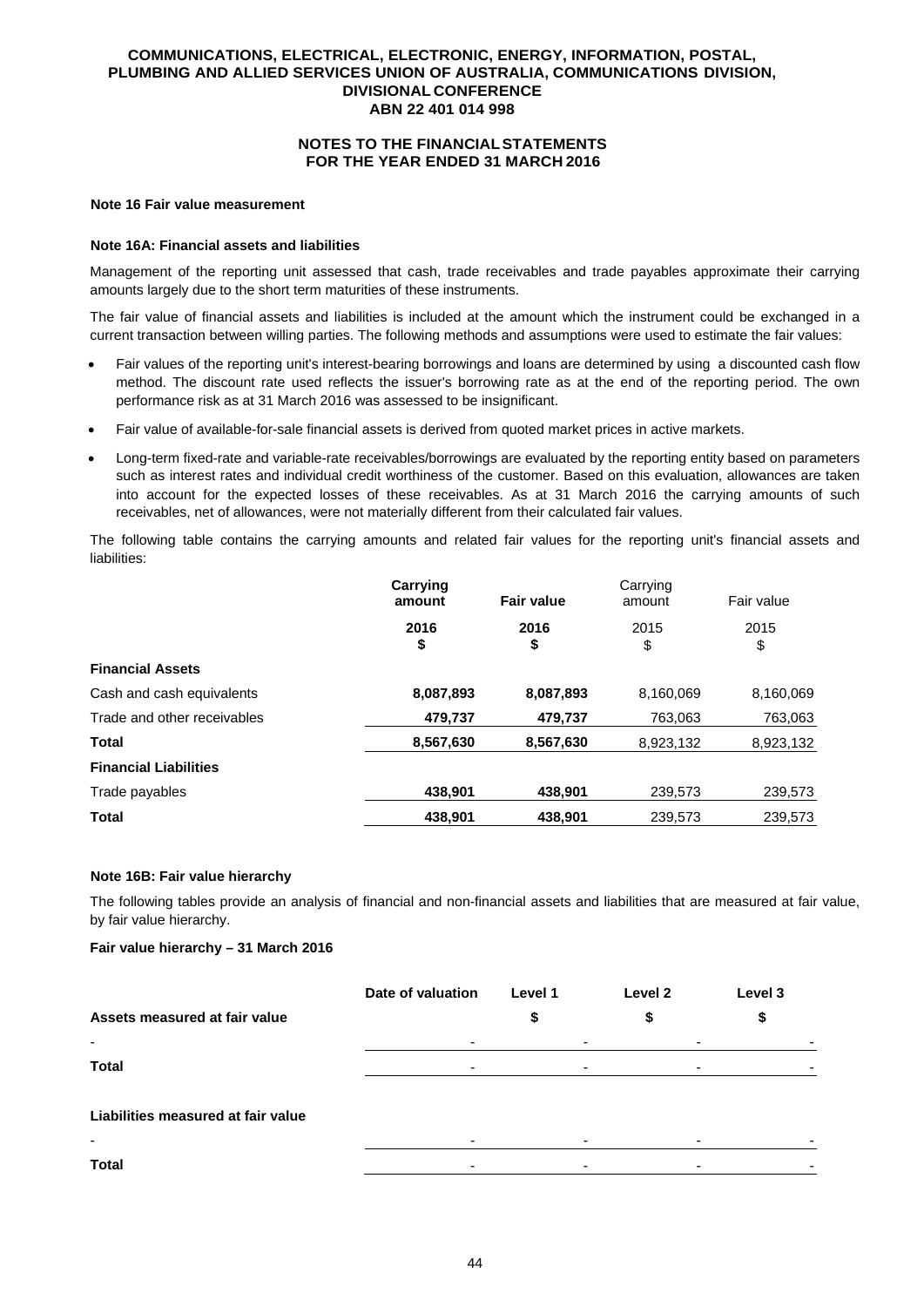# **NOTES TO THE FINANCIAL STATEMENTS FOR THE YEAR ENDED 31 MARCH 2016**

### **Note 16B: Fair value hierarchy continued**

Fair value hierarchy – 31 March 2015

|                                                                   | Date of valuation            | Level 1                  | Level 2                                      | Level 3                             |
|-------------------------------------------------------------------|------------------------------|--------------------------|----------------------------------------------|-------------------------------------|
| Assets measured at fair value                                     |                              | \$                       | \$                                           | \$                                  |
| $\blacksquare$                                                    | $\blacksquare$               | $\overline{\phantom{a}}$ | $\overline{\phantom{a}}$                     |                                     |
| <b>Total</b>                                                      | $\overline{\phantom{a}}$     | $\overline{\phantom{a}}$ | $\blacksquare$                               |                                     |
| Liabilities measured at fair value                                |                              |                          |                                              |                                     |
| <b>Total</b>                                                      | $\blacksquare$               | $\blacksquare$           | $\sim$                                       |                                     |
| <b>Note 17: Business combinations</b>                             |                              |                          |                                              |                                     |
| <b>Subsidiaries acquired</b><br><b>Name of Entity</b>             | <b>Principal</b><br>activity | Date of<br>acquisition   | <b>Proportion of</b><br>shares acquired<br>% | <b>Consideration</b><br>transferred |
| 2016:                                                             |                              |                          |                                              |                                     |
|                                                                   |                              |                          |                                              |                                     |
| 2015:                                                             |                              |                          |                                              |                                     |
|                                                                   |                              |                          |                                              |                                     |
| <b>Consideration transferred</b>                                  |                              |                          |                                              |                                     |
| 2016:                                                             |                              |                          | [Entity]                                     | [Entity]                            |
| Cash                                                              |                              |                          |                                              |                                     |
| Transfer of land & buildings at fair value at date of acquisition |                              |                          |                                              |                                     |
| <b>Total</b>                                                      |                              |                          |                                              |                                     |
|                                                                   |                              |                          |                                              |                                     |

| 2015:                                                             | [Entity] | [Entity] |
|-------------------------------------------------------------------|----------|----------|
| Cash                                                              |          |          |
| Transfer of land & buildings at fair value at date of acquisition | ۰        |          |
| <b>Total</b>                                                      | -        |          |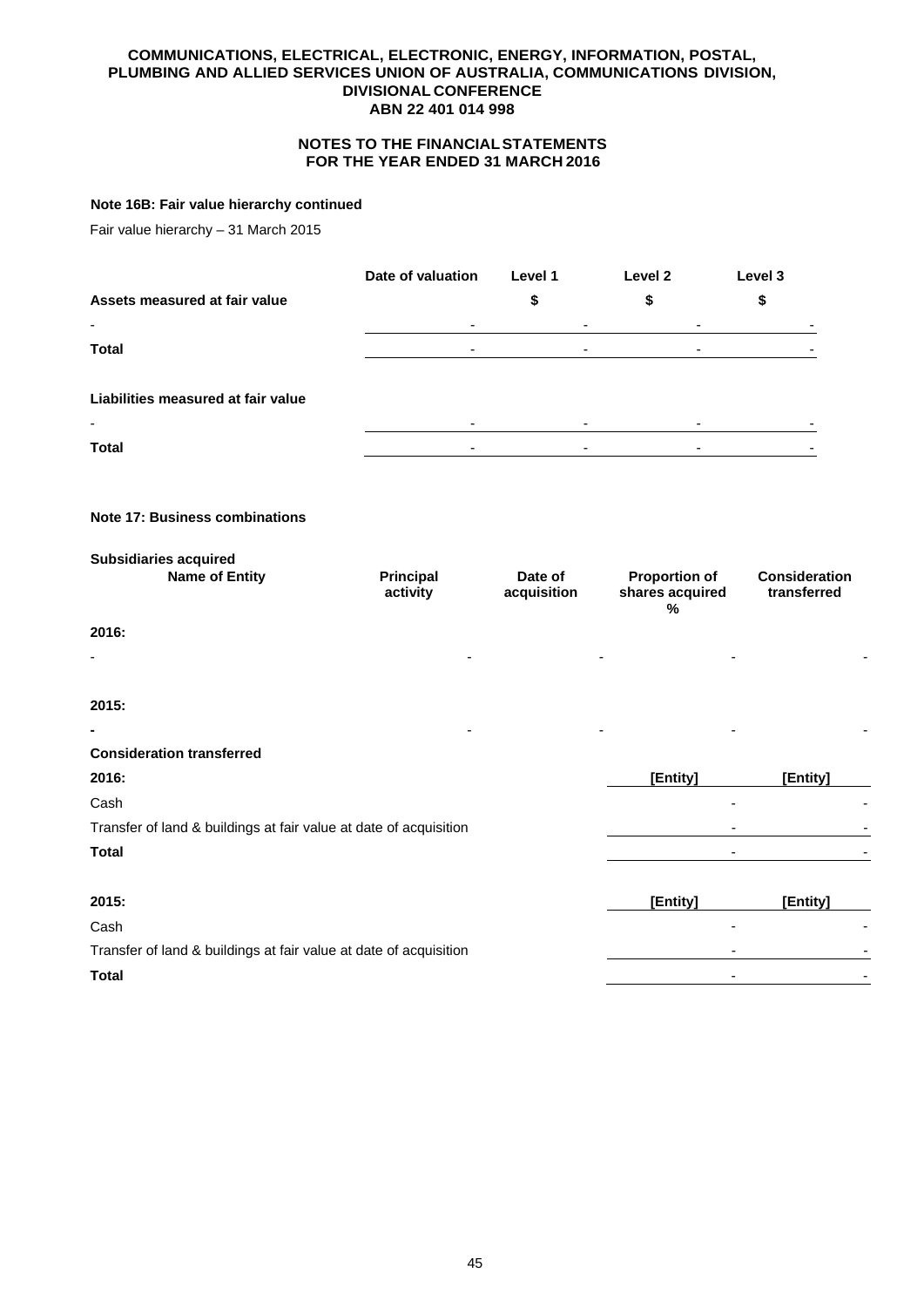# **NOTES TO THE FINANCIAL STATEMENTS FOR THE YEAR ENDED 31 MARCH 2016**

## **Note 17: Business combinations continued**

#### **Assets acquired and liabilities assumed at the date of acquisition**

|                                | [Entity] | [Entity] | <b>Total</b> |
|--------------------------------|----------|----------|--------------|
| 2016:                          |          |          |              |
| <b>Current assets</b>          |          |          |              |
| Cash and cash equivalents      |          |          |              |
| Trade and other receivables    |          |          |              |
| Inventories                    |          |          |              |
| <b>Non-current assets</b>      |          |          |              |
| Plant and equipment            |          |          |              |
| <b>Current liabilities</b>     |          |          |              |
| Trade and other payables       |          |          |              |
| <b>Non-current liabilities</b> |          |          |              |
| Deferred tax liabilities       |          |          |              |
| <b>Contingent liabilities</b>  |          |          |              |
|                                |          |          |              |

There were no business combinations in the previous period.

## **Note 18 Administration of financial affairs by a third party**

| Name of entity providing service:       | N/A |
|-----------------------------------------|-----|
| Terms and conditions:                   | N/A |
| Nature of expenses/consultancy service: | N/A |

### **Note 19 Section 272 Fair Work (Registered Organisations) Act 2009**

In accordance with the requirements of the Fair Work (Registered Organisations) Act 2009, the attention of members is drawn to the provisions of subsections (1) to (3) of section 272, which reads as follows:

Information to be provided to members or General Manager:

- 1. A member of a reporting unit, or the General Manager, may apply to the reporting unit for specified prescribed information in relation to the reporting unit to be made available to the person making the application.
- 2. The application must be in writing and must specify the period within which, and the manner in which, the information is to be made available. The period must not be less than 14 days after the application is given to the reporting unit.
- 3. A reporting unit must comply with an application made under subsection (1).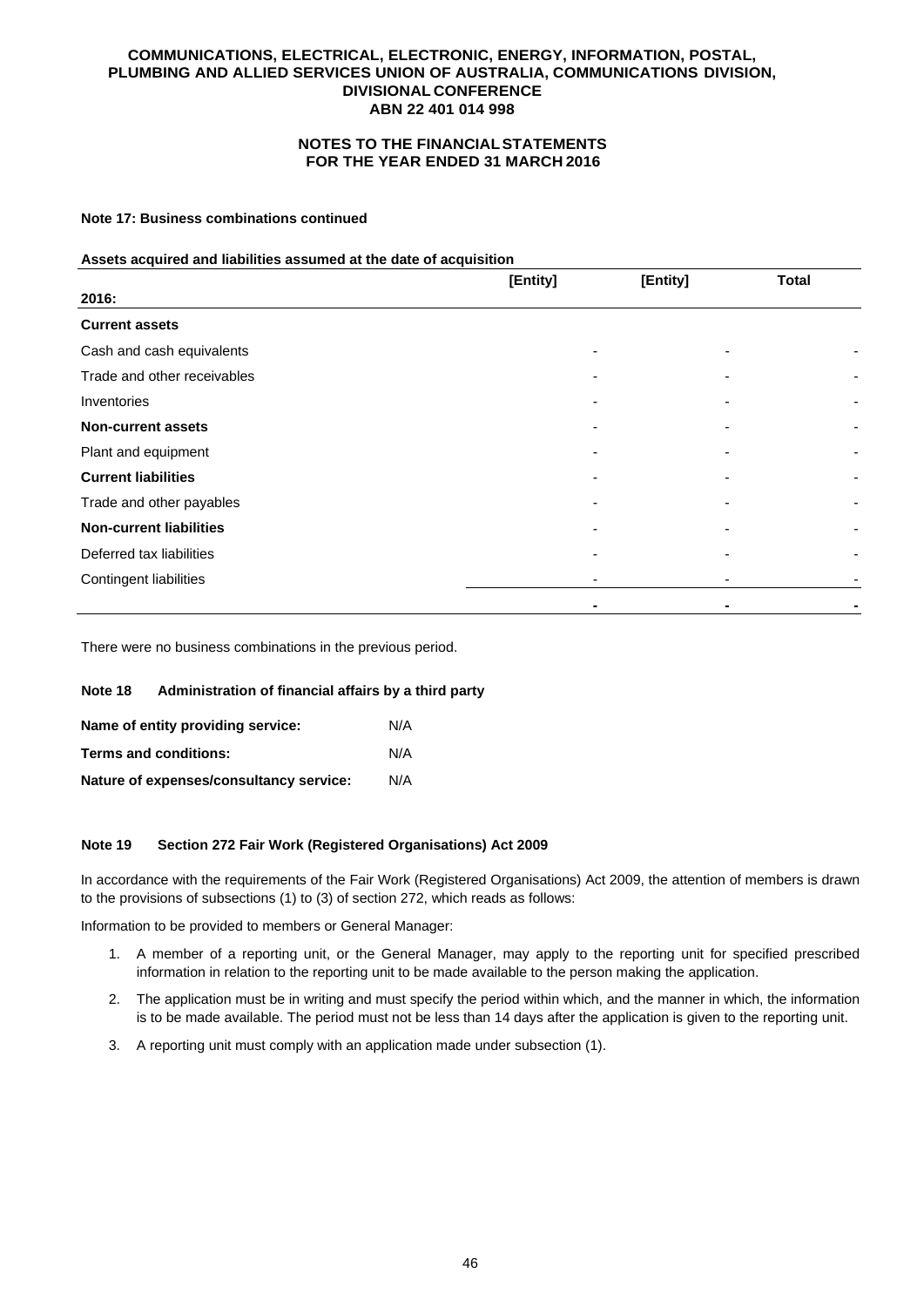

The Rialto, Level 30 525 Collins St Melbourne Victoria 3000

Correspondence to: GPO Box 4736 Melbourne Victoria 3001

**T** +61 3 8320 2222 **F** +61 3 8320 2200 **E** info.vic@au.gt.com **W** www.grantthornton.com.au

# Independent Auditor's Report To the Members of Communications, Electrical, Energy, Information, Postal, Plumbing and Allied Services Union of Australia, Communications Division, Divisional Conference

We have audited the accompanying financial report of Communications, Electrical, Energy, Information, Postal, Plumbing and Allied Services Union of Australia, Communications Division, Divisional Conference (the "Union"), which comprises the statement of financial position as at 31 March 2016, and the statement of profit and loss and other comprehensive income, statement of changes in equity and statement of cash flows for the year then ended, notes comprising a summary of significant accounting policies and other explanatory information to the financial report and the statement by the Committee of Management.

### Responsibility of the Committee of Management for the Financial Report

The Committee of Management of the Union is responsible for the preparation and fair presentation of the financial report in accordance with Australian Accounting Standards and the Fair Work (Registered Organisations) Act 2009. This responsibility includes such internal controls as the Committee of Management determine are necessary to enable the preparation of the financial report to be free from material misstatement, whether due to fraud or error.

# Auditor's Responsibility

Our responsibility is to express an opinion on the financial report based on our audit. We conducted our audit in accordance with Australian Auditing Standards which require us to comply with relevant ethical requirements relating to audit engagements and plan and perform the audit to obtain reasonable assurance whether the financial report is free from material misstatement.

Grant Thornton Audit Pty Ltd ACN 130 913 594 a subsidiary or related entity of Grant Thornton Australia Ltd ABN 41 127 556 389

Liability limited by a scheme approved under Professional Standards Legislation. Liability is limited in those States where a current scheme applies.

<sup>&#</sup>x27;Grant Thornton' refers to the brand under which the Grant Thornton member firms provide assurance, tax and advisory services to their clients and/or refers to one or more member firms, as the context requires. Grant Thornton Australia Ltd is a member firm of Grant Thornton International Ltd (GTIL). GTIL and the member firms are not a worldwide partnership. GTIL and each member firm is a separate legal entity. Services are delivered by the member firms. GTIL does not provide services to clients. GTIL and its member firms are not agents of, and do not obligate one another and are not liable for one another's acts or omissions. In the Australian context only, the use of the term 'Grant Thornton' may refer to Grant Thornton Australia Limited ABN 41 127 556 389 and its<br>Australian subsidiaries and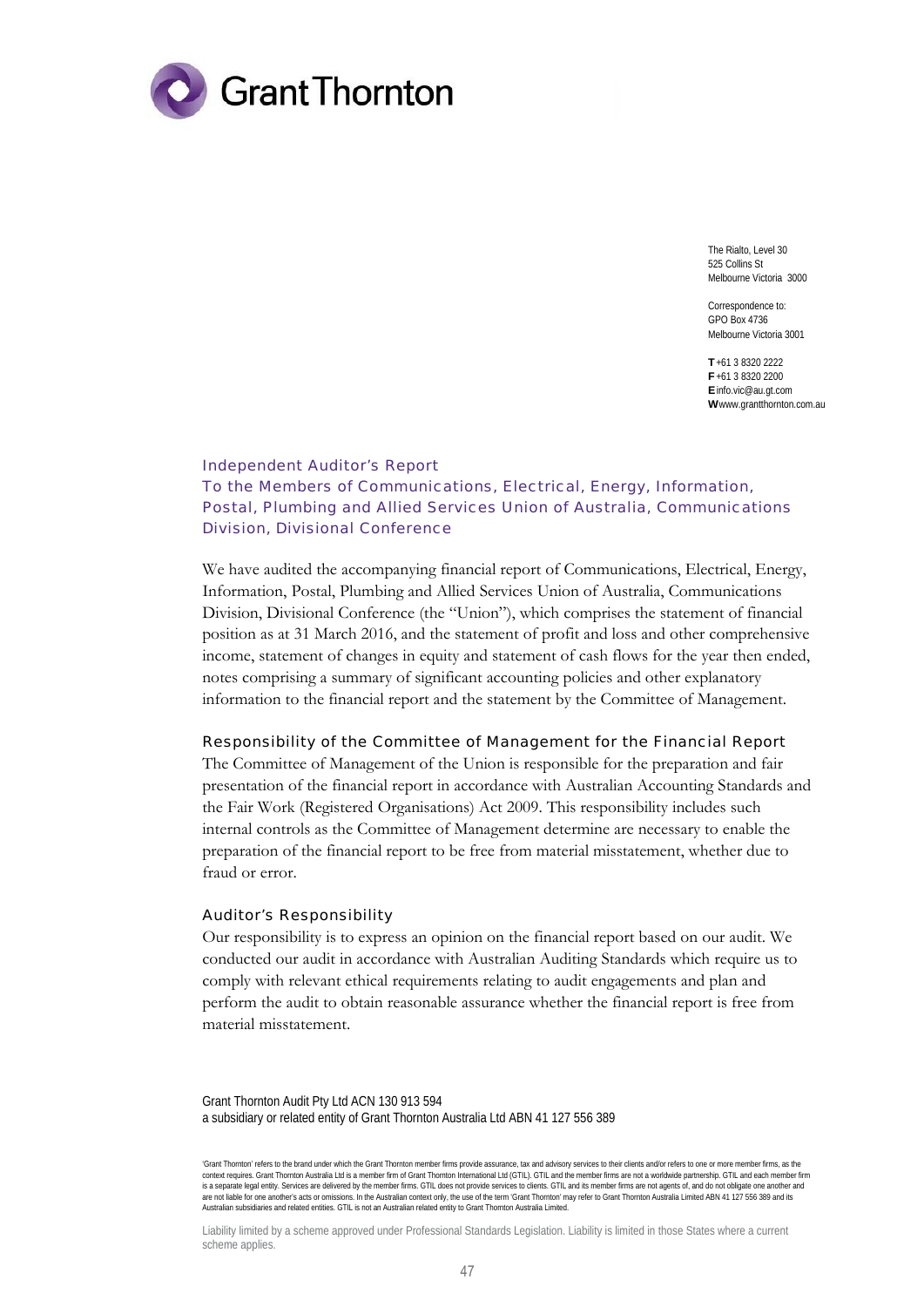

An audit involves performing procedures to obtain audit evidence about the amounts and disclosures in the financial report. The procedures selected depend on the auditor's judgement, including the assessment of the risks of material misstatement of the financial report, whether due to fraud or error.

In making those risk assessments, the auditor considers internal control relevant to the Company's preparation and fair presentation of the financial report in order to design audit procedures that are appropriate in the circumstances, but not for the purpose of expressing an opinion on the effectiveness of the Company's internal control. An audit also includes evaluating the appropriateness of accounting policies used and the reasonableness of accounting estimates made by the Committee of Management, as well as evaluating the overall presentation of the financial report.

We believe that the audit evidence we have obtained is sufficient and appropriate to provide a basis for our audit opinion.

## Independence

In conducting our audit, we have complied with the applicable independence requirements of the Accounting Professional and Ethical Standards Board.

## Approved Auditor

We confirm that Sandra Lawson:

- (i) is an Approved Auditor;
- (ii) is a person who is a member of The Institute of Chartered Accountants in Australia; and
- (iii) holds a current Public Practice Certificate.

## Auditor's Opinion

In our opinion, the general purpose financial report of the Union:

- a.
- (i) presented fairly the Union's financial report for the year ended 31 March 2016 in accordance with the provisions of the Fair Work (registered Organisations) Act 2009, other requirements imposed by the Report Guidelines or Part 3 of Chapter 8 of the Act;
- (ii) complied with the Australian Accounting Standards (including Australian Accounting Interpretations); and
- (iii) indicates that management's use of the going concern basis of accounting in preparation of the financial statements is appropriate.